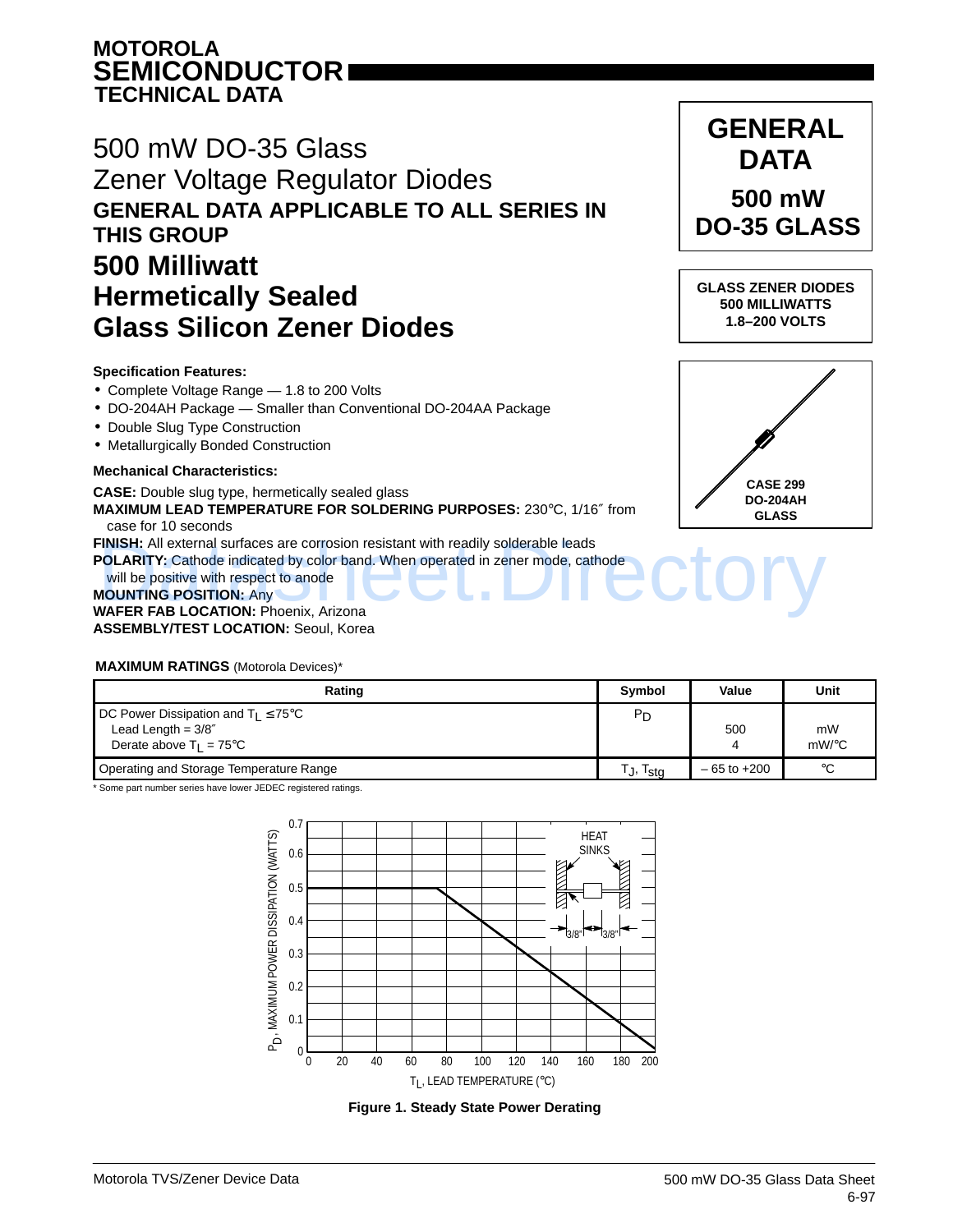#### **APPLICATION NOTE — ZENER VOLTAGE**

Since the actual voltage available from a given zener diode is temperature dependent, it is necessary to determine junction temperature under any set of operating conditions in order to calculate its value. The following procedure is recommended:

Lead Temperature, T<sub>L</sub>, should be determined from:

$$
T_{L} = \theta_{LA}P_{D} + T_{A}.
$$

 $\theta$ LA is the lead-to-ambient thermal resistance (°C/W) and P<sub>D</sub> is the power dissipation. The value for  $\theta_{LA}$  will vary and depends on the device mounting method.  $\theta_{\text{LA}}$  is generally 30 to 40°C/W for the various clips and tie points in common use and for printed circuit board wiring.

The temperature of the lead can also be measured using a thermocouple placed on the lead as close as possible to the tie point. The thermal mass connected to the tie point is normally large enough so that it will not significantly respond to heat surges generated in the diode as a result of pulsed operation once steady-state conditions are achieved. Using the measured value of  $T_L$ , the junction temperature may be determined by:

#### $T_J = T_L + \Delta T_{JL}$ .

∆TJL is the increase in junction temperature above the lead temperature and may be found from Figure 2 for dc power:

$$
\Delta T_{JL} = \theta_{JL} P_D.
$$

For worst-case design, using expected limits of Iz, limits of P<sub>D</sub> and the extremes of T<sub>J</sub>(∆T<sub>J</sub>) may be estimated. Changes in voltage,  $V_Z$ , can then be found from:

$$
\Delta V = \theta_{VZ} T_J.
$$

 $\theta$ <sub>V</sub> $Z$ , the zener voltage temperature coefficient, is found from Figures 4 and 5.

Under high power-pulse operation, the zener voltage will vary with time and may also be affected significantly by the zener resistance. For best regulation, keep current excursions as low as possible.

Surge limitations are given in Figure 7. They are lower than would be expected by considering only junction temperature, as current crowding effects cause temperatures to be extremely high in small spots, resulting in device degradation should the limits of Figure 7 be exceeded.







**Figure 3. Typical Leakage Current**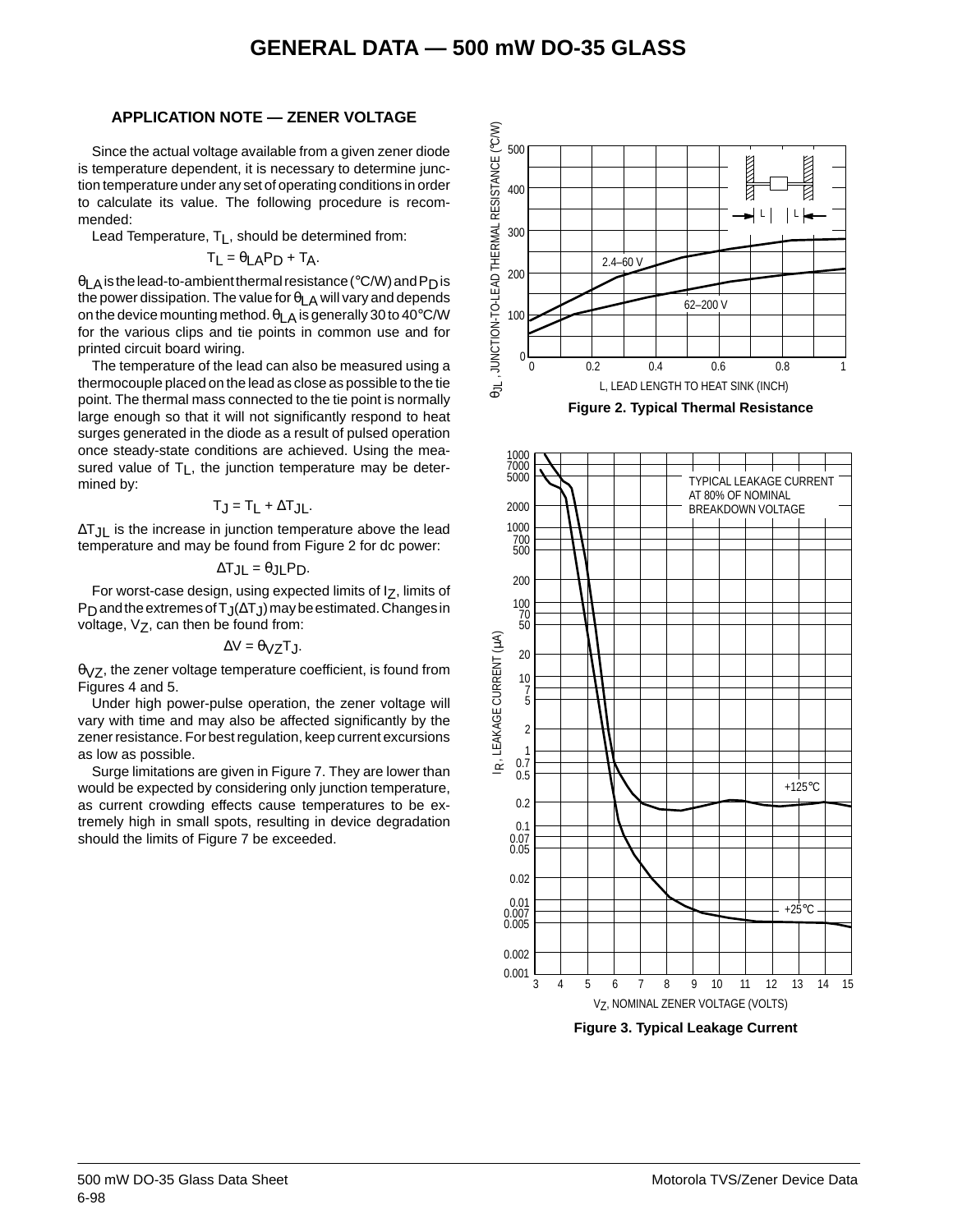

**TEMPERATURE COEFFICIENTS (–55**°**C to +150**°**C temperature range; 90% of the units are in the ranges indicated.)**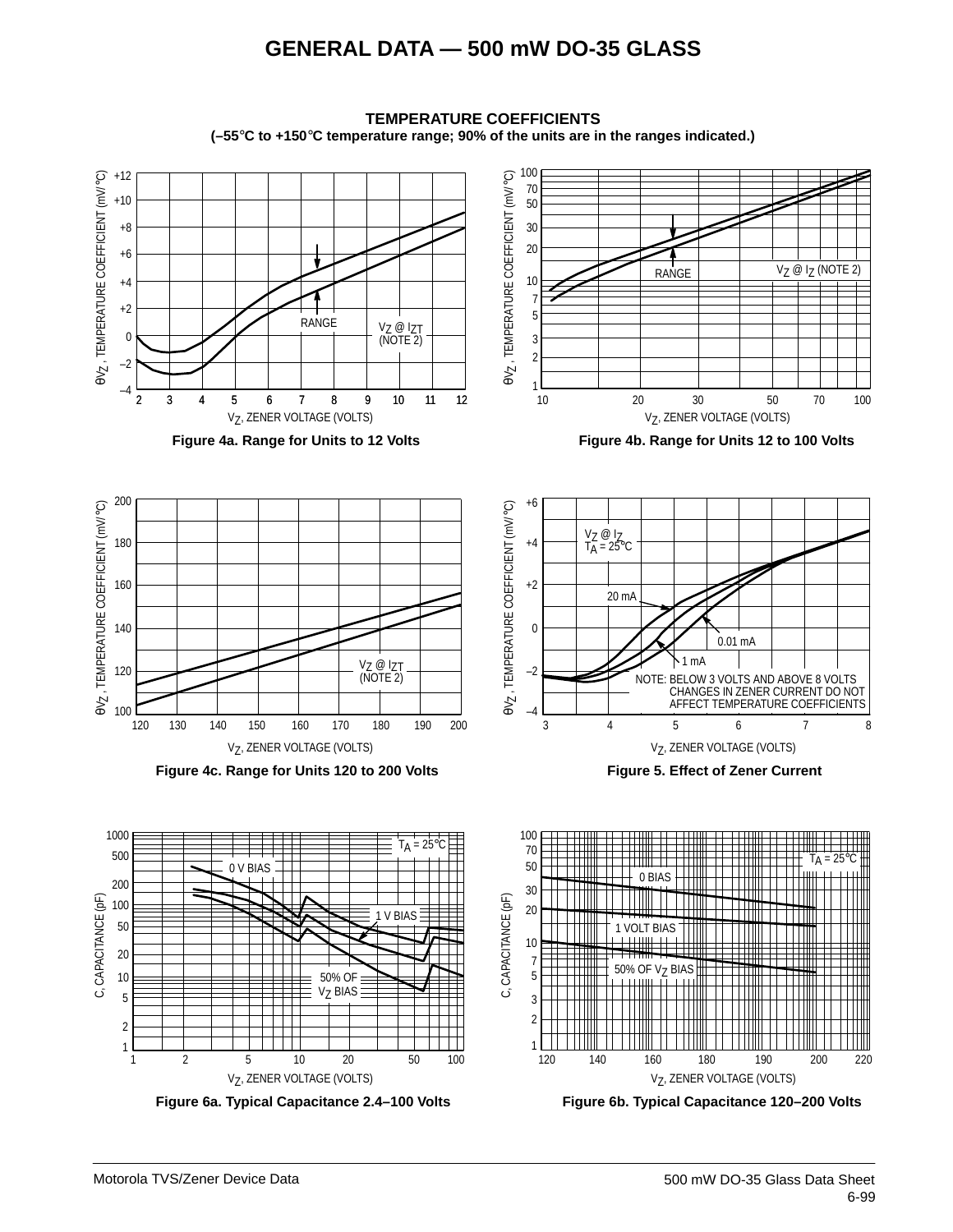

**Figure 9. Effect of Zener Voltage on Zener Impedance Figure 10. Typical Forward Characteristics**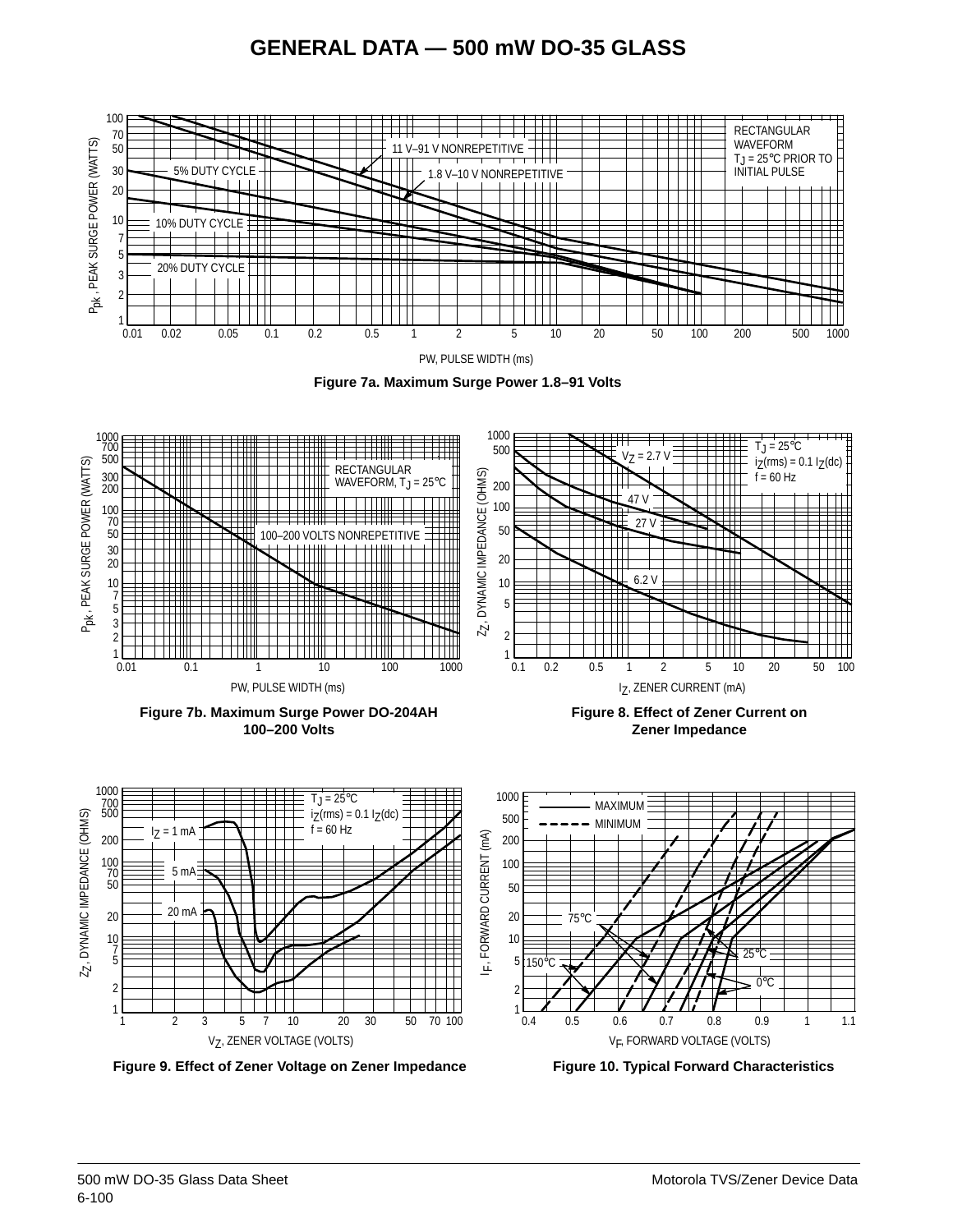

Figure 11. Zener Voltage versus Zener Current - V<sub>Z</sub> = 1 thru 16 Volts



Figure 12. Zener Voltage versus Zener Current - V<sub>Z</sub> = 15 thru 30 Volts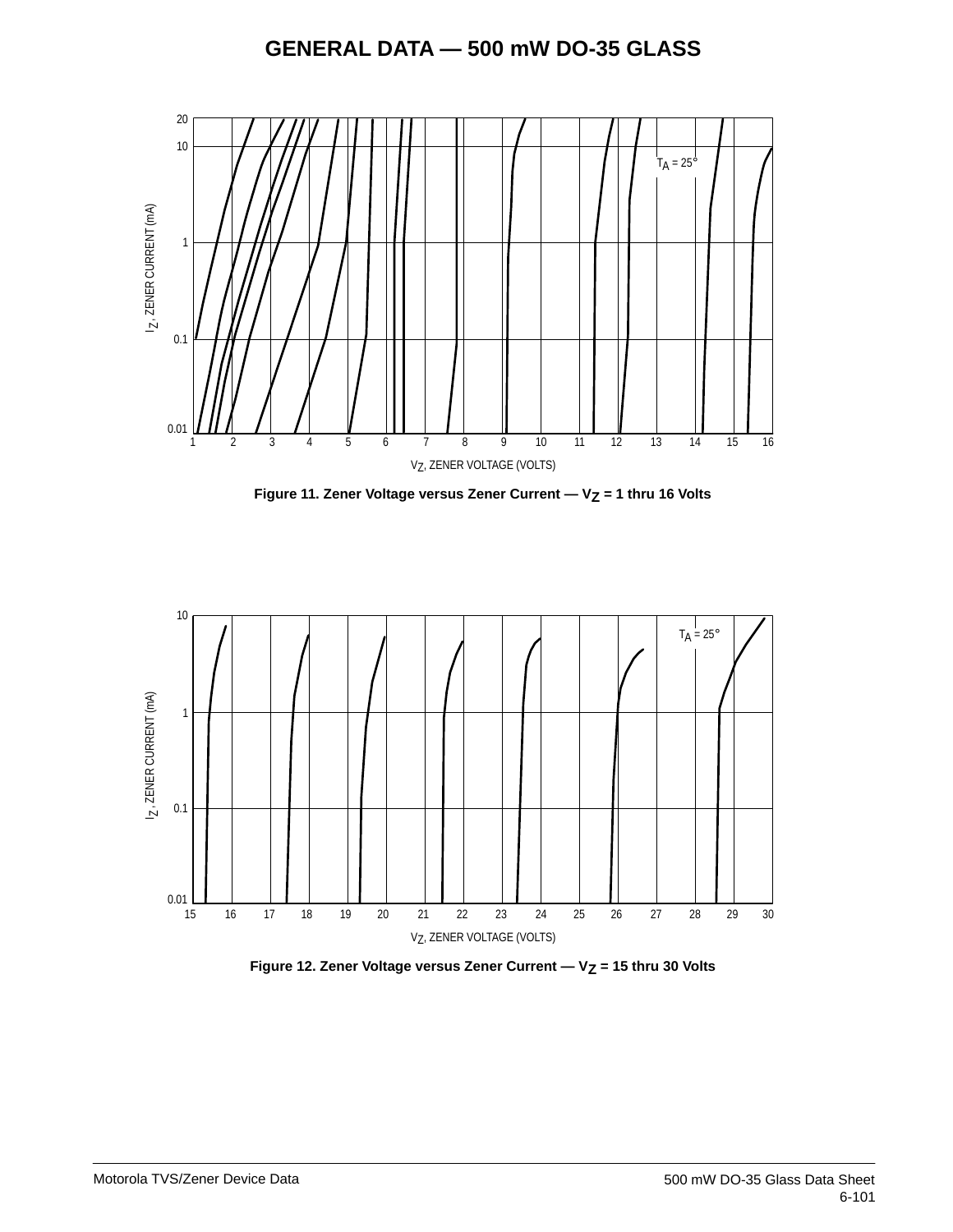





Figure 14. Zener Voltage versus Zener Current - V<sub>Z</sub> = 110 thru 220 Volts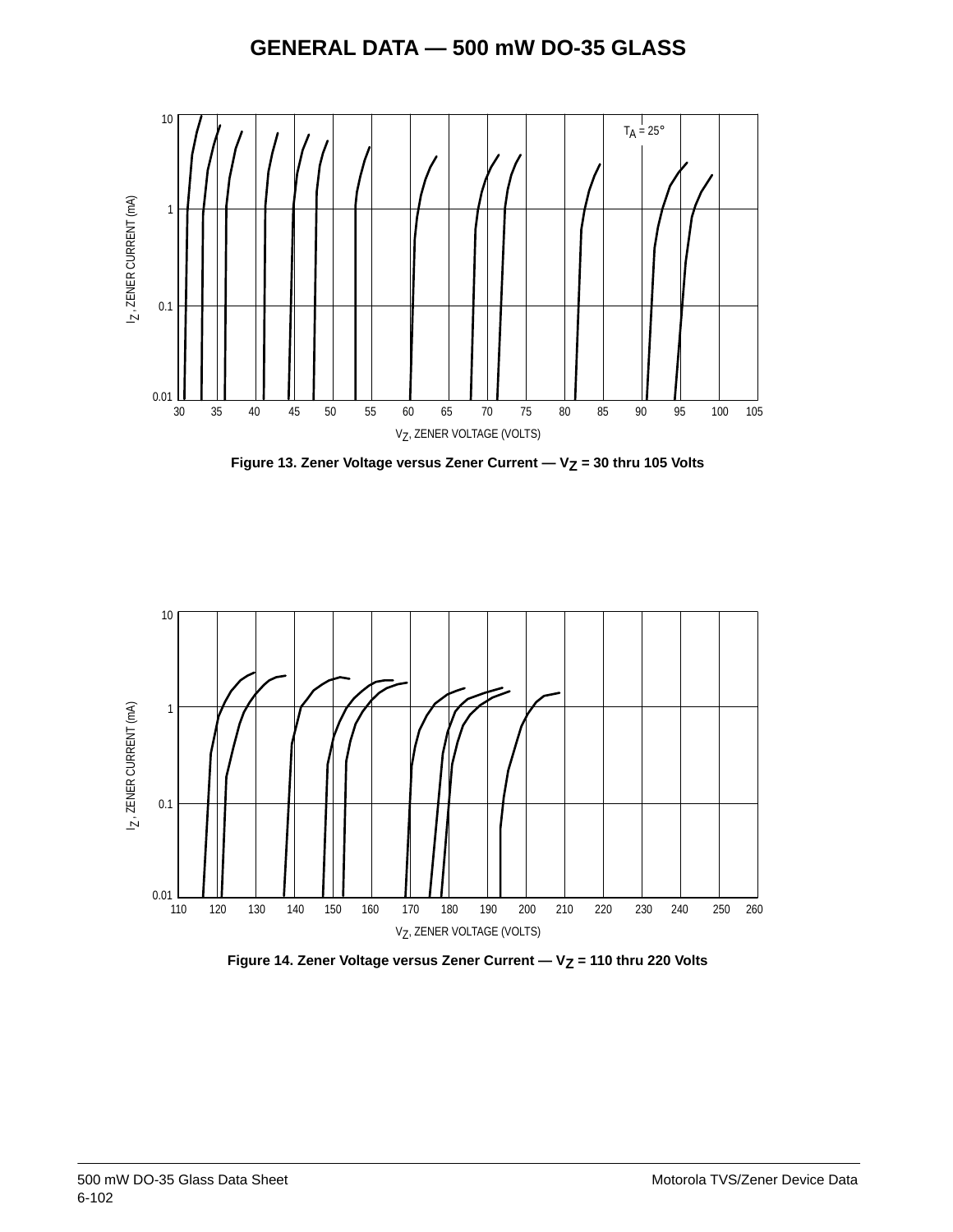|                                                             | <b>Nominal</b>                                                     | Test                             |                                                                          | <b>Maximum</b>                                          |                                                      | <b>Maximum Reverse Leakage Current</b>          |
|-------------------------------------------------------------|--------------------------------------------------------------------|----------------------------------|--------------------------------------------------------------------------|---------------------------------------------------------|------------------------------------------------------|-------------------------------------------------|
| Type<br><b>Number</b><br>(Note 1)                           | <b>Zener Voltage</b><br>$V_Z @ I_{ZT}$<br>(Note 2)<br><b>Volts</b> | Current<br><b>Izt</b><br>mA      | <b>Maximum Zener Impedance</b><br>$Z_{ZT}$ @ $Z_{T}$<br>(Note 3)<br>Ohms | <b>DC Zener Current</b><br><b>Izm</b><br>(Note 4)<br>mA | $T_A = 25^{\circ}C$<br>$I_R \otimes V_R = 1 V$<br>μA | $T_A = 150^{\circ}C$<br>$I_R @ V_R = 1 V$<br>μA |
| 1N4370A<br>1N4371A<br>1N4372A<br>1N746A<br>1N747A<br>1N748A | 2.4<br>2.7<br>3<br>3.3<br>3.6<br>3.9                               | 20<br>20<br>20<br>20<br>20<br>20 | 30<br>30<br>29<br>28<br>24<br>23                                         | 150<br>135<br>120<br>110<br>100<br>95                   | 100<br>75<br>50<br>10<br>10<br>10                    | 200<br>150<br>100<br>30<br>30<br>30             |
| 1N749A<br>1N750A<br>1N751A<br>1N752A<br>1N753A<br>1N754A    | 4.3<br>4.7<br>5.1<br>5.6<br>6.2<br>6.8                             | 20<br>20<br>20<br>20<br>20<br>20 | 22<br>19<br>17<br>11<br>7<br>5                                           | 85<br>75<br>70<br>65<br>60<br>55                        | 2<br>2<br>0.1<br>0.1                                 | 30<br>30<br>20<br>20<br>20<br>20                |
| 1N755A<br>1N756A<br>1N757A<br>1N758A<br>1N759A              | 7.5<br>8.2<br>9.1<br>10<br>12                                      | 20<br>20<br>20<br>20<br>20       | 6<br>8<br>10<br>17<br>30                                                 | 50<br>45<br>40<br>35<br>30                              | 0.1<br>0.1<br>0.1<br>0.1<br>0.1                      | 20<br>20<br>20<br>20<br>20                      |

### **ELECTRICAL CHARACTERISTICS** ( $T_A = 25^\circ$ C,  $V_F = 1.5$  V Max at 200 mA for all types)

|                                          | <b>Nominal</b><br>Zener Voltage     | <b>Test</b>                        |                   | <b>Maximum Zener Impedance</b><br>(Note 3) |                  | <b>Maximum</b><br><b>DC Zener Current</b> |                              | <b>Maximum Reverse Current</b>     |
|------------------------------------------|-------------------------------------|------------------------------------|-------------------|--------------------------------------------|------------------|-------------------------------------------|------------------------------|------------------------------------|
| <b>Type</b><br><b>Number</b><br>(Note 1) | $V_{Z}$<br>(Note 2)<br><b>Volts</b> | <b>Current</b><br><b>IzT</b><br>mA | ZzT @ IzT<br>Ohms | 2zk @ 2k<br>Ohms                           | <b>Izk</b><br>mA | <b>Izm</b><br>(Note 4)<br>mA              | I <sub>R</sub> Maximum<br>μA | <b>Test Voltage Vdc</b><br>$V_{R}$ |
| 1N957B                                   | 6.8                                 | 18.5                               | 4.5               | 700                                        | $\mathbf{1}$     | 47                                        | 150                          | 5.2                                |
| 1N958B                                   | 7.5                                 | 16.5                               | 5.5               | 700                                        | 0.5              | 42                                        | 75                           | 5.7                                |
| 1N959B                                   | 8.2                                 | 15                                 | 6.5               | 700                                        | 0.5              | 38                                        | 50                           | 6.2                                |
| 1N960B                                   | 9.1                                 | 14                                 | 7.5               | 700                                        | 0.5              | 35                                        | 25                           | 6.9                                |
| 1N961B                                   | 10                                  | 12.5                               | 8.5               | 700                                        | 0.25             | 32                                        | 10                           | 7.6                                |
| 1N962B                                   | 11                                  | 11.5                               | 9.5               | 700                                        | 0.25             | 28                                        | 5                            | 8.4                                |
| 1N963B                                   | 12                                  | 10.5                               | 11.5              | 700                                        | 0.25             | 26                                        | 5                            | 9.1                                |
| 1N964B                                   | 13                                  | 9.5                                | 13                | 700                                        | 0.25             | 24                                        | 5                            | 9.9                                |
| 1N965B                                   | 15                                  | 8.5                                | 16                | 700                                        | 0.25             | 21                                        | 5                            | 11.4                               |
| 1N966B                                   | 16                                  | 7.8                                | 17                | 700                                        | 0.25             | 19                                        | 5                            | 12.2                               |
| 1N967B                                   | 18                                  | $\overline{7}$                     | 21                | 750                                        | 0.25             | 17                                        | 5                            | 13.7                               |
| 1N968B                                   | 20                                  | 6.2                                | 25                | 750                                        | 0.25             | 15                                        | 5                            | 15.2                               |
| 1N969B                                   | 22                                  | 5.6                                | 29                | 750                                        | 0.25             | 14                                        | 5                            | 16.7                               |
| 1N970B                                   | 24                                  | 5.2                                | 33                | 750                                        | 0.25             | 13                                        | 5                            | 18.2                               |
| 1N971B                                   | 27                                  | 4.6                                | 41                | 750                                        | 0.25             | 11                                        | 5                            | 20.6                               |
| 1N972B                                   | 30                                  | 4.2                                | 49                | 1000                                       | 0.25             | 10                                        | 5                            | 22.8                               |
| 1N973B                                   | 33                                  | 3.8                                | 58                | 1000                                       | 0.25             | 9.2                                       | 5                            | 25.1                               |
| 1N974B                                   | 36                                  | 3.4                                | 70                | 1000                                       | 0.25             | 8.5                                       | 5                            | 27.4                               |
| 1N975B                                   | 39                                  | 3.2                                | 80                | 1000                                       | 0.25             | 7.8                                       | 5                            | 29.7                               |
| 1N976B                                   | 43                                  | 3                                  | 93                | 1500                                       | 0.25             | $\overline{7}$                            | 5                            | 32.7                               |
| 1N977B                                   | 47                                  | 2.7                                | 105               | 1500                                       | 0.25             | 6.4                                       | 5                            | 35.8                               |
| 1N978B                                   | 51                                  | 2.5                                | 125               | 1500                                       | 0.25             | 5.9                                       | 5                            | 38.8                               |
| 1N979B                                   | 56                                  | 2.2                                | 150               | 2000                                       | 0.25             | 5.4                                       | 5                            | 42.6                               |
| 1N980B                                   | 62                                  | $\overline{2}$                     | 185               | 2000                                       | 0.25             | 4.9                                       | 5                            | 47.1                               |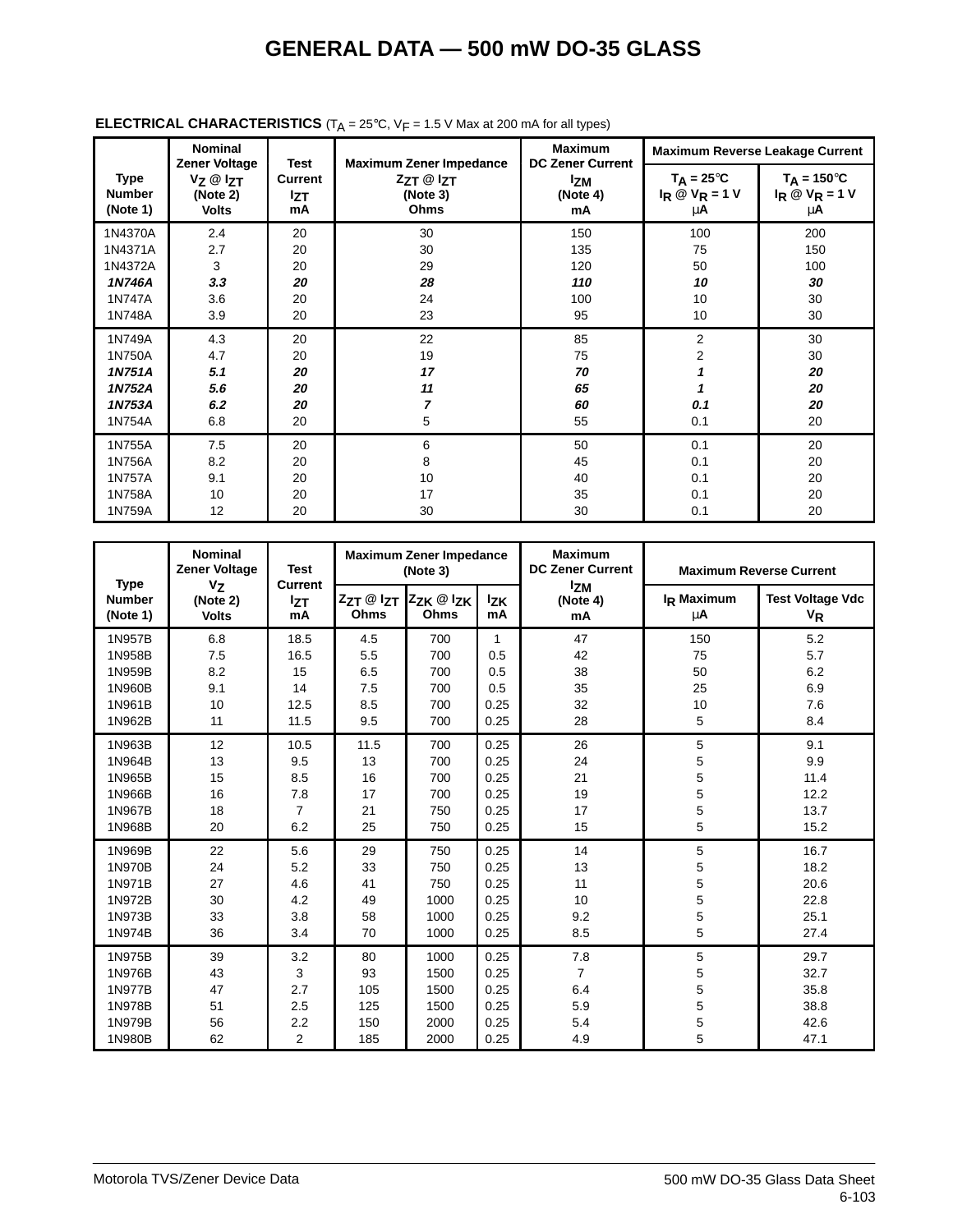| <b>Nominal</b><br><b>Zener Voltage</b>   |                                | <b>Test</b>                        |                             | <b>Maximum Zener Impedance</b><br>(Note 3)          |                                                                              | <b>Maximum</b><br><b>DC Zener Current</b> |                                    | <b>Maximum Reverse Leakage Current</b> |
|------------------------------------------|--------------------------------|------------------------------------|-----------------------------|-----------------------------------------------------|------------------------------------------------------------------------------|-------------------------------------------|------------------------------------|----------------------------------------|
| <b>Type</b><br><b>Number</b><br>(Note 1) | Vz<br>(Note 2)<br><b>Volts</b> | <b>Current</b><br><b>Izt</b><br>mA | $Z_{ZT}$ @ $I_{ZT}$<br>Ohms | l <sup>z</sup> zκ <sup>@ Ι</sup> zκ│<br><b>Ohms</b> | <b>Izm</b><br>$I_R$ Maximum<br>l <sub>ΖK</sub><br>(Note 4)<br>mA<br>μA<br>mA |                                           | <b>Test Voltage Vdc</b><br>$V_{R}$ |                                        |
| 1N981B                                   | 68                             | 1.8                                | 230                         | 2000                                                | 0.25                                                                         | 4.5                                       | 5                                  | 51.7                                   |
| 1N982B                                   | 75                             | 1.7                                | 270                         | 2000                                                | 0.25                                                                         | 4.1                                       | 5                                  | 56                                     |
| 1N983B                                   | 82                             | 1.5                                | 330                         | 3000                                                | 0.25                                                                         | 3.7                                       | 5                                  | 62.2                                   |
| 1N984B                                   | 91                             | 1.4                                | 400                         | 3000                                                | 0.25                                                                         | 3.3                                       | 5                                  | 69.2                                   |
| 1N985B                                   | 100                            | 1.3                                | 500                         | 3000                                                | 0.25                                                                         | 3                                         | 5                                  | 76                                     |
| 1N986B                                   | 110                            | 1.1                                | 750                         | 4000                                                | 0.25                                                                         | 2.7                                       | 5                                  | 83.6                                   |
| 1N987B                                   | 120                            | 1                                  | 900                         | 4500                                                | 0.25                                                                         | 2.5                                       | 5                                  | 91.2                                   |
| 1N988B                                   | 130                            | 0.95                               | 1100                        | 5000                                                | 0.25                                                                         | 2.3                                       | 5                                  | 98.8                                   |
| 1N989B                                   | 150                            | 0.85                               | 1500                        | 6000                                                | 0.25                                                                         | 2                                         | 5                                  | 114                                    |
| 1N990B                                   | 160                            | 0.8                                | 1700                        | 6500                                                | 0.25                                                                         | 1.9                                       | 5                                  | 121.6                                  |
| 1N991B                                   | 180                            | 0.68                               | 2200                        | 7100                                                | 0.25                                                                         | 1.7                                       | 5                                  | 136.8                                  |
| 1N992B                                   | 200                            | 0.65                               | 2500                        | 8000                                                | 0.25                                                                         | 1.5                                       | 5                                  | 152                                    |

#### **NOTE 1. TOLERANCE AND VOLTAGE DESIGNATION**

#### **Tolerance Designation**

The type numbers shown have tolerance designations as follows: 1N4370A series: ±5% units, C for ±2%, D for ±1%.

1N746A series:  $\pm 5\%$  units, C for  $\pm 2\%$ , D for  $\pm 1\%$ .

1N957B series: ±5% units, C for ±2%, D for ±1%.

#### **NOTE 2. ZENER VOLTAGE (V<sub>Z</sub>) MEASUREMENT**

Nominal zener voltage is measured with the device junction in thermal equilibrium at the lead temperature of 30°C ±1°C and 3/8″ lead length.

#### **NOTE 3. ZENER IMPEDANCE (Z<sub>Z</sub>) DERIVATION**

 $Z_{7T}$  and  $Z_{7K}$  are measured by dividing the ac voltage drop across the device by the ac current applied. The specified limits are for  $I_Z(ac) = 0.1 I_Z(dc)$  with the ac frequency = 60 Hz.

#### **NOTE 4. MAXIMUM ZENER CURRENT RATINGS (IZM)**

Values shown are based on the JEDEC rating of 400 mW. Where the actual zener voltage  $(\lor_{\mathsf{Z}})$  is known at the operating point, the maximum zener current may be increased and is<br>limited by the derating curve.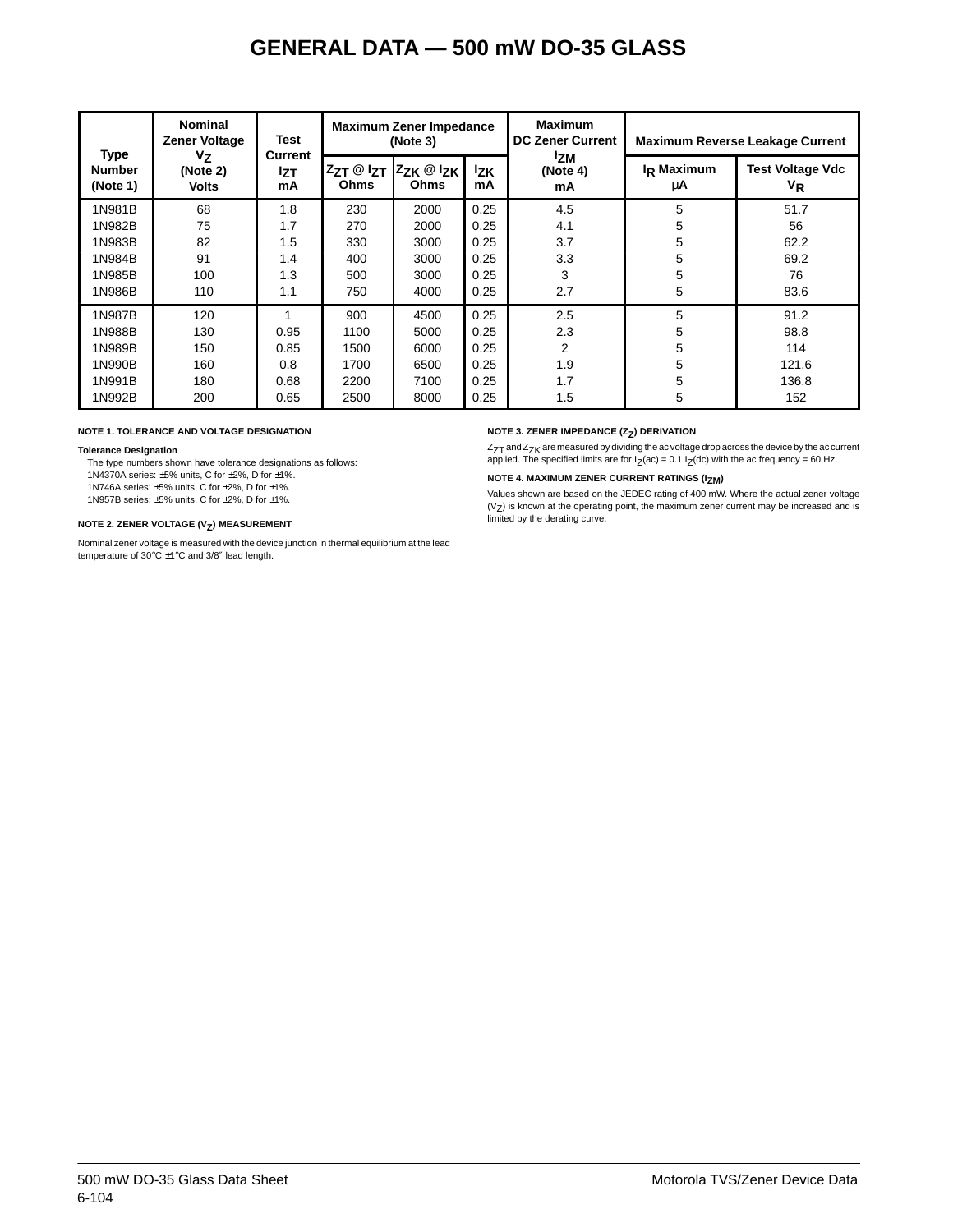Low level oxide passivated zener diodes for applications requiring extremely low operating currents, low leakage, and sharp breakdown voltage.

- Zener Voltage Specified @ IZT = 50 µA
- Maximum Delta Vz Given from 10 to 100 μA

| <b>Type</b><br><b>Number</b> |                | <b>Zener Voltage</b><br>$V_Z \otimes I_{ZT} = 50 \mu A$<br><b>Volts</b> |       | <b>Maximum</b><br><b>Reverse Current</b><br>$I_R \mu A$ | <b>Test</b><br>Voltage<br>V <sub>R</sub> Volts | <b>Maximum</b><br><b>Zener Current</b><br>I <sub>ZM</sub> mA | <b>Maximum</b><br><b>Voltage Change</b><br>$\Delta$ V $\sigma$ Volts |
|------------------------------|----------------|-------------------------------------------------------------------------|-------|---------------------------------------------------------|------------------------------------------------|--------------------------------------------------------------|----------------------------------------------------------------------|
| (Note 1)                     | Nom (Note 1)   | Min                                                                     | Max   | (Note 3)                                                |                                                | (Note 2)                                                     | (Note 4)                                                             |
| 1N4678                       | 1.8            | 1.71                                                                    | 1.89  | 7.5                                                     | $\mathbf{1}$                                   | 120                                                          | 0.7                                                                  |
| 1N4679                       | $\overline{c}$ | 1.9                                                                     | 2.1   | 5                                                       | 1                                              | 110                                                          | 0.7                                                                  |
| 1N4680                       | 2.2            | 2.09                                                                    | 2.31  | 4                                                       | 1                                              | 100                                                          | 0.75                                                                 |
| 1N4681                       | 2.4            | 2.28                                                                    | 2.52  | $\overline{2}$                                          | $\mathbf{1}$                                   | 95                                                           | 0.8                                                                  |
| 1N4682                       | 2.7            | 2.565                                                                   | 2.835 | $\mathbf{1}$                                            | 1                                              | 90                                                           | 0.85                                                                 |
| 1N4683                       | $\overline{3}$ | 2.85                                                                    | 3.15  | 0.8                                                     | $\mathbf{1}$                                   | 85                                                           | 0.9                                                                  |
| 1N4684                       | 3.3            | 3.135                                                                   | 3.465 | 7.5                                                     | 1.5                                            | 80                                                           | 0.95                                                                 |
| 1N4685                       | 3.6            | 3.42                                                                    | 3.78  | 7.5                                                     | 2                                              | 75                                                           | 0.95                                                                 |
| 1N4686                       | 3.9            | 3.705                                                                   | 4.095 | 5                                                       | $\overline{c}$                                 | 70                                                           | 0.97                                                                 |
| 1N4687                       | 4.3            | 4.085                                                                   | 4.515 | 4                                                       | $\overline{c}$                                 | 65                                                           | 0.99                                                                 |
| 1N4688                       | 4.7            | 4.465                                                                   | 4.935 | 10                                                      | 3                                              | 60                                                           | 0.99                                                                 |
| 1N4689                       | 5.1            | 4.845                                                                   | 5.355 | 10                                                      | 3                                              | 55                                                           | 0.97                                                                 |
| 1N4690                       | 5.6            | 5.32                                                                    | 5.88  | 10                                                      | 4                                              | 50                                                           | 0.96                                                                 |
| 1N4691                       | 6.2            | 5.89                                                                    | 6.51  | 10                                                      | 5                                              | 45                                                           | 0.95                                                                 |
| 1N4692                       | 6.8            | 6.46                                                                    | 7.14  | 10                                                      | 5.1                                            | 35                                                           | 0.9                                                                  |
| 1N4693                       | 7.5            | 7.125                                                                   | 7.875 | 10                                                      | 5.7                                            | 31.8                                                         | 0.75                                                                 |
| 1N4694                       | 8.2            | 7.79                                                                    | 8.61  | $\mathbf{1}$                                            | 6.2                                            | 29                                                           | 0.5                                                                  |
| 1N4695                       | 8.7            | 8.265                                                                   | 9.135 | $\mathbf{1}$                                            | 6.6                                            | 27.4                                                         | 0.1                                                                  |
| 1N4696                       | 9.1            | 8.645                                                                   | 9.555 | $\mathbf{1}$                                            | 6.9                                            | 26.2                                                         | 0.08                                                                 |
| 1N4697                       | 10             | 9.5                                                                     | 10.5  | $\mathbf{1}$                                            | 7.6                                            | 24.8                                                         | 0.1                                                                  |
| 1N4698                       | 11             | 10.45                                                                   | 11.55 | 0.05                                                    | 8.4                                            | 21.6                                                         | 0.11                                                                 |
| 1N4699                       | 12             | 11.4                                                                    | 12.6  | 0.05                                                    | 9.1                                            | 20.4                                                         | 0.12                                                                 |
| 1N4700                       | 13             | 12.35                                                                   | 13.65 | 0.05                                                    | 9.8                                            | 19                                                           | 0.13                                                                 |
| 1N4701                       | 14             | 13.3                                                                    | 14.7  | 0.05                                                    | 10.6                                           | 17.5                                                         | 0.14                                                                 |
| 1N4702                       | 15             | 14.25                                                                   | 15.75 | 0.05                                                    | 11.4                                           | 16.3                                                         | 0.15                                                                 |
| 1N4703                       | 16             | 15.2                                                                    | 16.8  | 0.05                                                    | 12.1                                           | 15.4                                                         | 0.16                                                                 |
| 1N4704                       | 17             | 16.15                                                                   | 17.85 | 0.05                                                    | 12.9                                           | 14.5                                                         | 0.17                                                                 |
| 1N4705                       | 18             | 17.1                                                                    | 18.9  | 0.05                                                    | 13.6                                           | 13.2                                                         | 0.18                                                                 |
| 1N4706                       | 19             | 18.05                                                                   | 19.95 | 0.05                                                    | 14.4                                           | 12.5                                                         | 0.19                                                                 |
| 1N4707                       | 20             | 19                                                                      | 21    | 0.01                                                    | 15.2                                           | 11.9                                                         | 0.2                                                                  |
| 1N4708                       | 22             | 20.9                                                                    | 23.1  | 0.01                                                    | 16.7                                           | 10.8                                                         | 0.22                                                                 |
| 1N4709                       | 24             | 22.8                                                                    | 25.2  | 0.01                                                    | 18.2                                           | 9.9                                                          | 0.24                                                                 |
| 1N4710                       | 25             | 23.75                                                                   | 26.25 | 0.01                                                    | 19                                             | 9.5                                                          | 0.25                                                                 |
| 1N4711                       | 27             | 25.65                                                                   | 28.35 | 0.01                                                    | 20.4                                           | 8.8                                                          | 0.27                                                                 |
| 1N4712                       | 28             | 26.6                                                                    | 29.4  | 0.01                                                    | 21.2                                           | 8.5                                                          | 0.28                                                                 |
| 1N4713                       | 30             | 28.5                                                                    | 31.5  | 0.01                                                    | 22.8                                           | 7.9                                                          | 0.3                                                                  |
| 1N4714                       | 33             | 31.35                                                                   | 34.65 | 0.01                                                    | 25                                             | 7.2                                                          | 0.33                                                                 |
| 1N4715                       | 36             | 34.2                                                                    | 37.8  | 0.01                                                    | 27.3                                           | 6.6                                                          | 0.36                                                                 |
| 1N4716                       | 39             | 37.05                                                                   | 40.95 | 0.01                                                    | 29.6                                           | 6.1                                                          | 0.39                                                                 |
| 1N4717                       | 43             | 40.85                                                                   | 45.15 | 0.01                                                    | 32.6                                           | 5.5                                                          | 0.43                                                                 |

#### **ELECTRICAL CHARACTERISTICS**  $(T_A = 25^\circ \text{C}$ ,  $V_F = 1.5 \text{ V}$  Max at  $F = 100 \text{ mA}$  for all types)

**NOTE 1. TOLERANCE AND VOLTAGE DESIGNATION (V<sub>Z</sub>)** 

The type numbers shown have a standard tolerance of ±5% on the nominal Zener voltage, C for  $\pm 2\%$ , D for  $\pm 1\%$ .

### **NOTE 2. MAXIMUM ZENER CURRENT RATINGS (IZM)**

Maximum Zener current ratings are based on maximum Zener voltage of the individual units and JEDEC 250 mW rating.

**NOTE 3. REVERSE LEAKAGE CURRENT (IR)**

Reverse leakage currents are guaranteed and measured at  $V_R$  as shown on the table. **NOTE 4. MAXIMUM VOLTAGE CHANGE (**∆**VZ)**

Voltage change is equal to the difference between  $V_Z$  at 100  $\mu$ A and  $V_Z$  at 10  $\mu$ A. **NOTE 5. ZENER VOLTAGE (V<sub>Z</sub>) MEASUREMENT** 

Nominal Zener voltage is measured with the device junction in thermal equilibrium at the lead temperature at 30°C ±1°C and 3/8″ lead length.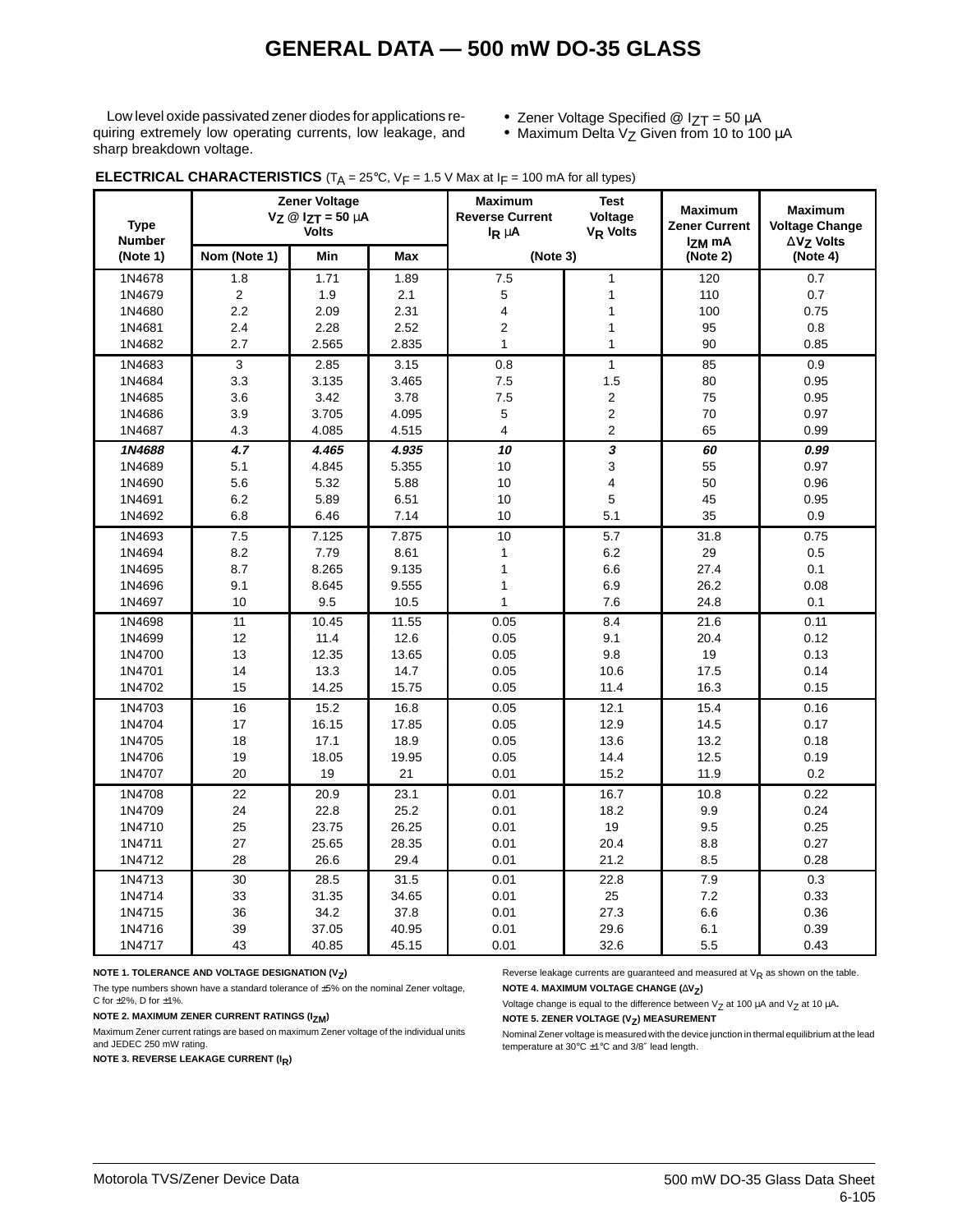| <b>JEDEC</b>         | <b>Nominal</b><br><b>Zener Voltage</b>           | <b>Test</b>                        |                   | <b>Max Zener Impedance</b><br>(Note 4)      |                           | <b>Max Reverse</b><br><b>Leakage Current</b> | <b>Max Zener Voltage</b>                                                         |
|----------------------|--------------------------------------------------|------------------------------------|-------------------|---------------------------------------------|---------------------------|----------------------------------------------|----------------------------------------------------------------------------------|
| Type No.<br>(Note 1) | $V_Z \otimes I_{ZT}$<br><b>Volts</b><br>(Note 3) | <b>Current</b><br><b>Izt</b><br>mA | ZzT @ IzT<br>Ohms | $Z_{ZK} @ I_{ZK} = 0.25 \text{ mA}$<br>Ohms | <sup>I</sup> R<br>$\mu$ A | $V_{R}$<br><b>Volts</b>                      | <b>Temperature Coeff.</b><br>$\theta$ <sub>VZ</sub> (%/ $\degree$ C)<br>(Note 2) |
| 1N5221B              | 2.4                                              | 20                                 | 30                | 1200                                        | 100                       | 1                                            | $-0.085$                                                                         |
| 1N5222B              | 2.5                                              | 20                                 | 30                | 1250                                        | 100                       | 1                                            | $-0.085$                                                                         |
| 1N5223B              | 2.7                                              | 20                                 | 30                | 1300                                        | 75                        | 1                                            | $-0.08$                                                                          |
| 1N5224B              | 2.8                                              | 20                                 | 30                | 1400                                        | 75                        | 1                                            | $-0.08$                                                                          |
| 1N5225B              | $\mathsf 3$                                      | 20                                 | 29                | 1600                                        | 50                        | 1                                            | $-0.075$                                                                         |
| 1N5226B              | 3.3                                              | 20                                 | 28                | 1600                                        | 25                        | 1                                            | $-0.07$                                                                          |
| 1N5227B              | 3.6                                              | 20                                 | 24                | 1700                                        | 15                        | 1                                            | $-0.065$                                                                         |
| 1N5228B              | 3.9                                              | 20                                 | 23                | 1900                                        | 10                        | 1                                            | $-0.06$                                                                          |
| 1N5229B              | 4.3                                              | 20                                 | 22                | 2000                                        | 5                         | 1                                            | $\pm 0.055$                                                                      |
| 1N5230B              | 4.7                                              | 20                                 | 19                | 1900                                        | 5                         | 2                                            | $\pm 0.03$                                                                       |
| 1N5231B              | 5.1                                              | 20                                 | 17                | 1600                                        | 5                         | 2                                            | ± 0.03                                                                           |
| 1N5232B              | 5.6                                              | 20                                 | 11                | 1600                                        | 5                         | 3                                            | $+0.038$                                                                         |
| 1N5233B              | 6                                                | 20                                 | 7                 | 1600                                        | 5                         | 3.5                                          | $+0.038$                                                                         |
| 1N5234B              | 6.2                                              | 20                                 | $\overline{7}$    | 1000                                        | 5                         | 4                                            | $+0.045$                                                                         |
| 1N5235B              | 6.8                                              | 20                                 | 5                 | 750                                         | 3                         | 5                                            | $+0.05$                                                                          |
| 1N5236B              | 7.5                                              | 20                                 | 6                 | 500                                         | 3                         | 6                                            | $+0.058$                                                                         |
| 1N5237B              | 8.2                                              | 20                                 | 8                 | 500                                         | 3                         | 6.5                                          | $+0.062$                                                                         |
| 1N5238B              | 8.7                                              | 20                                 | 8                 | 600                                         | 3                         | 6.5                                          | $+0.065$                                                                         |
| 1N5239B              | 9.1                                              | 20                                 | 10                | 600                                         | 3                         | 7                                            | $+0.068$                                                                         |
| 1N5240B              | 10                                               | 20                                 | 17                | 600                                         | 3                         | 8                                            | $+0.075$                                                                         |
| 1N5241B              | 11                                               | 20                                 | 22                | 600                                         | 2                         | 8.4                                          | $+0.076$                                                                         |
| 1N5242B              | 12                                               | 20                                 | 30                | 600                                         | 1                         | 9.1                                          | $+0.077$                                                                         |
| 1N5243B              | 13                                               | 9.5                                | 13                | 600                                         | 0.5                       | 9.9                                          | $+0.079$                                                                         |
| 1N5244B              | 14                                               | 9                                  | 15                | 600                                         | 0.1                       | 10                                           | $+0.082$                                                                         |
| 1N5245B              | 15                                               | 8.5                                | 16                | 600                                         | 0.1                       | 11                                           | $+0.082$                                                                         |
| 1N5246B              | 16                                               | 7.8                                | $17$              | 600                                         | 0.1                       | 12                                           | $+0.083$                                                                         |
| 1N5247B              | 17                                               | 7.4                                | 19                | 600                                         | 0.1                       | 13                                           | $+0.084$                                                                         |
| 1N5248B              | 18                                               | $\overline{7}$                     | 21                | 600                                         | 0.1                       | 14                                           | $+0.085$                                                                         |
| 1N5249B              | 19                                               | 6.6                                | 23                | 600                                         | 0.1                       | 14                                           | $+0.086$                                                                         |
| 1N5250B              | 20                                               | 6.2                                | 25                | 600                                         | 0.1                       | 15                                           | $+0.086$                                                                         |
| 1N5251B              | 22                                               | 5.6                                | 29                | 600                                         | 0.1                       | 17                                           | $+0.087$                                                                         |
| 1N5252B              | 24                                               | 5.2                                | 33                | 600                                         | 0.1                       | 18                                           | $+0.088$                                                                         |
| 1N5253B              | 25                                               | 5                                  | 35                | 600                                         | 0.1                       | 19                                           | $+0.089$                                                                         |
| 1N5254B              | 27                                               | 4.6                                | 41                | 600                                         | 0.1                       | 21                                           | $+0.09$                                                                          |
| 1N5255B              | 28                                               | 4.5                                | 44                | 600                                         | 0.1                       | 21                                           | $+0.091$                                                                         |
| 1N5256B              | 30                                               | 4.2                                | 49                | 600                                         | 0.1                       | 23                                           | $+0.091$                                                                         |
| 1N5257B              | 33                                               | 3.8                                | 58                | 700                                         | 0.1                       | 25                                           | $+0.092$                                                                         |
| 1N5258B              | 36                                               | 3.4                                | $70\,$            | 700                                         | 0.1                       | 27                                           | $+0.093$                                                                         |
| 1N5259B              | 39                                               | 3.2                                | 80                | 800                                         | 0.1                       | 30                                           | $+0.094$                                                                         |
| 1N5260B              | 43                                               | 3                                  | 93                | 900                                         | 0.1                       | 33                                           | $+0.095$                                                                         |
| 1N5261B              | 47                                               | 2.7                                | 105               | 1000                                        | 0.1                       | 36                                           | $+0.095$                                                                         |
| 1N5262B              | 51                                               | 2.5                                | 125               | 1100                                        | 0.1                       | 39                                           | $+0.096$                                                                         |
| 1N5263B              | 56                                               | 2.2                                | 150               | 1300                                        | 0.1                       | 43                                           | $+0.096$                                                                         |
| 1N5264B              | 60                                               | 2.1                                | 170               | 1400                                        | 0.1                       | 46                                           | $+0.097$                                                                         |
| 1N5265B              | 62                                               | $\sqrt{2}$                         | 185               | 1400                                        | 0.1                       | 47                                           | $+0.097$                                                                         |

**ELECTRICAL CHARACTERISTICS** (T<sub>A</sub> = 25°C unless otherwise noted. Based on dc measurements at thermal equilibrium; lead length = 3/8"; thermal resistance of heat sink =  $30^{\circ}$ C/W) V<sub>F</sub> = 1.1 Max @ I<sub>F</sub> = 200 mA for all types.

(continued)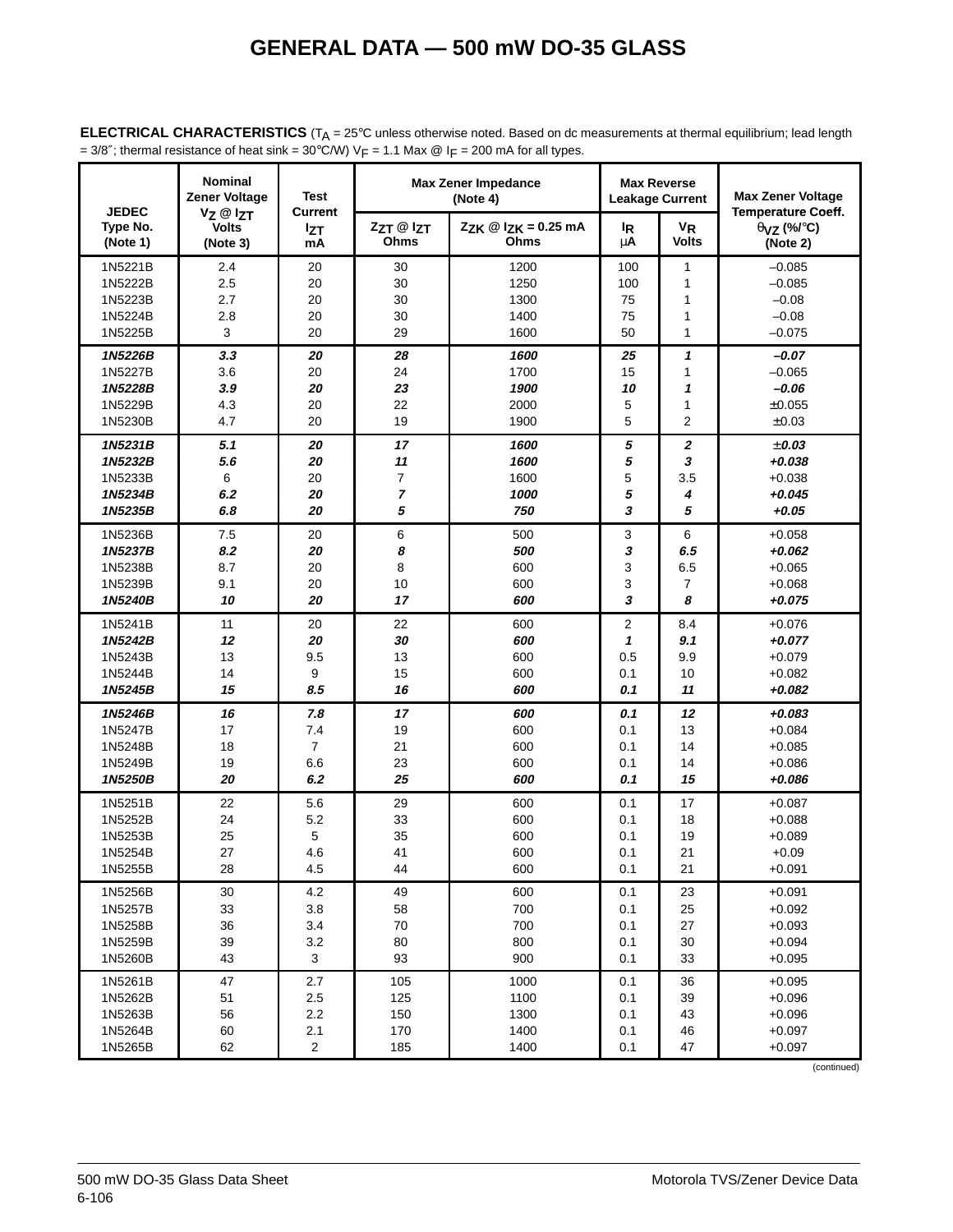| <b>JEDEC</b>         | <b>Nominal</b><br><b>Zener Voltage</b> | <b>Test</b>                 |                           | <b>Max Zener Impedance</b><br>(Note 4)                      |                      | <b>Max Reverse</b><br><b>Leakage Current</b> | <b>Max Zener Voltage</b>                                               |
|----------------------|----------------------------------------|-----------------------------|---------------------------|-------------------------------------------------------------|----------------------|----------------------------------------------|------------------------------------------------------------------------|
| Type No.<br>(Note 1) | Vz @ Izt<br><b>Volts</b><br>(Note 3)   | Current<br><b>Izt</b><br>mA | $ZZT \otimes IZT$<br>Ohms | $Z_{ZK} \n\textcircled{2}$ $Z_{K} = 0.25$ mA<br><b>Ohms</b> | <sup>I</sup> R<br>μA | VR<br><b>Volts</b>                           | <b>Temperature Coeff.</b><br>$\theta$ <sub>VZ</sub> (%/°C)<br>(Note 2) |
| 1N5266B              | 68                                     | 1.8                         | 230                       | 1600                                                        | 0.1                  | 52                                           | $+0.097$                                                               |
| 1N5267B              | 75                                     | 1.7                         | 270                       | 1700                                                        | 0.1                  | 56                                           | $+0.098$                                                               |
| 1N5268B              | 82                                     | 1.5                         | 330                       | 2000                                                        | 0.1                  | 62                                           | $+0.098$                                                               |
| 1N5269B              | 87                                     | 1.4                         | 370                       | 2200                                                        | 0.1                  | 68                                           | $+0.099$                                                               |
| 1N5270B              | 91                                     | 1.4                         | 400                       | 2300                                                        | 0.1                  | 69                                           | $+0.099$                                                               |
| 1N5271B              | 100                                    | 1.3                         | 500                       | 2600                                                        | 0.1                  | 76                                           | $+0.11$                                                                |
| 1N5272B              | 110                                    | 1.1                         | 750                       | 3000                                                        | 0.1                  | 84                                           | $+0.11$                                                                |
| 1N5273B              | 120                                    | 1                           | 900                       | 4000                                                        | 0.1                  | 91                                           | $+0.11$                                                                |
| 1N5274B              | 130                                    | 0.95                        | 1100                      | 4500                                                        | 0.1                  | 99                                           | $+0.11$                                                                |
| 1N5275B              | 140                                    | 0.9                         | 1300                      | 4500                                                        | 0.1                  | 106                                          | $+0.11$                                                                |
| 1N5276B              | 150                                    | 0.85                        | 1500                      | 5000                                                        | 0.1                  | 114                                          | $+0.11$                                                                |
| 1N5277B              | 160                                    | 0.8                         | 1700                      | 5500                                                        | 0.1                  | 122                                          | $+0.11$                                                                |
| 1N5278B              | 170                                    | 0.74                        | 1900                      | 5500                                                        | 0.1                  | 129                                          | $+0.11$                                                                |
| 1N5279B              | 180                                    | 0.68                        | 2200                      | 6000                                                        | 0.1                  | 137                                          | $+0.11$                                                                |
| 1N5280B              | 190                                    | 0.66                        | 2400                      | 6500                                                        | 0.1                  | 144                                          | $+0.11$                                                                |
| 1N5281B              | 200                                    | 0.65                        | 2500                      | 7000                                                        | 0.1                  | 152                                          | $+0.11$                                                                |

**ELECTRICAL CHARACTERISTICS — continued** (T<sub>A</sub> = 25°C unless otherwise noted. Based on dc measurements at thermal equilibrium; lead length = 3/8"; thermal resistance of heat sink = 30°C/W) VF = 1.1 Max @ IF = 200 mA for all types.

#### **NOTE 1. TOLERANCE**

The JEDEC type numbers shown indicate a tolerance of ±5%. For tighter tolerance devices use suffixes "C" for ±2% and "D" for ±1%.

#### **NOTE 2. TEMPERATURE COEFFICIENT**  $(\theta_{VZ})$ **<sup>†</sup>**

Test conditions for temperature coefficient are as follows:

- a.  $I_{ZT}$  = 7.5 mA,  $T_1$  = 25°C,
- $T_2$  = 125°C (1N5221B through 1N5242B).
- b.  $I_{ZT}$  = Rated  $I_{ZT}$ , T<sub>1</sub> = 25°C,  $T_2$  = 125°C (1N5243B through 1N5281B).

Device to be temperature stabilized with current applied prior to reading breakdown voltage

at the specified ambient temperature.

#### **NOTE 3. ZENER VOLTAGE (V<sub>Z</sub>) MEASUREMENT**

Nominal zener voltage is measured with the device junction in thermal equilibrium at the lead temperature of 30°C ±1°C and 3/8″ lead length.

**NOTE 4. ZENER IMPEDANCE (Z<sub>Z</sub>) DERIVATION** 

 $Z_{ZT}$  and  $Z_{ZK}$  are measured by dividing the ac voltage drop across the device by the ac current applied. The specified limits are for  $I_Z(ac) = 0.1 I_Z(dc)$  with the ac frequency = 60 Hz.

For more information on special selections contact your nearest Motorola representative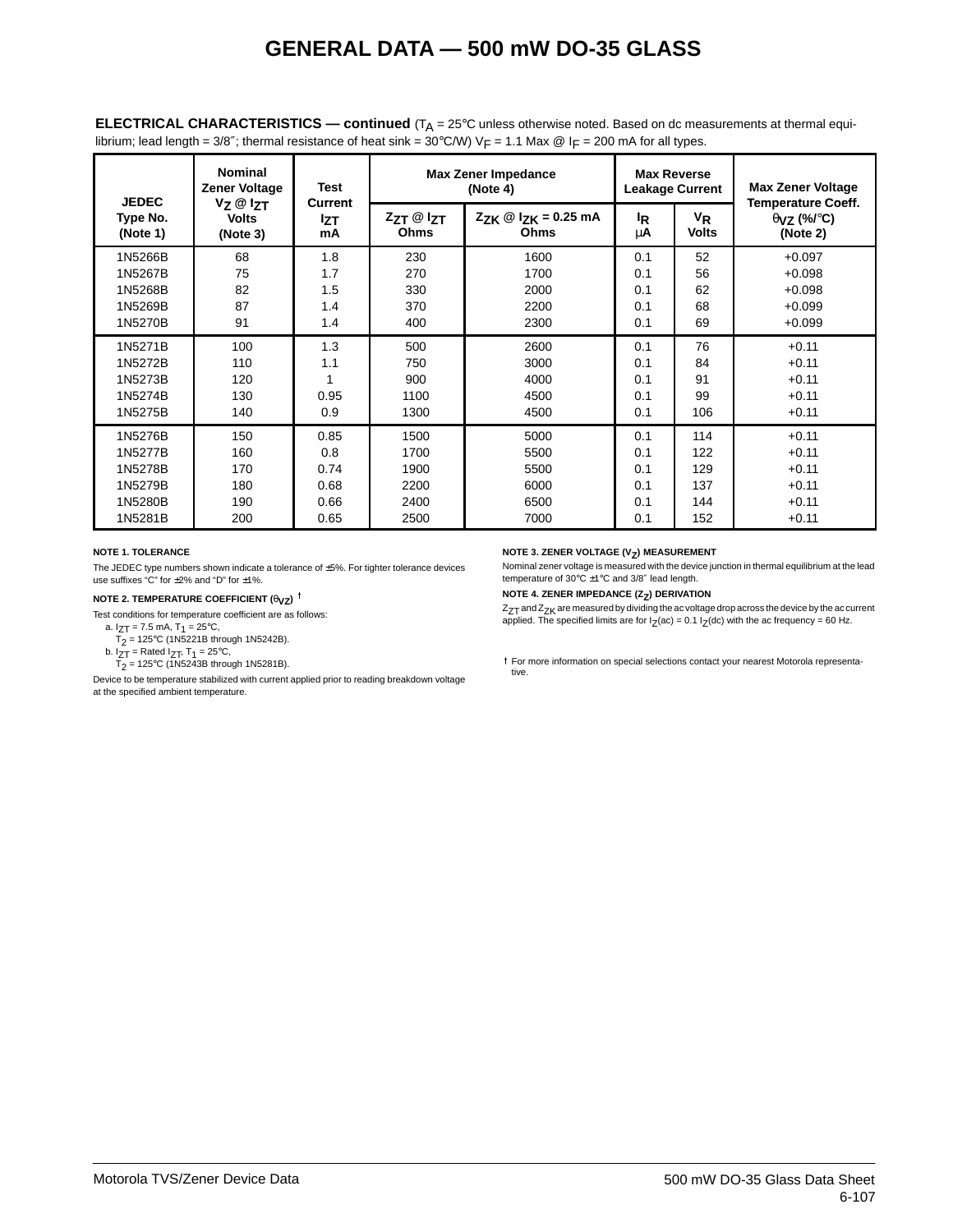|                                                             | <b>Nominal</b>                                                           |                                                   |                         | Max Zener Impedance (Note 3)              |                  | <b>Max Reverse Leakage Current</b> | Max DC                                            |
|-------------------------------------------------------------|--------------------------------------------------------------------------|---------------------------------------------------|-------------------------|-------------------------------------------|------------------|------------------------------------|---------------------------------------------------|
| <b>Motorola</b><br><b>Type</b><br><b>Number</b><br>(Note 1) | <b>Zener Voltage</b><br>$V$ z $@$ $\nabla$ T<br><b>Volts</b><br>(Note 4) | <b>Test</b><br><b>Current</b><br><b>Izt</b><br>mA | ZzT @ IzT<br>Ohms       | $Z_{ZK} \otimes I_{ZK} =$<br>Ohms 0.25 mA | $I_R$<br>μA      | @<br>$V_R$<br><b>Volts</b>         | Zener<br><b>Current</b><br><b>Izm</b><br>(Note 2) |
| 1N5985B                                                     | 2.4                                                                      | 5                                                 | 100                     | 1800                                      | 100              | 1                                  | 208                                               |
| 1N5986B                                                     | 2.7                                                                      | 5                                                 | 100                     | 1900                                      | 75               | 1                                  | 185                                               |
| 1N5987B                                                     | 3                                                                        | 5                                                 | 95                      | 2000                                      | 50               | 1                                  | 167                                               |
| 1N5988B                                                     | 3.3                                                                      | 5                                                 | 95                      | 2200                                      | 25               | 1                                  | 152                                               |
| 1N5989B                                                     | 3.6                                                                      | 5                                                 | 90                      | 2300                                      | 15               | $\mathbf{1}$                       | 139                                               |
| 1N5990B                                                     | 3.9                                                                      | 5                                                 | 90                      | 2400                                      | 10               | $\mathbf{1}$                       | 128                                               |
| 1N5991B                                                     | 4.3                                                                      | 5                                                 | 88                      | 2500                                      | 5                | $\mathbf{1}$                       | 116                                               |
| 1N5992B                                                     | 4.7                                                                      | 5                                                 | 70                      | 2200                                      | 3                | 1.5                                | 106                                               |
| 1N5993B                                                     | 5.1                                                                      | 5                                                 | 50                      | 2050                                      | $\boldsymbol{2}$ | 2                                  | 98                                                |
| 1N5994B                                                     | 5.6                                                                      | 5                                                 | 25                      | 1800                                      | $\boldsymbol{2}$ | 3                                  | 89                                                |
| 1N5995B                                                     | 6.2                                                                      | 5                                                 | 10                      | 1300                                      | $\mathbf{1}$     | $\overline{4}$                     | 81                                                |
| 1N5996B                                                     | 6.8                                                                      | 5                                                 | 8                       | 750                                       | $\mathbf{1}$     | 5.2                                | 74                                                |
| 1N5997B                                                     | 7.5                                                                      | 5                                                 | $\overline{\mathbf{7}}$ | 600                                       | 0.5              | 6                                  | 67                                                |
| 1N5998B                                                     | 8.2                                                                      | 5                                                 | $\overline{7}$          | 600                                       | 0.5              | 6.5                                | 61                                                |
| 1N5999B                                                     | 9.1                                                                      | 5                                                 | 10                      | 600                                       | 0.1              | 7                                  | 55                                                |
| 1N6000B                                                     | 10                                                                       | 5                                                 | 15                      | 600                                       | 0.1              | 8                                  | 50                                                |
| 1N6001B                                                     | 11                                                                       | 5                                                 | 18                      | 600                                       | 0.1              | 8.4                                | 45                                                |
| 1N6002B                                                     | 12                                                                       | 5                                                 | 22                      | 600                                       | 0.1              | 9.1                                | 42                                                |
| 1N6003B                                                     | 13                                                                       | 5                                                 | 25                      | 600                                       | 0.1              | 9.9                                | 38                                                |
| 1N6004B                                                     | 15                                                                       | 5                                                 | 32                      | 600                                       | 0.1              | 11                                 | 33                                                |
| 1N6005B                                                     | 16                                                                       | 5                                                 | 36                      | 600                                       | 0.1              | 12                                 | 31                                                |
| 1N6006B                                                     | 18                                                                       | 5                                                 | 42                      | 600                                       | 0.1              | 14                                 | 28                                                |
| 1N6007B                                                     | 20                                                                       | 5                                                 | 48                      | 600                                       | 0.1              | 15                                 | 25                                                |
| 1N6008B                                                     | 22                                                                       | 5                                                 | 55                      | 600                                       | 0.1              | 17                                 | 23                                                |
| 1N6009B                                                     | 24                                                                       | 5                                                 | 62                      | 600                                       | 0.1              | 18                                 | 21                                                |
| 1N6010B                                                     | 27                                                                       | 5                                                 | 70                      | 600                                       | 0.1              | 21                                 | 19                                                |
| 1N6011B                                                     | 30                                                                       | 5                                                 | 78                      | 600                                       | 0.1              | 23                                 | 17                                                |
| 1N6012B                                                     | 33                                                                       | 5                                                 | 88                      | 700                                       | 0.1              | 25                                 | 15                                                |
| 1N6013B                                                     | 36                                                                       | 5                                                 | 95                      | 700                                       | 0.1              | 27                                 | 14                                                |
| 1N6014B                                                     | 39                                                                       | $\overline{2}$                                    | 130                     | 800                                       | 0.1              | 30                                 | 13                                                |
| 1N6015B                                                     | 43                                                                       | $\overline{2}$                                    | 150                     | 900                                       | 0.1              | 33                                 | 12                                                |
| 1N6016B                                                     | 47                                                                       | $\overline{2}$                                    | 170                     | 1000                                      | 0.1              | 36                                 | 11                                                |
| 1N6017B                                                     | 51                                                                       | $\overline{2}$                                    | 180                     | 1300                                      | 0.1              | 39                                 | 9.8                                               |
| 1N6018B                                                     | 56                                                                       | $\overline{2}$                                    | 200                     | 1400                                      | 0.1              | 43                                 | 8.9                                               |
| 1N6019B                                                     | 62                                                                       | $\overline{2}$                                    | 225                     | 1400                                      | 0.1              | 47                                 | 8                                                 |
| 1N6020B                                                     | 68                                                                       | $\overline{c}$                                    | 240                     | 1600                                      | 0.1              | 52                                 | 7.4                                               |
| 1N6021B                                                     | 75                                                                       | $\overline{2}$                                    | 265                     | 1700                                      | 0.1              | 56                                 | 6.7                                               |
| 1N6022B                                                     | 82                                                                       | $\overline{2}$                                    | 280                     | 2000                                      | 0.1              | 62                                 | 6.1                                               |
| 1N6023B                                                     | 91                                                                       | 2                                                 | 300                     | 2300                                      | 0.1              | 69                                 | 5.5                                               |
| 1N6024B                                                     | 100                                                                      | 1                                                 | 500                     | 2600                                      | 0.1              | 76                                 | 5                                                 |
| 1N6025B                                                     | 110                                                                      | $\mathbf{1}$                                      | 650                     | 3000                                      | 0.1              | 84                                 | 4.5                                               |

#### **\*ELECTRICAL CHARACTERISTICS** ( $T<sub>L</sub> = 30$ °C unless otherwise noted.) ( $V<sub>F</sub> = 1.5$  Volts Max @ I<sub>F</sub> = 100 mAdc for all types.)

\*Indicates JEDEC Registered Data

#### **NOTE 1. TOLERANCE AND VOLTAGE DESIGNATION**

Tolerance designation — Device tolerances of ±5% are indicated by a "B" suffix, ±2% by a "C" suffix, ±1% by a "D" suffix.

#### **NOTE 2.**

This data was calculated using nominal voltages. The maximum current handling capability on a worst case basis is limited by the actual zener voltage at the operating point and the power derating curve.

#### **NOTE 3.**

 $Z_{ZT}$  and  $Z_{ZK}$  are measured by dividing the ac voltage drop across the device by the ac current applied. The specified limits are for  $I_Z(ac) = 0.1 I_Z(dc)$  with the ac frequency = 1.0 kHz.

#### **NOTE 4.**

Nominal Zener Voltage (V<sub>Z</sub>) is measured with the device junction in thermal equilibrium at the<br>lead temperature of 30℃ ±1℃ and 3/8″ lead length.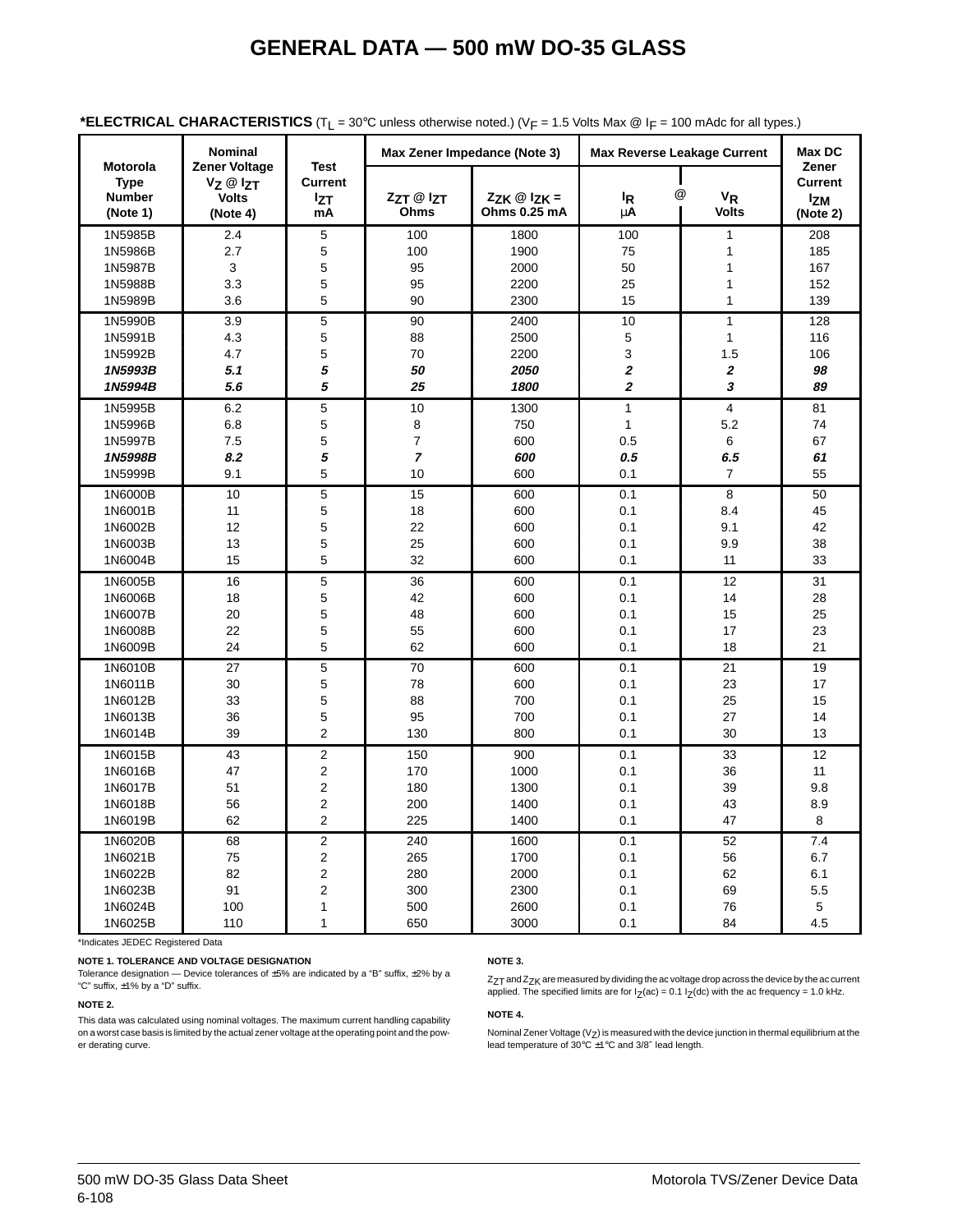|                                          |                 | Vz <sub>T</sub> at Iz <sub>T</sub><br>(V) | <b>Max Zener</b><br>Impedance<br>(Note 3) |                    | <b>Max Reverse</b><br><b>Leakage Current</b><br>I <sub>R</sub> at V <sub>R</sub><br>$(\mu A)$ |                                  |                             |                                |
|------------------------------------------|-----------------|-------------------------------------------|-------------------------------------------|--------------------|-----------------------------------------------------------------------------------------------|----------------------------------|-----------------------------|--------------------------------|
| Motorola<br><b>Type</b><br><b>Number</b> | Min<br>(Note 1) | <b>Max</b><br>(Note 1)                    | ZzT @ IzT<br>(Ohms)<br><b>Max</b>         | <b>Izt</b><br>(mA) | $T_{amb}$<br>$25^{\circ}$ C<br>Max                                                            | $T_{amb}$<br>125°C<br><b>Max</b> | <b>V<sub>R</sub></b><br>(V) | <b>Izm</b><br>(mA)<br>(Note 2) |
| BZX55C2V4RL                              | 2.28            | 2.56                                      | 85                                        | 5                  | 50                                                                                            | 100                              | $\mathbf{1}$                | 155                            |
| BZX55C2V7RL                              | 2.5             | 2.9                                       | 85                                        | $\mathbf 5$        | 10                                                                                            | 50                               | 1                           | 135                            |
| BZX55C3V0RL                              | 2.8             | 3.2                                       | 85                                        | 5                  | 4                                                                                             | 40                               | 1                           | 125                            |
| BZX55C3V3RL                              | 3.1             | 3.5                                       | 85                                        | 5                  | 2                                                                                             | 40                               | 1                           | 115                            |
| BZX55C3V6RL                              | 3.4             | 3.8                                       | 85                                        | 5                  | 2                                                                                             | 40                               | 1                           | 105                            |
| BZX55C3V9RL                              | 3.7             | 4.1                                       | 85                                        | 5                  | $\overline{2}$                                                                                | 40                               | 1                           | 95                             |
| BZX55C4V3RL                              | 4               | 4.6                                       | 75                                        | 5                  | $\mathbf{1}$                                                                                  | 20                               | 1                           | 90                             |
| BZX55C4V7RL                              | 4.4             | 5                                         | 60                                        | 5                  | 0.5                                                                                           | 10                               | 1                           | 85                             |
| BZX55C5V1RL                              | 4.8             | 5.4                                       | 35                                        | 5                  | 0.1                                                                                           | 2                                | 1                           | 80                             |
| BZX55C5V6RL                              | 5.2             | 6                                         | 25                                        | 5                  | 0.1                                                                                           | $\overline{2}$                   | 1                           | 70                             |
| BZX55C6V2RL                              | 5.8             | 6.6                                       | 10                                        | 5                  | 0.1                                                                                           | $\overline{2}$                   | $\overline{2}$              | 64                             |
| BZX55C6V8RL                              | 6.4             | 7.2                                       | 8                                         | 5                  | 0.1                                                                                           | $\overline{2}$                   | 3                           | 58                             |
| BZX55C7V5RL                              | 7               | 7.9                                       | $\overline{7}$                            | 5                  | 0.1                                                                                           | 2                                | 5                           | 53                             |
| BZX55C8V2RL                              | 7.7             | 8.7                                       | $\overline{7}$                            | 5                  | 0.1                                                                                           | $\overline{2}$                   | 6                           | 47                             |
| BZX55C9V1RL                              | 8.5             | 9.6                                       | 10                                        | 5                  | 0.1                                                                                           | $\overline{2}$                   | $\overline{7}$              | 43                             |
| BZX55C10RL                               | 9.4             | 10.6                                      | 15                                        | $\mathbf 5$        | 0.1                                                                                           | $\boldsymbol{2}$                 | 7.5                         | 40                             |
| BZX55C11RL                               | 10.4            | 11.6                                      | 20                                        | 5                  | 0.1                                                                                           | 2                                | 8.5                         | 36                             |
| BZX55C12RL                               | 11.4            | 12.7                                      | 20                                        | 5                  | 0.1                                                                                           | $\overline{2}$                   | 9                           | 32                             |
| BZX55C13RL                               | 12.4            | 14.1                                      | 26                                        | 5                  | 0.1                                                                                           | $\overline{2}$                   | 10                          | 29                             |
| BZX55C15RL                               | 13.8            | 15.6                                      | 30                                        | 5                  | 0.1                                                                                           | $\overline{2}$                   | 11                          | 27                             |
| BZX55C16RL                               | 15.3            | 17.1                                      | 40                                        | 5                  | 0.1                                                                                           | $\overline{2}$                   | 12                          | 24                             |
| BZX55C18RL                               | 16.8            | 19.1                                      | 50                                        | 5                  | 0.1                                                                                           | 2                                | 14                          | 21                             |
| BZX55C20RL                               | 18.8            | 21.1                                      | 55                                        | 5                  | 0.1                                                                                           | $\overline{2}$                   | 15                          | 20                             |
| BZX55C22RL                               | 20.8            | 23.3                                      | 55                                        | 5                  | 0.1                                                                                           | $\overline{2}$                   | 17                          | 18                             |
| BZX55C24RL                               | 22.8            | 25.6                                      | 80                                        | 5                  | 0.1                                                                                           | $\overline{2}$                   | 18                          | 16                             |
| BZX55C27RL                               | 25.1            | 28.9                                      | 80                                        | 5                  | 0.1                                                                                           | 2                                | 20                          | 14                             |
| BZX55C30RL                               | 28              | 32                                        | 80                                        | 5                  | 0.1                                                                                           | 2                                | 22                          | 13                             |
| BZX55C33RL                               | 31              | 35                                        | 80                                        | 5                  | 0.1                                                                                           | $\overline{2}$                   | 24                          | 12                             |
| BZX55C36RL                               | 34              | 38                                        | 80                                        | 5                  | 0.1                                                                                           | 2                                | 27                          | 11                             |
| BZX55C39RL                               | 37              | 41                                        | 90                                        | 2.5                | 0.1                                                                                           | 5                                | 28                          | 10                             |
| BZX55C43RL                               | 40              | 46                                        | 90                                        | 2.5                | 0.1                                                                                           | 5                                | 32                          | 9.2                            |
| BZX55C47RL                               | 44              | 50                                        | 110                                       | 2.5                | 0.1                                                                                           | 5                                | 35                          | 8.5                            |
| BZX55C51RL                               | 48              | 54                                        | 125                                       | 2.5                | 0.1                                                                                           | 10                               | 38                          | 7.8                            |
| BZX55C56RL                               | 52              | 60                                        | 135                                       | 2.5                | 0.1                                                                                           | 10                               | 42                          | $\overline{7}$                 |
| BZX55C62RL                               | 58              | 66                                        | 150                                       | 2.5                | 0.1                                                                                           | 10                               | 47                          | 6.4                            |
| BZX55C68RL                               | 64              | 72                                        | 160                                       | 2.5                | 0.1                                                                                           | 10                               | 51                          | 5.9                            |
| BZX55C75RL                               | 70              | 80                                        | 170                                       | 2.5                | 0.1                                                                                           | 10                               | 56                          | 5.3                            |
| BZX55C82RL                               | 77              | 87                                        | 200                                       | 2.5                | 0.1                                                                                           | 10                               | 62                          | 4.8                            |
| BZX55C91RL                               | 85              | 96                                        | 250                                       | $\mathbf{1}$       | 0.1                                                                                           | 10                               | 69                          | 4.3                            |

#### **NOTE 1. TOLERANCE AND VOLTAGE DESIGNATION**

Tolerance designation — The type numbers listed have zener voltage min/max limits as shown. Device tolerance of  $\pm 2\%$  are indicated by a "B" instead of a "C". Zener voltage is measured with the device junction in thermal equilibrium at the lead temperature of 30°C ±1°C and 3/8″ lead length.

#### **NOTE 2.**

This data was calculated using nominal voltages. The maximum current handling capability

on a worst case basis is limited by the actual zener voltage at the operating point and the power derating curve.

#### **NOTE 3.**

 $Z_{ZT}$  and  $Z_{ZK}$  are measured by dividing the ac voltage drop across the device by the ac current applied. The specified limtis are for  $I_Z(ac) = 0.1 I_Z(dc)$  with the ac frequency = 1.0 kHz.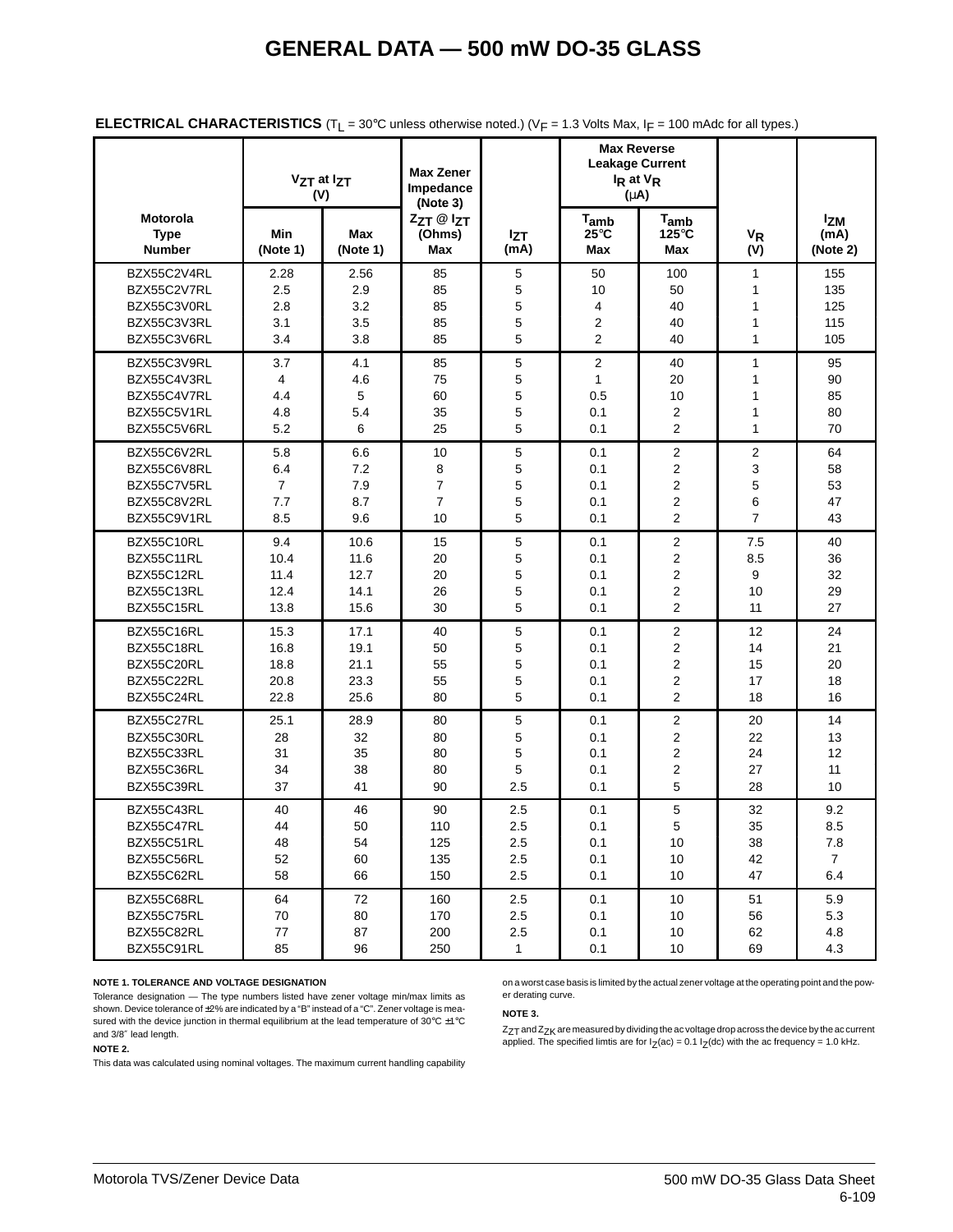|                                |              | <b>Zener Voltage</b> | (Note 1)<br>(Note 4)    | Impedance (Ohm)<br>$@$ $z_{T}$<br>$f = 1000 Hz$ | <b>Leakage Current</b><br>$(\mu A)$ |                                  | <b>Temp. Coefficient</b><br>(Typical)<br>$(mV)^{\circ}C$ |                  | Capacitance<br>(Typical)<br>(pF) |
|--------------------------------|--------------|----------------------|-------------------------|-------------------------------------------------|-------------------------------------|----------------------------------|----------------------------------------------------------|------------------|----------------------------------|
| <b>Device Type</b><br>(Note 2) | Min          | Max                  | $I_{ZT} =$<br>(mA)      | Max<br>(Note 3)                                 | Max                                 | $QV_R =$<br>(Volt)               | Min                                                      | Max              | $V_R = 0$ ,<br>$f = 1.0$ MHz     |
| BZX79C2V4RL<br>BZX79C2V7RL     | 2.2<br>2.5   | 2.6<br>2.9           | 5<br>5                  | 100<br>100                                      | 100<br>75                           | $\mathbf{1}$<br>1                | $-3.5$<br>$-3.5$                                         | 0<br>0           | 255<br>230                       |
| BZX79C3V0RL<br>BZX79C3V3RL     | 2.8<br>3.1   | 3.2<br>3.5           | 5<br>5                  | 95<br>95                                        | 50<br>25                            | $\mathbf{1}$<br>$\mathbf{1}$     | $-3.5$<br>$-3.5$                                         | 0<br>0           | 215<br>200                       |
| BZX79C3V6RL                    | 3.4          | 3.8                  | 5                       | 90                                              | 15                                  | $\mathbf{1}$                     | $-3.5$                                                   | 0                | 185                              |
| BZX79C3V9RL<br>BZX79C4V3RL     | 3.7<br>4     | 4.1<br>4.6           | $\mathbf 5$<br>5        | 90<br>90                                        | 10<br>5                             | $\mathbf{1}$<br>$\mathbf{1}$     | $-3.5$<br>$-3.5$                                         | $+0.3$<br>$+1$   | 175<br>160                       |
| BZX79C4V7RL                    | 4.4          | 5                    | 5                       | 80                                              | 3                                   | $\overline{2}$                   | $-3.5$                                                   | $+0.2$           | 130                              |
| BZX79C5V1RL<br>BZX79C5V6RL     | 4.8<br>5.2   | 5.4<br>6             | 5<br>5                  | 60<br>40                                        | 2<br>$\mathbf{1}$                   | $\overline{2}$<br>$\overline{2}$ | $-2.7$<br>$-2$                                           | $+1.2$<br>$+2.5$ | 110<br>95                        |
| BZX79C6V2RL                    | 5.8          | 6.6                  | 5                       | 10                                              | 3                                   | 4                                | 0.4                                                      | 3.7              | 90                               |
| BZX79C6V8RL                    | 6.4          | 7.2                  | 5                       | 15                                              | 2                                   | $\overline{4}$                   | 1.2                                                      | 4.5              | 85                               |
| BZX79C7V5RL<br>BZX79C8V2RL     | 7<br>7.7     | 7.9<br>8.7           | 5<br>5                  | 15<br>15                                        | $\mathbf{1}$<br>0.7                 | 5<br>5                           | 2.5<br>3.2                                               | 5.3<br>6.2       | 80<br>75                         |
| BZX79C9V1RL                    | 8.5          | 9.6                  | 5                       | 15                                              | 0.5                                 | 6                                | 3.8                                                      | $\overline{7}$   | 70                               |
| BZX79C10RL<br>BZX79C11RL       | 9.4<br>10.4  | 10.6<br>11.6         | 5<br>5                  | 20<br>20                                        | 0.2<br>0.1                          | 7<br>8                           | 4.5<br>5.4                                               | 8<br>9           | 70<br>65                         |
| BZX79C12RL                     | 11.4         | 12.7                 | 5                       | 25                                              | 0.1                                 | 8                                | 6                                                        | 10               | 65                               |
| BZX79C13RL                     | 12.4         | 14.1                 | 5                       | 30                                              | 0.1                                 | 8                                | $\overline{7}$                                           | 11               | 60                               |
| BZX79C15RL                     | 13.8         | 15.6                 | 5                       | 30                                              | 0.05                                | 10.5                             | 9.2                                                      | 13               | 55                               |
| BZX79C16RL                     | 15.3         | 17.1                 | $\mathbf 5$             | 40                                              | 0.05                                | 11.2                             | 10.4                                                     | 14               | 52                               |
| BZX79C18RL<br>BZX79C20RL       | 16.8<br>18.8 | 19.1<br>21.2         | 5<br>5                  | 45<br>55                                        | 0.05<br>0.05                        | 12.6<br>14                       | 12.9<br>14.4                                             | 16<br>18         | 47<br>36                         |
| BZX79C22RL                     | 20.8         | 23.3                 | 5                       | 55                                              | 0.05                                | 15.4                             | 16.4                                                     | 20               | 34                               |
| BZX79C24RL                     | 22.8         | 25.6                 | 5                       | 70                                              | 0.05                                | 16.8                             | 18.4                                                     | 22               | 33                               |
| BZX79C27RL                     | 25.1         | 28.9                 | 2                       | 80                                              | 0.05                                | 18.9                             |                                                          | 23.5             | 30                               |
| BZX79C30RL<br>BZX79C33RL       | 28           | 32                   | $\overline{c}$          | 80                                              | 0.05                                | 21                               |                                                          | 26<br>29         | 27                               |
| BZX79C36RL                     | 31<br>34     | 35<br>38             | $\mathbf 2$<br>2        | 80<br>90                                        | 0.05<br>0.05                        | 23.1<br>25.2                     |                                                          | 31               | 25<br>23                         |
| BZX79C39RL                     | 37           | 41                   | $\overline{2}$          | 130                                             | 0.05                                | 27.3                             |                                                          | 34               | 21                               |
| BZX79C43RL                     | 40           | 46                   | $\overline{\mathbf{c}}$ | 150                                             | 0.05                                | 30.1                             |                                                          | 37               | 21                               |
| BZX79C47RL<br>BZX79C51RL       | 44           | 50                   | 2                       | 170                                             | 0.05                                | 32.9                             |                                                          | 40<br>44         | 19                               |
| BZX79C56RL                     | 48<br>52     | 54<br>60             | 2<br>2                  | 180<br>200                                      | 0.05<br>0.05                        | 35.7<br>39.2                     |                                                          | 47               | 19<br>18                         |
| BZX79C62RL                     | 58           | 66                   | $\boldsymbol{2}$        | 215                                             | 0.05                                | 43.4                             |                                                          | 51               | 17                               |
| BZX79C68RL                     | 64           | 72                   | 2                       | 240                                             | 0.05                                | 47.6                             |                                                          | 56               | 17                               |
| BZX79C75RL<br>BZX79C82RL       | 70<br>77     | 79                   | 2                       | 255<br>280                                      | 0.05                                | 52.5                             |                                                          | 60               | 16.5                             |
| BZX79C91RL                     | 85           | 87<br>96             | 2<br>2                  | 300                                             | 0.1<br>0.1                          | 62<br>69                         | 46<br>51                                                 | 95<br>107        | 29<br>28                         |
| BZX79C100RL                    | 94           | 106                  | $\mathbf{1}$            | 500                                             | 0.1                                 | 76                               | 57                                                       | 119              | 27                               |
| BZX79C110RL                    | 104          | 116                  | 1                       | 650                                             | 0.1                                 | 84                               | 63                                                       | 131              | 26                               |
| BZX79C120RL                    | 114          | 127                  | 1                       | 800                                             | 0.1                                 | 91                               | 69                                                       | 144              | 24                               |
| BZX79C130RL<br>BZX79C150RL     | 124          | 141                  | 1                       | 950                                             | 0.1                                 | 99                               | 75                                                       | 158              | 23                               |
| BZX79C160RL                    | 138<br>153   | 156<br>171           | 1<br>1                  | 1250<br>1400                                    | 0.1<br>0.1                          | 114<br>122                       | 87<br>93                                                 | 185<br>200       | 21<br>20                         |
| BZX79C180RL                    | 168          | 191                  | $\mathbf{1}$            | 1700                                            | 0.1                                 | 137                              | 105                                                      | 228              | 18                               |
| BZX79C200RL                    | 188          | 212                  | 1                       | 2000                                            | 0.1                                 | 152                              | 120                                                      | 255              | 17                               |

#### **\*ELECTRICAL CHARACTERISTICS** (TL = 30°C unless otherwise noted.) (VF = 1.5 Volts Max @ IF = 100 mAdc for all types.)

**NOTE 1.** Zener voltage is measured under pulse conditions such that T<sub>J</sub> is no more than 2°C above  $T_A$ .

**NOTE 2. TOLERANCE AND VOLTAGE DESIGNATION**

Tolerance designation —– The type numbers listed have zener voltage min/max limits as

shown. Device tolerances of  $\pm 2\%$  are indicated by a "B" instead of a "C," and  $\pm 1\%$  by "A."

**NOTE 3.**  $Z_T$  is measured by dividing the ac voltage drop across the device by the ac current<br>applied. The specified limits are for I<sub>Z</sub>(ac) = 0.1 I<sub>Z</sub>(dc) with the ac frequency = 1.0 kHz.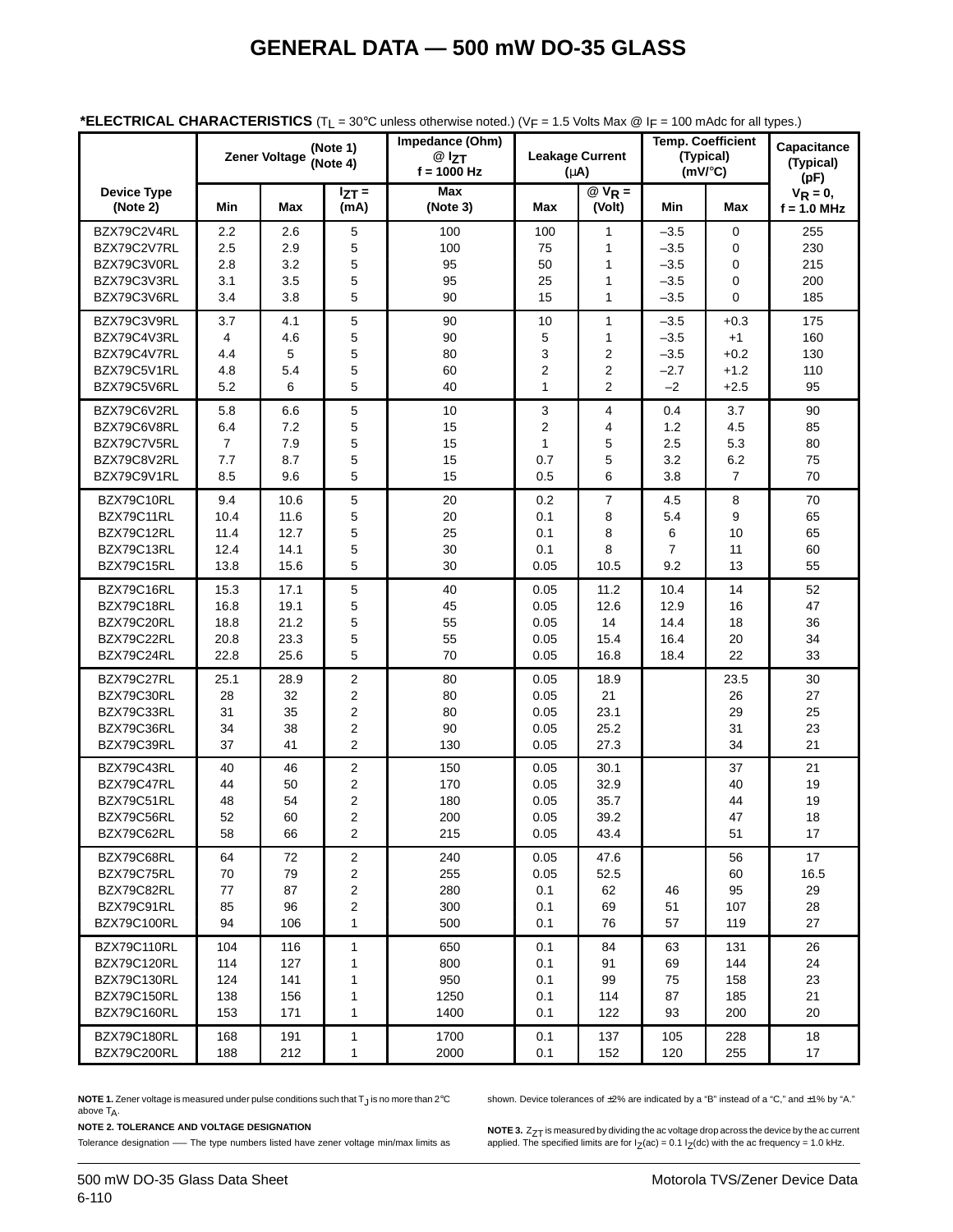### **ELECTRICAL CHARACTERISTICS** (at T<sub>A</sub> = 25°C)

**Motorola ZPD and BZX83C series.** Forward Voltage V<sub>F</sub> = 1 Volt Max at I<sub>F</sub> = 50 mA.

|                                                                                                |                                                                           | Zener Voltage (Note 1)<br>at $17T = 5.0$ mA |                                                  |                                                  |                                                   | Impedance $(\Omega)$<br>Max (Note 2) |                                 | Typ. Temp.                                                                                                   | V <sub>R</sub> Min                     |            |                                                                                       |  |
|------------------------------------------------------------------------------------------------|---------------------------------------------------------------------------|---------------------------------------------|--------------------------------------------------|--------------------------------------------------|---------------------------------------------------|--------------------------------------|---------------------------------|--------------------------------------------------------------------------------------------------------------|----------------------------------------|------------|---------------------------------------------------------------------------------------|--|
|                                                                                                |                                                                           |                                             |                                                  |                                                  |                                                   | at $I_Z = 1$ mA                      |                                 | Coeff.<br>at IzT                                                                                             | v                                      |            |                                                                                       |  |
| <b>Device Type</b>                                                                             |                                                                           | <b>Nominal</b>                              | Min                                              | <b>Max</b>                                       | at IzT                                            | <b>BZX83</b>                         | <b>ZPD</b>                      | % per °C                                                                                                     | <b>BZX83</b>                           | <b>ZPD</b> | at I <sub>R</sub>                                                                     |  |
| BZX83C2V7RL<br>BZX83C3V0RL<br>BZX83C3V3RL<br>BZX83C3V6RL<br>BZX83C3V9RL                        | ZPD2.7RL<br>ZPD3.0RL<br>ZPD3.3RL<br>ZPD3.6RL<br>ZPD3.9RL                  | 2.7<br>3<br>3.3<br>3.6<br>3.9               | 2.5<br>2.8<br>3.1<br>3.4<br>3.7                  | 2.9<br>3.2<br>3.5<br>3.8<br>4.1                  | 85<br>90<br>90<br>90<br>85                        | 600<br>600<br>600<br>600<br>600      | 500<br>500<br>500<br>500<br>500 | $-0.09 -0.04$<br>$-0.09 -0.03$<br>$-0.08-0.03$<br>$-0.08-0.03$<br>$-0.07-0.03$                               | 1<br>1<br>1<br>1<br>$\mathbf{1}$       |            | 100<br>$\overline{A}$<br>60<br>A<br>30<br>A<br>20<br>A<br>10<br>Α                     |  |
| BZX83C4V3RL<br>BZX83C4V7RL<br>BZX83C5V1RL<br>BZX83C5V6RL<br>BZX83C6V2RL                        | ZPD4.3RL<br>ZPD4.7RL<br>ZPD5.1RL<br>ZPD5.6RL<br>ZPD6.2RL                  | 4.3<br>4.7<br>5.1<br>5.6<br>6.2             | 4<br>4.4<br>4.8<br>5.2<br>5.8                    | 4.6<br>5<br>5.4<br>6<br>6.6                      | 80<br>78<br>60<br>40<br>10                        | 600<br>600<br>550<br>450<br>200      | 500<br>500<br>480<br>400        | $-0.06 -0.01$<br>$-0.05+0.02$<br>$-0.03+0.04$<br>$-0.02+0.06$<br>$-0.01+0.07$                                | 1<br>$\mathbf{1}$<br>0.8<br>2          |            | 5<br>$\overline{A}$<br>$\overline{2}$<br>$\overline{A}$<br>100 nA<br>100 nA<br>100 nA |  |
| BZX83C6V8RL<br>BZX83C7V5RL<br>BZX83C8V2RL<br>BZX83C9V1RL<br>BZX83C10RL                         | ZPD6.8RL<br>ZPD7.5RL<br>ZPD8.2RL<br>ZPD9.1RL<br>ZPD10RL                   | 6.8<br>7.5<br>8.2<br>9.1<br>10              | 6.4<br>$\overline{7}$<br>7.7<br>8.5<br>9.4       | 7.2<br>7.9<br>8.7<br>9.6<br>10.6                 | 8<br>$\overline{7}$<br>$\overline{7}$<br>10<br>15 | 50<br>50<br>50<br>70                 | 150                             | $+0.02+0.07$<br>$+0.03+0.07$<br>$+0.04+0.07$<br>$+0.05+0.08$<br>$+0.05+0.08$                                 | 3<br>5<br>6<br>$\overline{7}$<br>7.5   |            | 100 nA<br>100 nA<br>100 nA<br>100 nA<br>100 nA                                        |  |
| BZX83C11RL<br>BZX83C12RL<br>BZX83C13RL<br>BZX83C15RL<br>BZX83C16RL                             | ZPD11RL<br>ZPD12RL<br>ZPD13RL<br>ZPD15RL<br>ZPD16RL                       | 11<br>12<br>13<br>15<br>16                  | 10.4<br>11.4<br>12.4<br>13.8<br>15.3             | 11.6<br>12.7<br>14.1<br>15.6<br>17.1             | 20<br>20<br>25<br>30<br>40                        | 70<br>90                             | 110<br>110<br>170               | $+0.05+0.09$<br>$+0.06+0.09$<br>$+0.07+0.09$<br>$+0.07+0.09$<br>$+0.08+0.095$                                | 8.5<br>9<br>10<br>11<br>12             |            | 100 nA<br>100 nA<br>100 nA<br>100 nA<br>100 nA                                        |  |
| BZX83C18RL<br>BZX83C20RL<br>BZX83C22RL<br>BZX83C24RL<br>BZX83C27RL<br>BZX83C30RL<br>BZX83C33RL | ZPD18RL<br>ZPD20RL<br>ZPD22RL<br>ZPD24RL<br>ZPD27RL<br>ZPD30RL<br>ZPD33RL | 18<br>20<br>22<br>24<br>27<br>30<br>33      | 16.8<br>18.8<br>20.8<br>22.8<br>25.1<br>28<br>31 | 19.1<br>21.2<br>23.3<br>25.6<br>28.9<br>32<br>35 | 50<br>55<br>55<br>80<br>80<br>80<br>80            | 220<br>220                           | 170<br>220<br>250<br>250<br>250 | $+0.08+0.10$<br>$+0.08+0.10$<br>$+0.08+0.10$<br>$+0.08+0.10$<br>$+0.08+0.10$<br>$+0.08+0.10$<br>$+0.08+0.10$ | 14<br>15<br>17<br>18<br>20<br>22<br>24 |            | 100 nA<br>100 nA<br>100 nA<br>100 nA<br>100 nA<br>100 nA<br>100 nA                    |  |

**NOTE 1.** Pulse test.<br>**NOTE 2.** f = 1.0 kHz, I<sub>Z</sub>(ac) = 0.1 I<sub>Z</sub>(dc).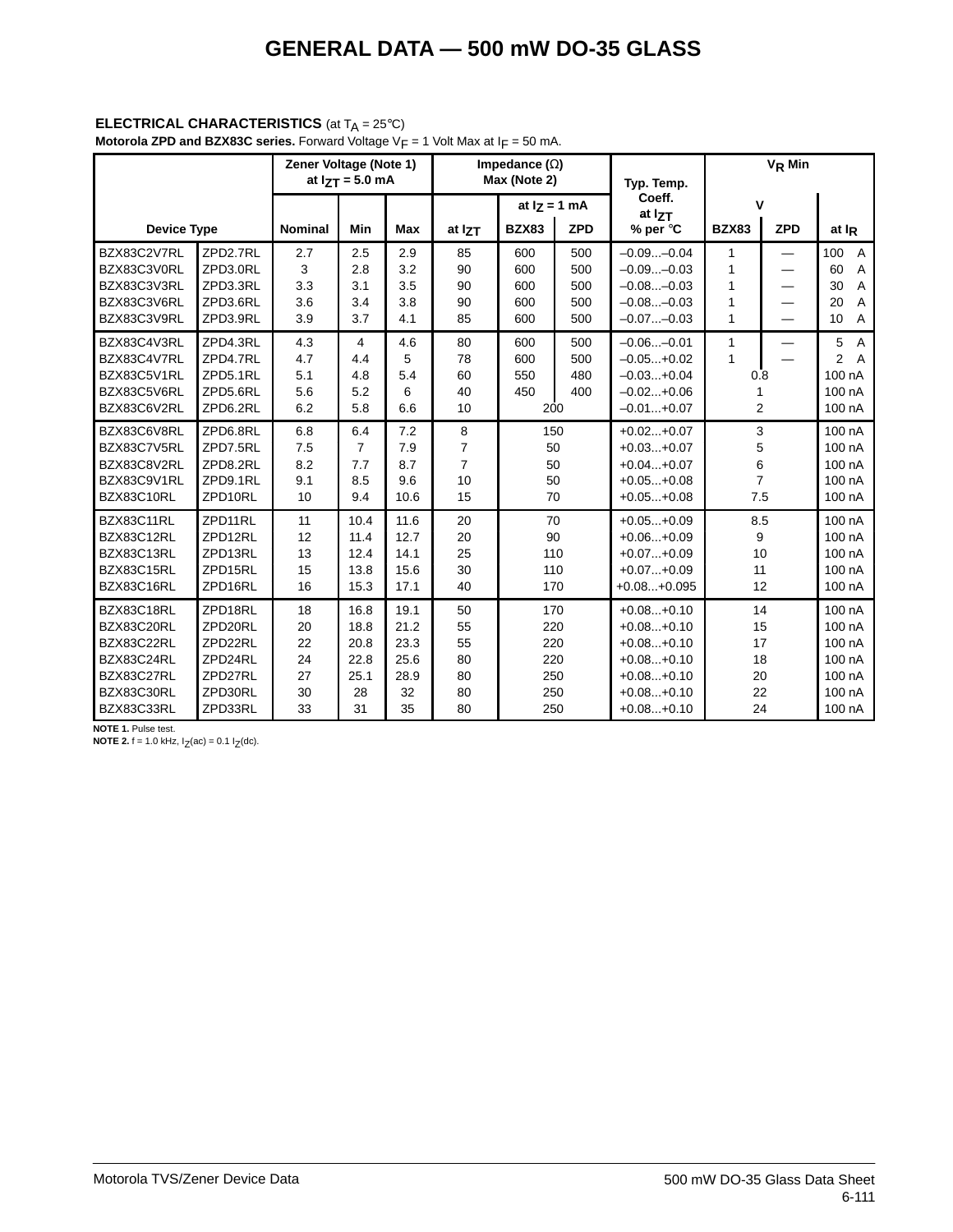Designed for 250 mW applications requiring low leakage, low impedance. Same as 1N4099 through 1N4104 and 1N4614 through 1N4627 except low noise test omitted.

- Voltage Range from 1.8 to 10 Volts
- Zener Impedance and Zener Voltage Specified for Low-Level Operation at  $IZT = 250 \mu A$

**ELECTRICAL CHARACTERISTICS** (T<sub>A</sub> = 25°C unless otherwise specified. I<sub>ZT</sub> = 250  $\mu$ A and V<sub>F</sub> = 1 V Max @ I<sub>F</sub> = 200 mA for all types)

| <b>Type</b><br><b>Number</b><br>(Note 1) | <b>Nominal</b><br>Zener Voltage<br>$V_{Z}$<br>(Note 2)<br>(Volts) | <b>Max Zener</b><br>Impedance<br>$z_{ZT}$<br>(Note 3)<br>(Ohms) | Max<br><b>Reverse</b><br><b>Current</b><br><sup>I</sup> R<br>(µA) | <b>Test</b><br>$^{\circledR}$<br>Voltage<br>(Note 5)<br>$V_R$<br>(Volts) | <b>Max Zener Current</b><br><b>Izm</b><br>(Note 4)<br>(mA) |
|------------------------------------------|-------------------------------------------------------------------|-----------------------------------------------------------------|-------------------------------------------------------------------|--------------------------------------------------------------------------|------------------------------------------------------------|
| MZ4614                                   | 1.8                                                               | 1200                                                            | 7.5                                                               |                                                                          | 120                                                        |
| MZ4615                                   | $\boldsymbol{2}$                                                  | 1250                                                            | 5                                                                 |                                                                          | 110                                                        |
| MZ4616                                   | 2.2                                                               | 1300                                                            | 4                                                                 |                                                                          | 100                                                        |
| MZ4617                                   | 2.4                                                               | 1400                                                            | $\overline{c}$                                                    |                                                                          | 95                                                         |
| MZ4618                                   | 2.7                                                               | 1500                                                            | 1                                                                 |                                                                          | 90                                                         |
| MZ4619                                   | 3                                                                 | 1600                                                            | 0.8                                                               | 1                                                                        | 85                                                         |
| MZ4620                                   | 3.3                                                               | 1650                                                            | 7.5                                                               | 1.5                                                                      | 80                                                         |
| MZ4621                                   | 3.6                                                               | 1700                                                            | 7.5                                                               | $\overline{2}$                                                           | 75                                                         |
| MZ4622                                   | 3.9                                                               | 1650                                                            | 5                                                                 | 2                                                                        | 70                                                         |
| MZ4623                                   | 4.3                                                               | 1600                                                            | 4                                                                 | 2                                                                        | 65                                                         |
| MZ4624                                   | 4.7                                                               | 1550                                                            | 10                                                                | 3                                                                        | 60                                                         |
| MZ4625                                   | 5.1                                                               | 1500                                                            | 10                                                                | 3                                                                        | 55                                                         |
| MZ4626                                   | 5.6                                                               | 1400                                                            | 10                                                                | 4                                                                        | 50                                                         |
| MZ4627                                   | 6.2                                                               | 1200                                                            | 10                                                                | 5                                                                        | 45                                                         |
| MZ4099                                   | 6.8                                                               | 200                                                             | 10                                                                | 5.2                                                                      | 35                                                         |
| MZ4100                                   | 7.5                                                               | 200                                                             | 10                                                                | 5.7                                                                      | 31.8                                                       |
| MZ4101                                   | 8.2                                                               | 200                                                             |                                                                   | 6.3                                                                      | 29                                                         |
| MZ4102                                   | 8.7                                                               | 200                                                             |                                                                   | 6.7                                                                      | 27.4                                                       |
| MZ4103                                   | 9.1                                                               | 200                                                             |                                                                   | $\overline{7}$                                                           | 26.2                                                       |
| MZ4104                                   | 10                                                                | 200                                                             |                                                                   | 7.6                                                                      | 24.8                                                       |

#### **NOTE 1. TOLERANCE AND VOLTAGE DESIGNATION**

The type numbers shown have a standard tolerance of ±5% on the nominal zener voltage.

#### **NOTE 2. ZENER VOLTAGE (V<sub>Z</sub>) MEASUREMENT**

Nominal Zener Voltage is measured with the device junction in the thermal equilibrium with ambient temperature of 25°C.

#### **NOTE 3. ZENER IMPEDANCE (Z<sub>ZT</sub>) DERIVATION**

The zener impedance is derived from the 60 cycle ac voltage, which results when an ac current having an rms value equal to 10% of the dc zener current ( $I_{ZT}$ ) is superimposed on  $I_{ZT}$ .

### **NOTE 4. MAXIMUM ZENER CURRENT RATINGS (IZM)**

Maximum zener current ratings are based on maximum zener voltage of the individual units.

#### **NOTE 5. REVERSE LEAKAGE CURRENT IR**

Reverse leakage currents are guaranteed and are measured at  $V_R$  as shown on the table.

#### **NOTE 6. SPECIAL SELECTORS AVAILABLE INCLUDE:**

A) Tighter voltage tolerances. Contact your nearest Motorola representative for more information.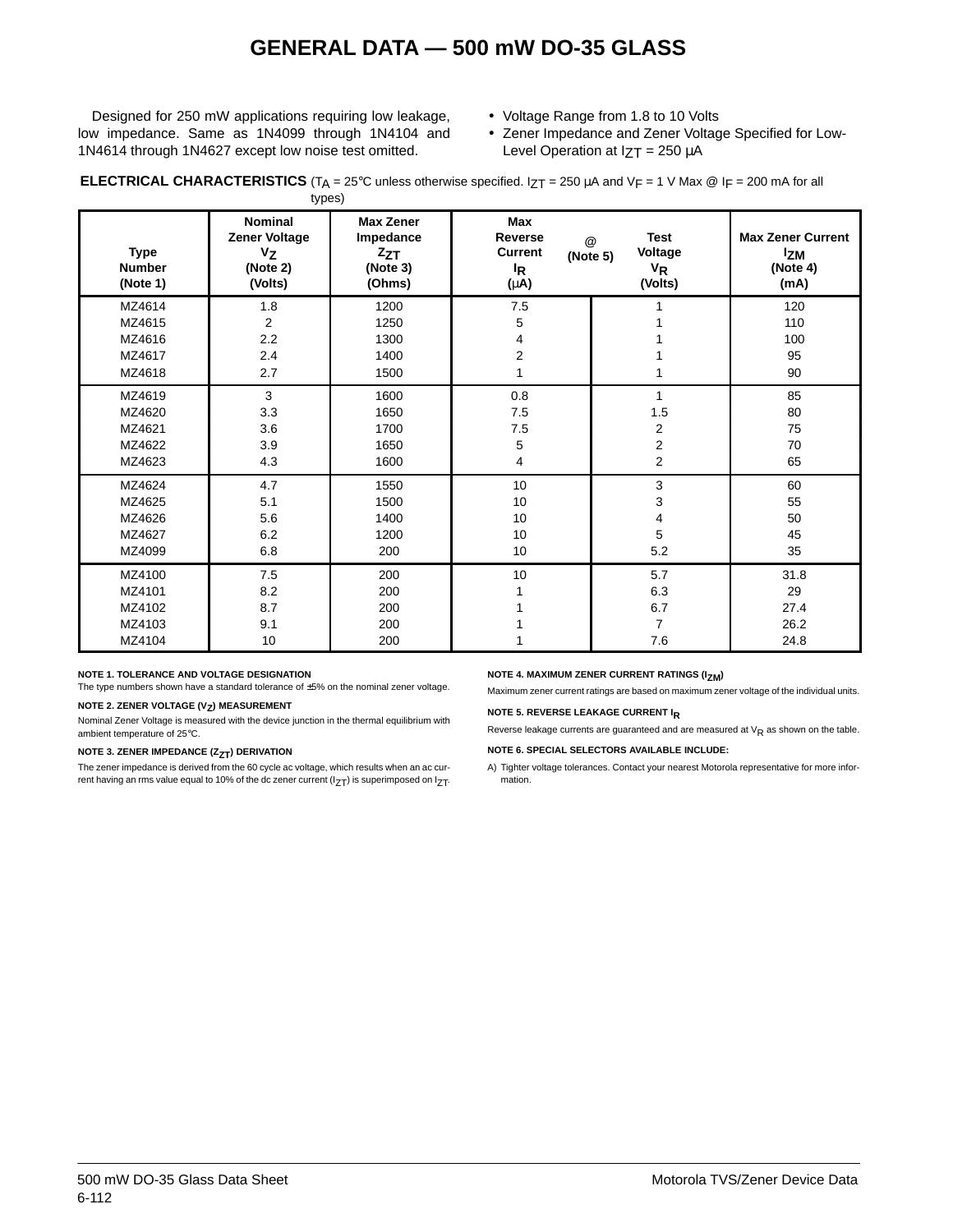## **Low Voltage Avalanche Passivated Silicon Oxide Zener Regulator Diodes**

Same as 1N5520B through 1N5530B except low noise test spec omitted.

- Low Maximum Regulation Factor
- Low Zener Impedance
- Low Leakage Current

#### **ELECTRICAL CHARACTERISTICS** (T<sub>A</sub> = 25°C unless otherwise specified. Based on dc measurements at thermal equilibrium;  $V_F$  = 1.1 Max  $\textcircled{2}$  I<sub>F</sub> = 200 mA for all types.)

|                                         | <b>Nominal</b><br>Zener                                     |                                       |                                                                        |                                    | <b>Max Reverse Leakage Current</b> | <b>Maximum</b><br><b>DC Zener</b>         |                                                                        |                                                       |
|-----------------------------------------|-------------------------------------------------------------|---------------------------------------|------------------------------------------------------------------------|------------------------------------|------------------------------------|-------------------------------------------|------------------------------------------------------------------------|-------------------------------------------------------|
| <b>Motorola</b><br>Type No.<br>(Note 1) | Voltage<br>$V_Z \otimes I_{ZT}$<br><b>Volts</b><br>(Note 2) | Test<br>Current<br><b>Izt</b><br>mAdc | <b>Max Zener</b><br>Impedance<br>$ZZT \otimes IZT$<br>Ohms<br>(Note 3) | <sup>I</sup> R<br>uAdc<br>(Note 4) | $V_R$ – Volts                      | Current<br><b>Izm</b><br>mAdc<br>(Note 5) | <b>Regulation</b><br>Factor<br>$\Delta$ Vz<br><b>Volts</b><br>(Note 6) | Low<br>$V_{Z}$<br><b>Current</b><br><b>Iz</b><br>mAdc |
| MZ5520B                                 | 3.9                                                         | 20                                    | 22                                                                     |                                    |                                    | 98                                        | 0.85                                                                   | 2.0                                                   |
| MZ5521B                                 | 4.3                                                         | 20                                    | 18                                                                     | 3                                  | 1.5                                | 88                                        | 0.75                                                                   | 2.0                                                   |
| MZ5522B                                 | 4.7                                                         | 10                                    | 22                                                                     | 2                                  | 2                                  | 81                                        | 0.6                                                                    | 1.0                                                   |
| MZ5523B                                 | 5.1                                                         | 5                                     | 26                                                                     | 2                                  | 2.5                                | 75                                        | 0.65                                                                   | 0.25                                                  |
| MZ5524B                                 | 5.6                                                         | 3                                     | 30                                                                     | 2                                  | 3.5                                | 68                                        | 0.3                                                                    | 0.25                                                  |
| MZ5525B                                 | 6.2                                                         |                                       | 30                                                                     |                                    | 5                                  | 61                                        | 0.2                                                                    | 0.01                                                  |
| MZ5526B                                 | 6.8                                                         |                                       | 30                                                                     |                                    | 6.2                                | 56                                        | 0.1                                                                    | 0.01                                                  |
| <b>MZ5527B</b>                          | 7.5                                                         |                                       | 35                                                                     | 0.5                                | 6.8                                | 51                                        | 0.05                                                                   | 0.01                                                  |
| MZ5528B                                 | 8.2                                                         |                                       | 40                                                                     | 0.5                                | 7.5                                | 46                                        | 0.05                                                                   | 0.01                                                  |
| MZ5529B                                 | 9.1                                                         |                                       | 45                                                                     | 0.1                                | 8.2                                | 42                                        | 0.05                                                                   | 0.01                                                  |
| <b>MZ5530B</b>                          | 10                                                          |                                       | 60                                                                     | 0.05                               | 9.1                                | 38                                        | 0.1                                                                    | 0.01                                                  |

#### **NOTE 1. TOLERANCE AND VOLTAGE DESIGNATION**

The "B" suffix type numbers listed are  $\pm 5%$  tolerance of nominal  $V_Z$ .

#### **NOTE 2. ZENER VOLTAGE (V<sub>Z</sub>) MEASUREMENT**

Nominal zener voltage is measured with the device junction in thermal equilibrium with ambient temperature of 25°C.

#### **NOTE 3. ZENER IMPEDANCE (Z<sub>Z</sub>) DERIVATIO**N

The zener impedance is derived from the 60 Hz ac voltage, which results when an ac current having an rms value equal to 10% of the dc zener current ( $12T$ ) is superimposed on  $12T$ .

#### **NOTE 4. REVERSE LEAKAGE CURRENT IR**

Reverse leakage currents are guaranteed and are measured at  $V_R$  as shown on the table.

#### **NOTE 5. MAXIMUM REGULATOR CURRENT (IZM)**

The maximum current shown is based on the maximum voltage of a  $\pm$ 5% type unit, therefore, it applies only to the "B" suffix device. The actual  $I_{ZM}$  for any device may not exceed the value of 400 milliwatts divided by the actual  $V_Z$  of the device.

#### **NOTE 6. MAXIMUM REGULATION FACTOR (∆V<sub>Z</sub>)**

∆V<sub>Z</sub> is the maximum difference between V<sub>Z</sub> at I<sub>ZT</sub> and V<sub>Z</sub> at I<sub>ZL</sub> measured with the device junction in thermal equilibrium.

#### **NOTE 7. SPECIAL SELECTORS AVAILABLE INCLUDE:**

A) Tighter voltage tolerances. Contact your nearest Motorola representative for more information.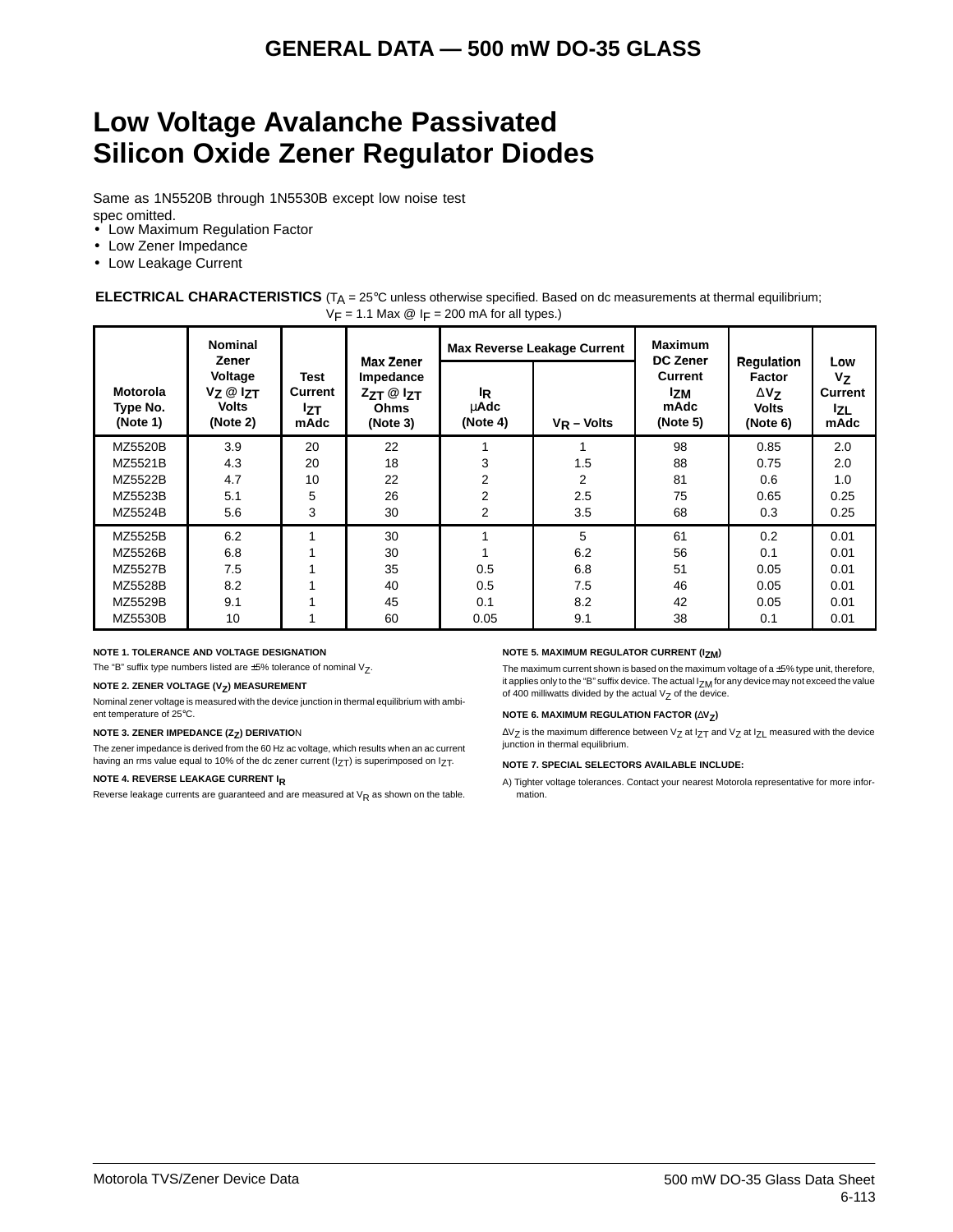## **Zener Voltage Regulator Diodes — Axial Leaded**

## **500 mW DO-35 Glass**



(Refer to Section 10 for Surface Mount, Thermal Data and Footprint Information.)

#### **MULTIPLE PACKAGE QUANTITY (MPQ) REQUIREMENTS**

| <b>Package Option</b> | <b>Type No. Suffix</b>  | <b>MPQ (Units)</b> |
|-----------------------|-------------------------|--------------------|
| Tape and Reel         | $RL$ RL $2(1)$          | 5K                 |
| Tape and Ammo         | TA, TA <sub>2</sub> (1) | 5Κ                 |

NOTES: 1. The "2" suffix refers to 26 mm tape spacing.

2. Radial Tape and Reel may be available. Please contact your Motorola representative.

Refer to Section 10 for more information on Packaging Specifications.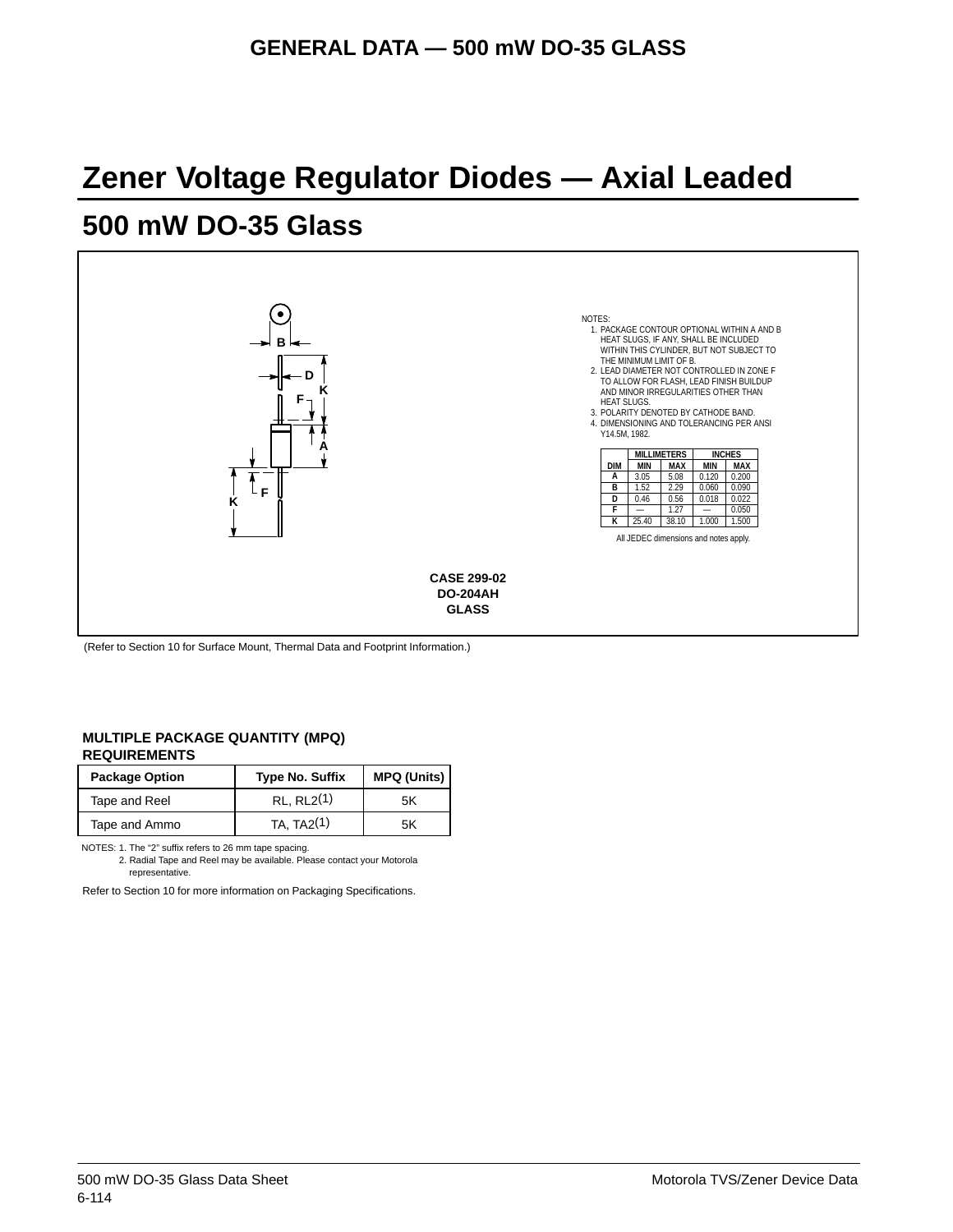## 1–1.3 Watt DO-41 Glass Zener Voltage Regulator Diodes **GENERAL DATA APPLICABLE TO ALL SERIES IN THIS GROUP**

## **One Watt Hermetically Sealed Glass Silicon Zener Diodes**

### **Specification Features:**

- Complete Voltage Range 3.3 to 100 Volts
- DO-41 Package
- Double Slug Type Construction
- Metallurgically Bonded Construction
- Oxide Passivated Die

#### **Mechanical Characteristics:**

**CASE:** Double slug type, hermetically sealed glass **MAXIMUM LEAD TEMPERATURE FOR SOLDERING PURPOSES:** 230°C, 1/16″ from case for 10 seconds **FINISH:** All external surfaces are corrosion resistant with readily solderable leads

**POLARITY:** Cathode indicated by color band. When operated in zener mode, cathode will be positive with respect to anode

#### **MOUNTING POSITION:** Any **WAFER FAB LOCATION:** Phoenix, Arizona **ASSEMBLY/TEST LOCATION:** Seoul, Korea



| Rating                                                                  | Symbol      | Value           | Unit          |
|-------------------------------------------------------------------------|-------------|-----------------|---------------|
| <b>DC Power Dissipation @ T<sub>A</sub></b> = 50°C<br>Derate above 50°C | Pг          | 6.67            | Watt<br>mW/°C |
| Operating and Storage Junction Temperature Range                        | 'sta<br>۰Ι, | $-65$ to $+200$ | °C            |



**Figure 1. Power Temperature Derating Curve**



**GENERAL DATA**

**1–1.3 WATT DO-41 GLASS**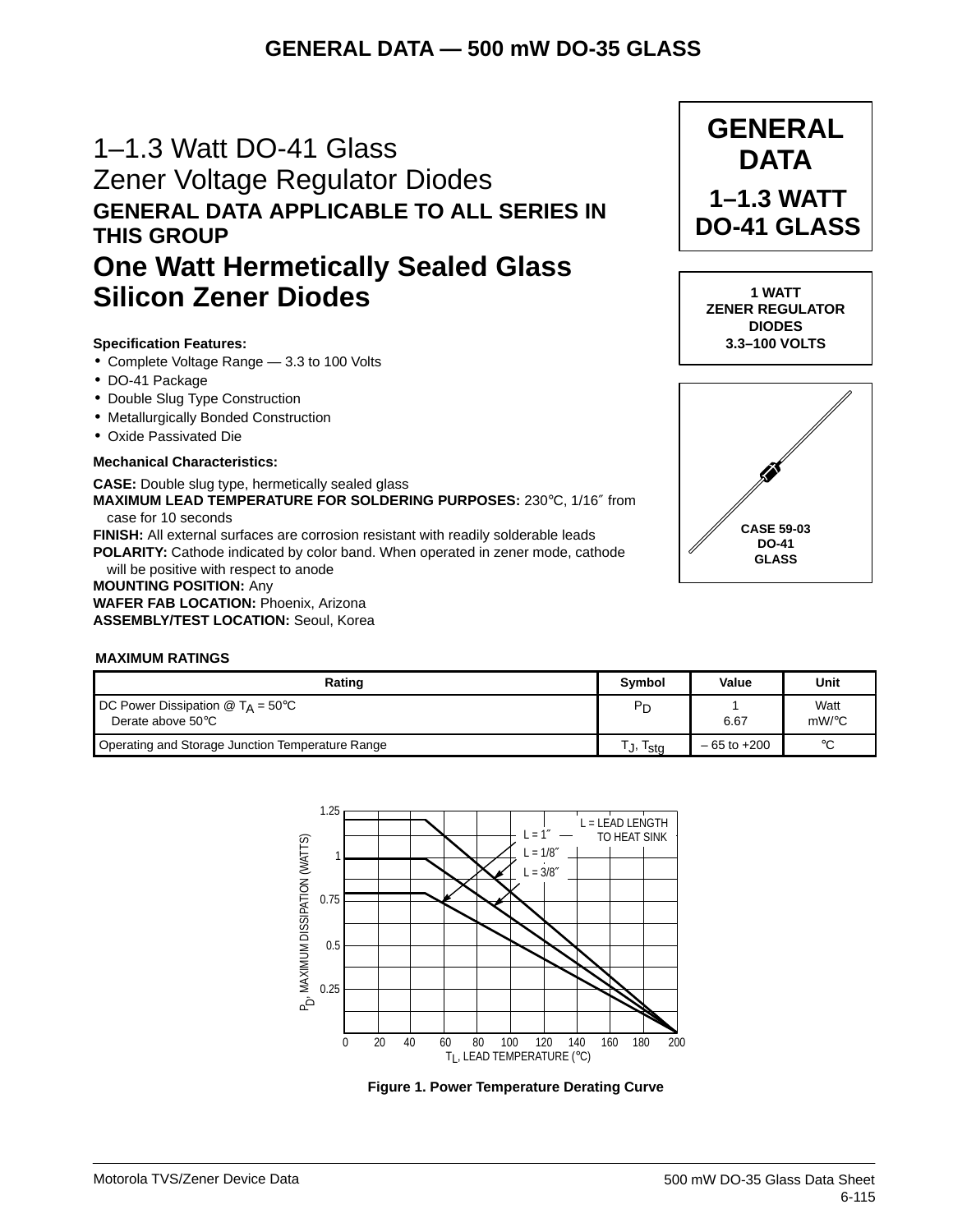





Ppk , PEAK SURGE POWER (WATTS) 10 10% DUTY CYCLE 7 5 20% DUTY CYCLE T ⊤ 3 2  $\blacksquare$  $\perp$  $1 \over 0.01$ 0.01 0.02 0.05 0.1 0.2 0.5 1 2 5 10 20 50 100 200 500 1000 PW, PULSE WIDTH (ms) This graph represents 90 percentile data points.



**Figure 5. Maximum Surge Power**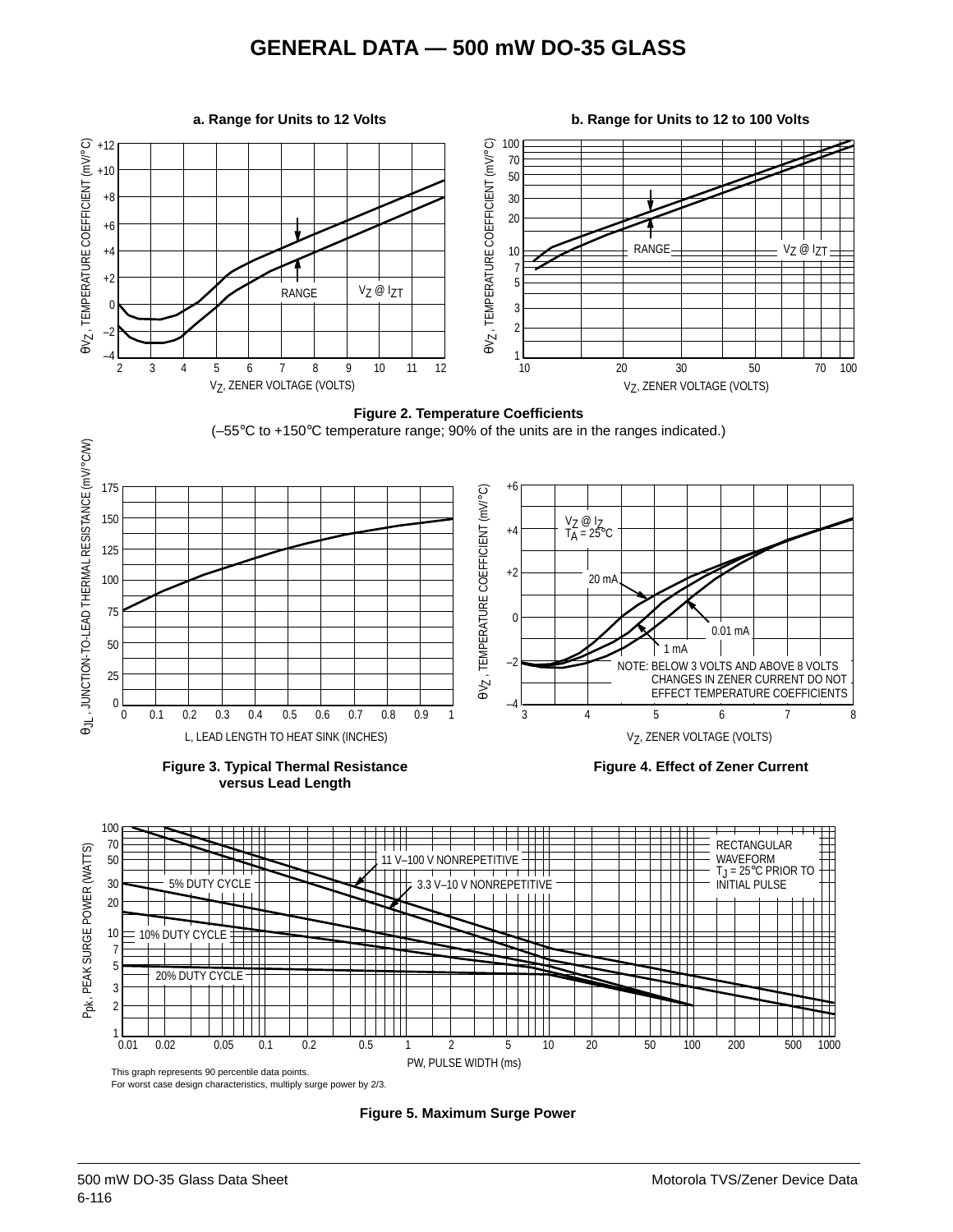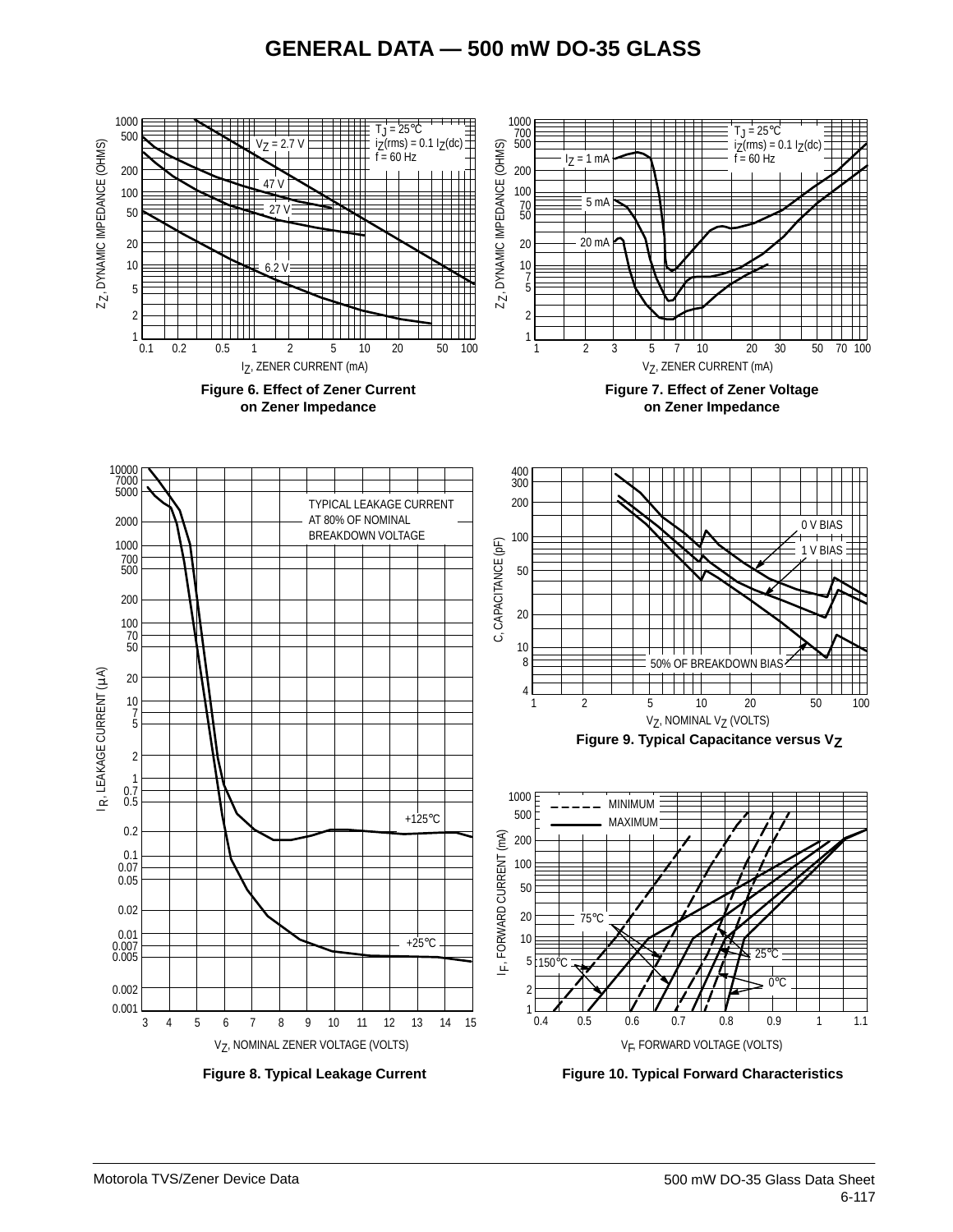#### **APPLICATION NOTE**

Since the actual voltage available from a given zener diode is temperature dependent, it is necessary to determine junction temperature under any set of operating conditions in order to calculate its value. The following procedure is recommended:

Lead Temperature, T<sub>L</sub>, should be determined from:

$$
T_{L} = \theta_{LA}P_{D} + T_{A}.
$$

θLA is the lead-to-ambient thermal resistance (°C/W) and PD is the power dissipation. The value for  $\theta_{LA}$  will vary and depends on the device mounting method.  $\theta$ <sub>LA</sub> is generally 30 to 40 $\degree$ C/W for the various clips and tie points in common use and for printed circuit board wiring.

The temperature of the lead can also be measured using a thermocouple placed on the lead as close as possible to the tie point. The thermal mass connected to the tie point is normally large enough so that it will not significantly respond to heat surges generated in the diode as a result of pulsed operation once steady-state conditions are achieved. Using the measured value of  $T_L$ , the junction temperature may be determined by:

$$
T_J = T_L + \Delta T_{JL}.
$$

∆TJL is the increase in junction temperature above the lead

temperature and may be found as follows:

$$
\Delta T_{JL} = \theta_{JL} P_D.
$$

θJL may be determined from Figure 3 for dc power conditions. For worst-case design, using expected limits of Iz, limits of P<sub>D</sub> and the extremes of T<sub>J</sub>(∆T<sub>J</sub>) may be estimated. Changes in voltage,  $V_Z$ , can then be found from:

$$
\Delta V = \theta_{VZ} \, \Delta T_J.
$$

 $\theta$ <sub>VZ</sub>, the zener voltage temperature coefficient, is found from Figure 2.

Under high power-pulse operation, the zener voltage will vary with time and may also be affected significantly by the zener resistance. For best regulation, keep current excursions as low as possible.

Surge limitations are given in Figure 5. They are lower than would be expected by considering only junction temperature, as current crowding effects cause temperatures to be extremely high in small spots, resulting in device degradation should the limits of Figure 5 be exceeded.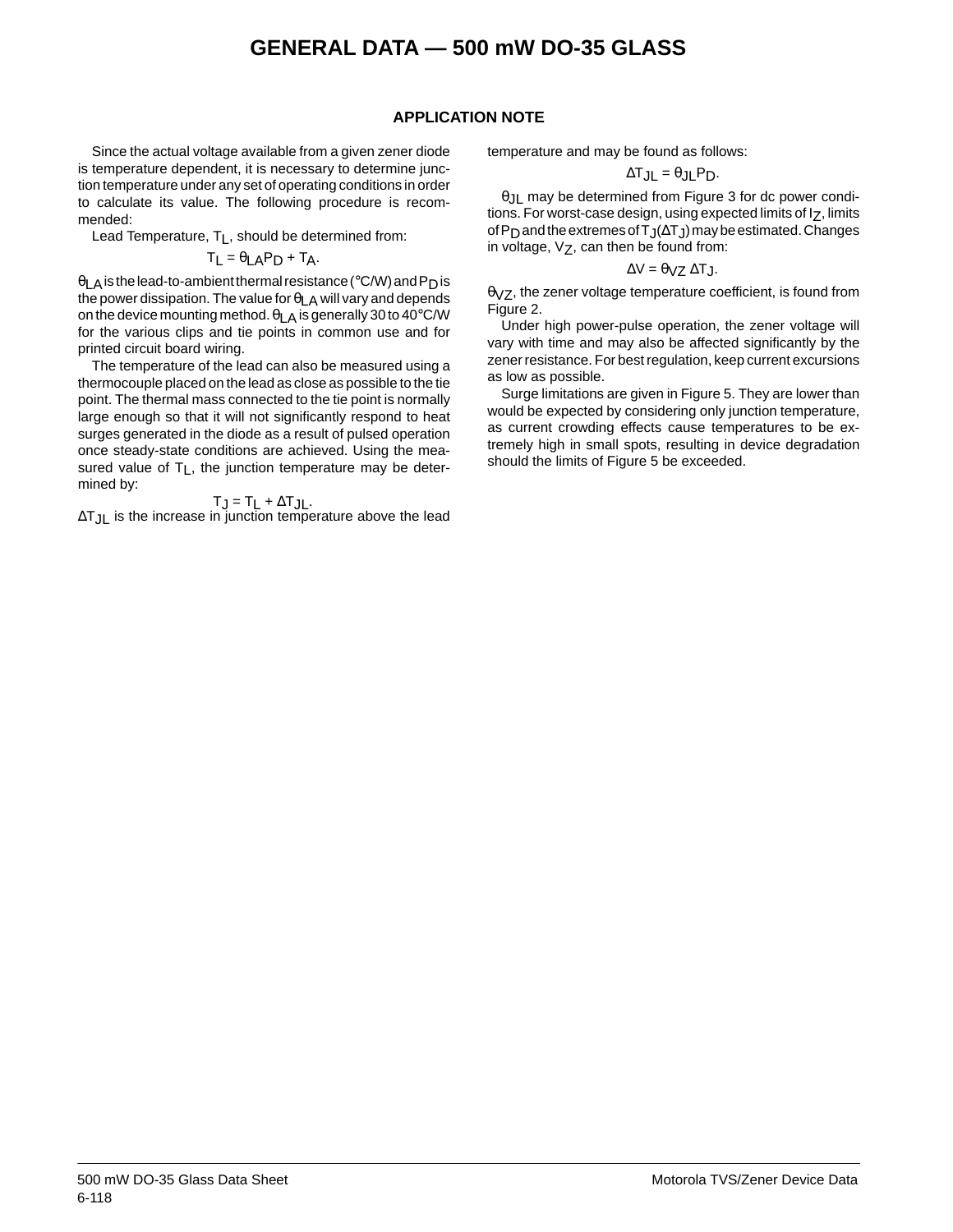|                                      | <b>Nominal</b>                                               |                                            |                          | Maximum Zener Impedance (Note 4) |                            |                          | <b>Leakage Current</b>     |                                                                  |
|--------------------------------------|--------------------------------------------------------------|--------------------------------------------|--------------------------|----------------------------------|----------------------------|--------------------------|----------------------------|------------------------------------------------------------------|
| <b>JEDEC</b><br>Type No.<br>(Note 1) | Zener Voltage<br>Vz @ Izt<br><b>Volts</b><br>(Notes 2 and 3) | <b>Test</b><br>Current<br><b>IzT</b><br>mA | $ZZT \otimes ZT$<br>Ohms | ZZK @ IZK<br>Ohms                | <b>Izk</b><br>mA           | <sup>I</sup> R<br>uA Max | $V_R$<br><b>Volts</b>      | Surge Current @<br>$T_A = 25^{\circ}C$<br>$i_r - mA$<br>(Note 5) |
| 1N4728A                              | 3.3                                                          | 76                                         | 10                       | 400                              | $\mathbf{1}$               | 100                      | $\mathbf{1}$               | 1380                                                             |
| 1N4729A                              | 3.6                                                          | 69                                         | 10                       | 400                              | $\mathbf{1}$               | 100                      | $\mathbf{1}$               | 1260                                                             |
| 1N4730A                              | 3.9                                                          | 64                                         | 9                        | 400                              | 1                          | 50                       | 1                          | 1190                                                             |
| 1N4731A                              | 4.3                                                          | 58                                         | 9                        | 400                              | $\mathbf{1}$               | 10                       | 1                          | 1070                                                             |
| 1N4732A                              | 4.7                                                          | 53                                         | 8                        | 500                              | $\mathbf{1}$               | 10                       | 1                          | 970                                                              |
| 1N4733A                              | 5.1                                                          | 49                                         | $\overline{7}$           | 550                              | $\boldsymbol{\mathcal{L}}$ | 10                       | $\boldsymbol{\mathcal{L}}$ | 890                                                              |
| 1N4734A                              | 5.6                                                          | 45                                         | 5                        | 600                              | 1                          | 10                       | $\overline{2}$             | 810                                                              |
| 1N4735A                              | 6.2                                                          | 41                                         | $\overline{2}$           | 700                              | 1                          | 10                       | 3                          | 730                                                              |
| 1N4736A                              | 6.8                                                          | 37                                         | 3.5                      | 700                              | $\mathbf{1}$               | 10                       | 4                          | 660                                                              |
| 1N4737A                              | 7.5                                                          | 34                                         | 4                        | 700                              | 0.5                        | 10                       | 5                          | 605                                                              |
| 1N4738A                              | 8.2                                                          | 31                                         | 4.5                      | 700                              | 0.5                        | 10                       | 6                          | 550                                                              |
| 1N4739A                              | 9.1                                                          | 28                                         | 5                        | 700                              | 0.5                        | 10                       | $\overline{7}$             | 500                                                              |
| 1N4740A                              | 10                                                           | 25                                         | 7                        | 700                              | 0.25                       | 10                       | 7.6                        | 454                                                              |
| 1N4741A                              | 11                                                           | 23                                         | 8                        | 700                              | 0.25                       | 5                        | 8.4                        | 414                                                              |
| 1N4742A                              | 12                                                           | 21                                         | 9                        | 700                              | 0.25                       | 5                        | 9.1                        | 380                                                              |
| 1N4743A                              | 13                                                           | 19                                         | 10                       | 700                              | 0.25                       | 5                        | 9.9                        | 344                                                              |
| 1N4744A                              | 15                                                           | 17                                         | 14                       | 700                              | 0.25                       | 5                        | 11.4                       | 304                                                              |
| 1N4745A                              | 16                                                           | 15.5                                       | 16                       | 700                              | 0.25                       | 5                        | 12.2                       | 285                                                              |
| 1N4746A                              | 18                                                           | 14                                         | 20                       | 750                              | 0.25                       | 5                        | 13.7                       | 250                                                              |
| 1N4747A                              | 20                                                           | 12.5                                       | 22                       | 750                              | 0.25                       | 5                        | 15.2                       | 225                                                              |
| 1N4748A                              | 22                                                           | 11.5                                       | 23                       | 750                              | 0.25                       | 5                        | 16.7                       | 205                                                              |
| 1N4749A                              | 24                                                           | 10.5                                       | 25                       | 750                              | 0.25                       | 5                        | 18.2                       | 190                                                              |
| 1N4750A                              | 27                                                           | 9.5                                        | 35                       | 750                              | 0.25                       | 5                        | 20.6                       | 170                                                              |
| 1N4751A                              | 30                                                           | 8.5                                        | 40                       | 1000                             | 0.25                       | 5                        | 22.8                       | 150                                                              |
| 1N4752A                              | 33                                                           | 7.5                                        | 45                       | 1000                             | 0.25                       | 5                        | 25.1                       | 135                                                              |
| 1N4753A                              | 36                                                           | $\overline{7}$                             | 50                       | 1000                             | 0.25                       | 5                        | 27.4                       | 125                                                              |
| 1N4754A                              | 39                                                           | 6.5                                        | 60                       | 1000                             | 0.25                       | 5                        | 29.7                       | 115                                                              |
| 1N4755A                              | 43                                                           | 6                                          | 70                       | 1500                             | 0.25                       | 5                        | 32.7                       | 110                                                              |
| 1N4756A                              | 47                                                           | 5.5                                        | 80                       | 1500                             | 0.25                       | 5                        | 35.8                       | 95                                                               |
| 1N4757A                              | 51                                                           | 5                                          | 95                       | 1500                             | 0.25                       | 5                        | 38.8                       | 90                                                               |
| 1N4758A                              | 56                                                           | 4.5                                        | 110                      | 2000                             | 0.25                       | 5                        | 42.6                       | 80                                                               |
| 1N4759A                              | 62                                                           | $\overline{4}$                             | 125                      | 2000                             | 0.25                       | 5                        | 47.1                       | 70                                                               |
| 1N4760A                              | 68                                                           | 3.7                                        | 150                      | 2000                             | 0.25                       | 5                        | 51.7                       | 65                                                               |
| 1N4761A                              | 75                                                           | 3.3                                        | 175                      | 2000                             | 0.25                       | 5                        | 56                         | 60                                                               |
| 1N4762A                              | 82                                                           | 3                                          | 200                      | 3000                             | 0.25                       | 5                        | 62.2                       | 55                                                               |
| 1N4763A                              | 91                                                           | 2.8                                        | 250                      | 3000                             | 0.25                       | 5                        | 69.2                       | 50                                                               |
| 1N4764A                              | 100                                                          | 2.5                                        | 350                      | 3000                             | 0.25                       | 5                        | 76                         | 45                                                               |

#### **\*ELECTRICAL CHARACTERISTICS** (TA = 25°C unless otherwise noted) VF = 1.2 V Max, IF = 200 mA for all types.

\*Indicates JEDEC Registered Data.

**NOTE 1. TOLERANCE AND TYPE NUMBER DESIGNATION**

The JEDEC type numbers listed have a standard tolerance on the nominal zener voltage of ±5%. C for ±2%, D for ±1%.

#### **NOTE 2. SPECIALS AVAILABLE INCLUDE:**

Nominal zener voltages between the voltages shown and tighter voltage tolerances. For detailed information on price, availability, and delivery, contact your nearest Motorola representative.

#### **NOTE 3. ZENER VOLTAGE (V<sub>Z</sub>) MEASUREMENT**

Motorola guarantees the zener voltage when measured at 90 seconds while maintaining the lead temperature  $(T_1)$  at 30°C  $\pm$  1°C, 3/8" from the diode body.

#### **NOTE 4. ZENER IMPEDANCE (Z<sub>Z</sub>) DERIVATION**

The zener impedance is derived from the 60 cycle ac voltage, which results when an ac current having an rms value equal to 10% of the dc zener current (I<sub>ZT</sub> or I<sub>ZK</sub>) is superimposed on I<sub>ZT</sub> or I<sub>ZK</sub>.

#### **NOTE 5. SURGE CURRENT (ir) NON-REPETITIVE**

The rating listed in the electrical characteristics table is maximum peak, non-repetitive, reverse surge current of 1/2 square wave or equivalent sine wave pulse of 1/120 second duration superimposed on the test current,  $I_{ZT}$ , per JEDEC registration; however, actual device capability is as described in Figure 5 of the General Data — DO-41 Glass.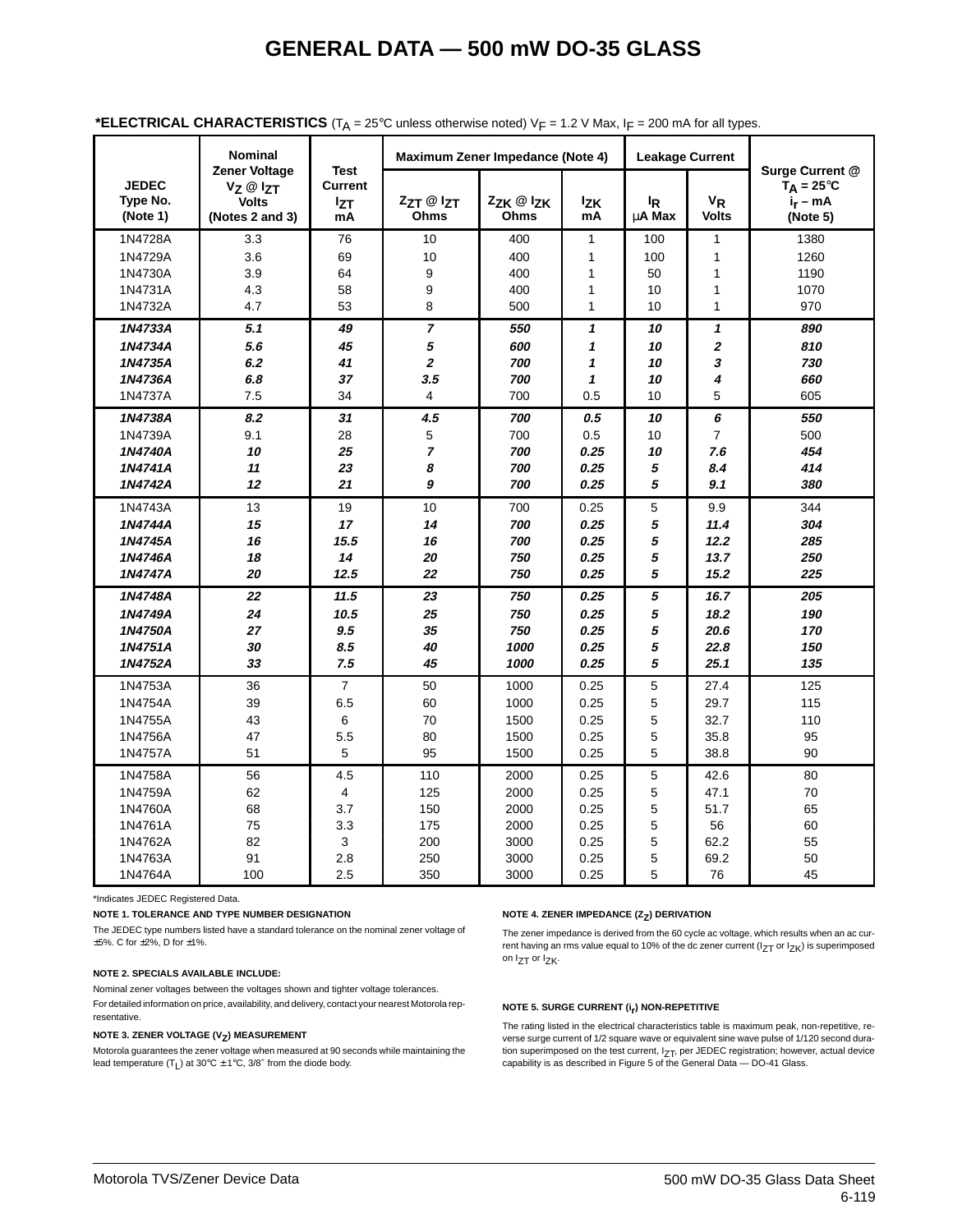|                                                          | <b>Zener Voltage</b><br>$V_{ZT} (V)$<br>(Notes $2$ and $3$ ) |                          | <b>Test</b>             |                      | Zener Impedance<br>Z <sub>7</sub> (ohms)<br>(Note 4) |                                                              | Leakage<br><b>Current</b><br>$(\mu A)$ |                       | Surge<br><b>Current</b>                                |
|----------------------------------------------------------|--------------------------------------------------------------|--------------------------|-------------------------|----------------------|------------------------------------------------------|--------------------------------------------------------------|----------------------------------------|-----------------------|--------------------------------------------------------|
| <b>Type</b><br>(Note 1)                                  | $V_{Z}$<br>Min                                               | $V_{Z}$<br>Max           | Current<br>IZT<br>(mA)  | Max<br>at IzT        | Max at Iz                                            | (mA)                                                         | $V_R(V)$                               | <sup>I</sup> R<br>Max | $T_A = 25^{\circ}C$<br>i <sub>r</sub> (mA)<br>(Note 5) |
| BZX85C3V3RL<br>BZX85C3V6RL<br>BZX85C3V9RL<br>BZX85C4V3RL | 3.1<br>3.4<br>3.7<br>4                                       | 3.5<br>3.8<br>4.1<br>4.6 | 80<br>60<br>60<br>50    | 20<br>15<br>15<br>13 | 400<br>500<br>500<br>500                             | $\mathbf{1}$<br>$\mathbf{1}$<br>$\mathbf{1}$<br>$\mathbf{1}$ | 1<br>1<br>$\mathbf{1}$<br>$\mathbf{1}$ | 60<br>30<br>5<br>3    | 1380<br>1260<br>1190                                   |
| BZX85C4V7RL                                              | 4.4                                                          | 5                        | 45                      | 13                   | 600                                                  | $\mathbf{1}$                                                 | 1.5                                    | 3                     | 1070<br>970                                            |
| BZX85C5V1RL                                              | 4.8                                                          | 5.4                      | 45                      | 10                   | 500                                                  | $\mathbf{1}$                                                 | $\overline{2}$                         | $\mathbf{1}$          | 890                                                    |
| BZX85C5V6RL                                              | 5.2                                                          | 6                        | 45                      | $\overline{7}$       | 400                                                  | $\mathbf{1}$                                                 | $\overline{2}$                         | $\mathbf{1}$          | 810                                                    |
| BZX85C6V2RL                                              | 5.8                                                          | 6.6                      | 35                      | 4                    | 300                                                  | 1                                                            | 3                                      | $\mathbf{1}$          | 730                                                    |
| BZX85C6V8RL                                              | 6.4                                                          | 7.2                      | 35                      | 3.5                  | 300                                                  | 1                                                            | $\overline{4}$                         | $\mathbf{1}$          | 660                                                    |
| BZX85C7V5RL                                              | $\overline{7}$                                               | 7.9                      | 35                      | 3                    | 200                                                  | 0.5                                                          | 4.5                                    | $\mathbf{1}$          | 605                                                    |
| BZX85C8V2RL                                              | 7.7                                                          | 8.7                      | 25                      | 5                    | 200                                                  | 0.5                                                          | 5                                      | $\mathbf{1}$          | 550                                                    |
| BZX85C9V1RL                                              | 8.5                                                          | 9.6                      | 25                      | 5                    | 200                                                  | 0.5                                                          | 6.5                                    | $\mathbf{1}$          | 500                                                    |
| BZX85C10RL                                               | 9.4                                                          | 10.6                     | 25                      | $\overline{7}$       | 200                                                  | 0.5                                                          | $\overline{7}$                         | 0.5                   | 454                                                    |
| BZX85C11RL                                               | 10.4                                                         | 11.6                     | 20                      | 8                    | 300                                                  | 0.5                                                          | 7.7                                    | 0.5                   | 414                                                    |
| BZX85C12RL                                               | 11.4                                                         | 12.7                     | 20                      | 9                    | 350                                                  | 0.5                                                          | 8.4                                    | 0.5                   | 380                                                    |
| BZX85C13RL                                               | 12.4                                                         | 14.1                     | 20                      | 10                   | 400                                                  | 0.5                                                          | 9.1                                    | 0.5                   | 344                                                    |
| BZX85C15RL                                               | 13.8                                                         | 15.6                     | 15                      | 15                   | 500                                                  | 0.5                                                          | 10.5                                   | 0.5                   | 304                                                    |
| BZX85C16RL                                               | 15.3                                                         | 17.1                     | 15                      | 15                   | 500                                                  | 0.5                                                          | 11                                     | 0.5                   | 285                                                    |
| BZX85C18RL                                               | 16.8                                                         | 19.1                     | 15                      | 20                   | 500                                                  | 0.5                                                          | 12.5                                   | 0.5                   | 250                                                    |
| BZX85C20RL                                               | 18.8                                                         | 21.2                     | 10                      | 24                   | 600                                                  | 0.5                                                          | 14                                     | 0.5                   | 225                                                    |
| BZX85C22RL                                               | 20.8                                                         | 23.3                     | 10                      | 25                   | 600                                                  | 0.5                                                          | 15.5                                   | 0.5                   | 205                                                    |
| BZX85C24RL                                               | 22.8                                                         | 25.6                     | 10                      | 25                   | 600                                                  | 0.5                                                          | 17                                     | 0.5                   | 190                                                    |
| BZX85C27RL                                               | 25.1                                                         | 28.9                     | 8                       | 30                   | 750                                                  | 0.25                                                         | 19                                     | 0.5                   | 170                                                    |
| BZX85C30RL                                               | 28                                                           | 32                       | 8                       | 30                   | 1000                                                 | 0.25                                                         | 21                                     | 0.5                   | 150                                                    |
| BZX85C33RL                                               | 31                                                           | 35                       | 8                       | 35                   | 1000                                                 | 0.25                                                         | 23                                     | 0.5                   | 135                                                    |
| BZX85C36RL                                               | 34                                                           | 38                       | 8                       | 40                   | 1000                                                 | 0.25                                                         | 25                                     | 0.5                   | 125                                                    |
| BZX85C39RL                                               | 37                                                           | 41                       | 6                       | 45                   | 1000                                                 | 0.25                                                         | 27                                     | 0.5                   | 115                                                    |
| BZX85C43RL                                               | 40                                                           | 46                       | 6                       | 50                   | 1000                                                 | 0.25                                                         | 30                                     | 0.5                   | 110                                                    |
| BZX85C47RL                                               | 44                                                           | 50                       | 4                       | 90                   | 1500                                                 | 0.25                                                         | 33                                     | 0.5                   | 95                                                     |
| BZX85C51RL                                               | 48                                                           | 54                       | 4                       | 115                  | 1500                                                 | 0.25                                                         | 36                                     | 0.5                   | 90                                                     |
| BZX85C56RL                                               | 52                                                           | 60                       | 4                       | 120                  | 2000                                                 | 0.25                                                         | 39                                     | 0.5                   | 80                                                     |
| BZX85C62RL                                               | 58                                                           | 66                       | 4                       | 125                  | 2000                                                 | 0.25                                                         | 43                                     | 0.5                   | 70                                                     |
| BZX85C68RL                                               | 64                                                           | 72                       | $\overline{\mathbf{4}}$ | 130                  | 2000                                                 | 0.25                                                         | 47                                     | 0.5                   | 65                                                     |
| BZX85C75RL                                               | 70                                                           | 80                       | 4                       | 150                  | 2000                                                 | 0.25                                                         | 51                                     | 0.5                   | 60                                                     |
| BZX85C82RL                                               | 77                                                           | 87                       | 2.7                     | 200                  | 3000                                                 | 0.25                                                         | 56                                     | 0.5                   | 55                                                     |
| BZX85C91RL                                               | 85                                                           | 96                       | 2.7                     | 250                  | 3000                                                 | 0.25                                                         | 62                                     | 0.5                   | 50                                                     |
| <b>BZX85C100RL</b>                                       | 96                                                           | 106                      | 2.7                     | 350                  | 3000                                                 | 0.25                                                         | 68                                     | 0.5                   | 45                                                     |

#### **ELECTRICAL CHARACTERISTICS** ( $T_A = 25^\circ$ C unless otherwise noted.) ( $V_F = 1.2$  V Max,  $I_F = 200$  mA for all types.)

#### **NOTE 1. TOLERANCE AND TYPE NUMBER DESIGNATION**

The type numbers listed have zener voltage min/max limits as shown. Device tolerance of ±2% are indicated by a "B" instead of "C."

#### **NOTE 2. SPECIALS AVAILABLE INCLUDE:**

Nominal zener voltages between the voltages shown and tighter voltage tolerances.

For detailed information on price, availability, and delivery, contact your nearest Motorola representative.

**NOTE 3. ZENER VOLTAGE (V<sub>Z</sub>) MEASUREMENT**<br>V<sub>Z</sub> is measured after the test current has been applied to 40 ± 10 msec., while maintaining the lead temperature  $(T_L)$  at 30°C  $\pm$  1°C, 3/8" from the diode body.

#### **NOTE 4. ZENER IMPEDANCE (Z<sub>Z</sub>) DERIVATION**

The zener impedance is derived from the 1 kHz cycle ac voltage, which results when an ac current having an rms value equal to 10% of the dc zener current ( $I_{ZT}$ ) or ( $I_{ZK}$ ) is superimposed on  $I_{ZT}$  or  $I_{ZK}$ .

#### **NOTE 5. SURGE CURRENT (ir) NON-REPETITIVE**

The rating listed in the electrical characteristics table is maximum peak, non-repetitive, reverse surge current of 1/2 square wave or equivalent sine wave pulse of 1/120 second duration superimposed on the test current  $I_{ZT}$ . However, actual device capability is as described in Figure 5 of General Data DO-41 glass.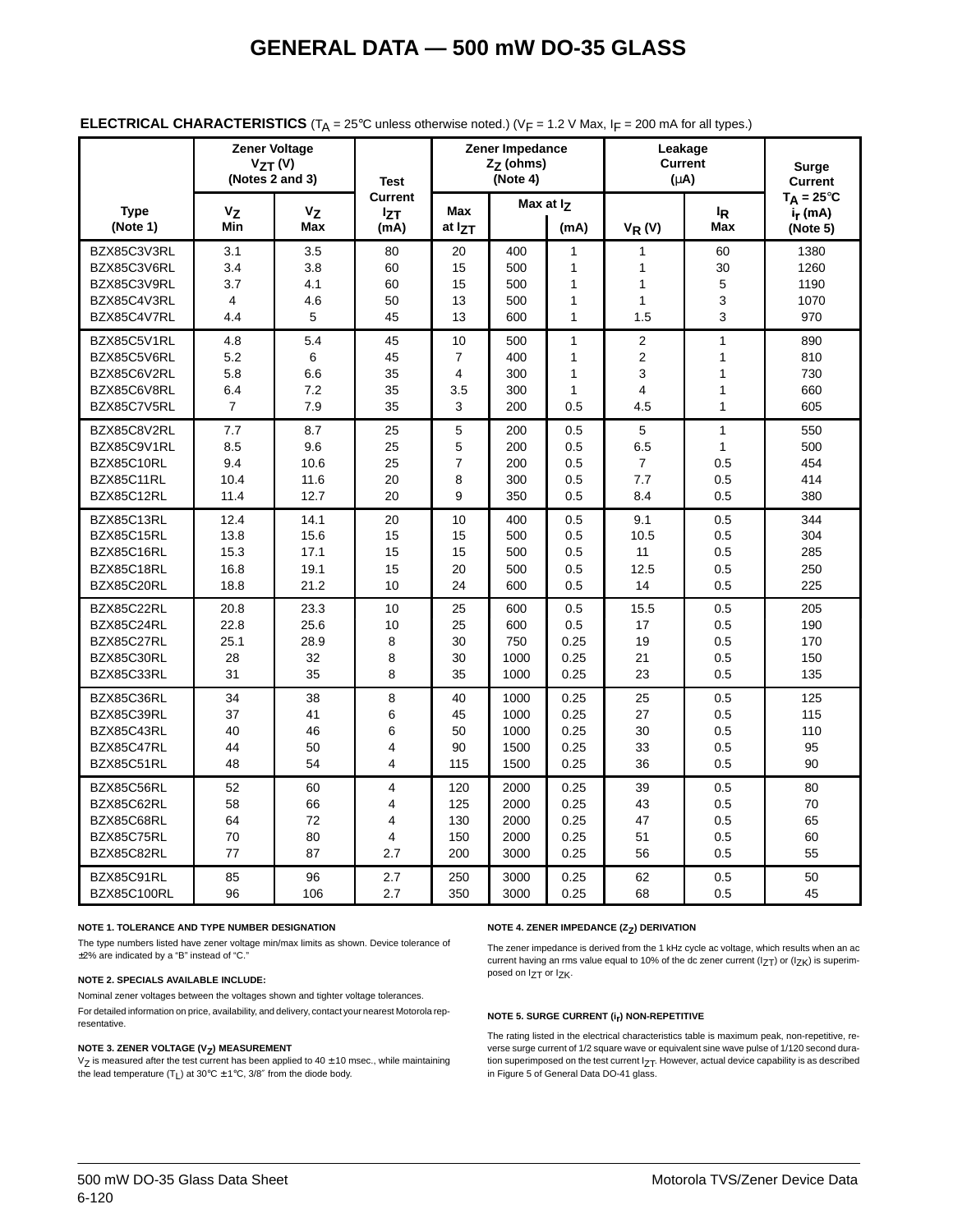| Type No.                                                      | Zener Voltage (V)             | (Notes 2 and 3)             | <b>Test Current</b>             | Zener Impedance<br>(Note 4)<br>$f = 1$ kHz (ohms)                                                      |                                                                                    | <b>Blocking</b><br>Volt Min (V) | <b>Surge</b><br><b>Current</b><br>$T_A = 25^{\circ}C$ |
|---------------------------------------------------------------|-------------------------------|-----------------------------|---------------------------------|--------------------------------------------------------------------------------------------------------|------------------------------------------------------------------------------------|---------------------------------|-------------------------------------------------------|
| (Note 1)                                                      | V <sub>7</sub> Min            | $V7$ Max                    | <b>IzT</b><br>(mA)              | <b>Typ</b>                                                                                             | Max                                                                                | $I_R = 1 \mu A$                 | $i_r$ (ma)<br>(Note 5)                                |
| MZPY3.9RL<br>MZPY4.3RL<br>MZPY4.7RL<br>MZPY5.1RL<br>MZPY5.6RL | 3.7<br>4<br>4.4<br>4.8<br>5.2 | 4.1<br>4.6<br>5<br>5.4<br>6 | 100<br>100<br>100<br>100<br>100 | $\overline{4}$<br>$\overline{\mathbf{4}}$<br>$\overline{\mathbf{4}}$<br>$\overline{c}$<br>$\mathbf{1}$ | $\overline{7}$<br>$\overline{7}$<br>$\overline{\mathbf{7}}$<br>5<br>$\overline{2}$ | 0.7<br>1.5                      | 1190<br>1070<br>970<br>890<br>810                     |
| MZPY6.2RL                                                     | 5.8                           | 6.6                         | 100                             | $\mathbf{1}$                                                                                           | $\overline{2}$                                                                     | $\overline{2}$                  | 730                                                   |
| MZPY6.8RL                                                     | 6.4                           | 7.2                         | 100                             | 1                                                                                                      | $\overline{2}$                                                                     | 3                               | 660                                                   |
| MZPY7.5RL                                                     | $\overline{7}$                | 7.9                         | 100                             | 1                                                                                                      | $\overline{2}$                                                                     | 5                               | 605                                                   |
| MZPY8.2RL                                                     | 7.7                           | 8.7                         | 100                             | 1                                                                                                      | $\overline{c}$                                                                     | 6                               | 550                                                   |
| MZPY9.1RL                                                     | 8.5                           | 9.6                         | 50                              | $\overline{2}$                                                                                         | 4                                                                                  | $\overline{7}$                  | 500                                                   |
| MZPY10RL                                                      | 9.4                           | 10.6                        | 50                              | $\overline{2}$                                                                                         | $\overline{4}$                                                                     | 7.5                             | 454                                                   |
| MZPY11RL                                                      | 10.4                          | 11.6                        | 50                              | 3                                                                                                      | $\overline{7}$                                                                     | 8.5                             | 414                                                   |
| MZPY12RL                                                      | 11.4                          | 12.7                        | 50                              | 3                                                                                                      | $\overline{7}$                                                                     | $\mathsf g$                     | 380                                                   |
| MZPY13RL                                                      | 12.4                          | 14.1                        | 50                              | $\overline{\mathbf{4}}$                                                                                | 9                                                                                  | 10                              | 344                                                   |
| MZPY15RL                                                      | 14.2                          | 15.8                        | 50                              | 4                                                                                                      | 9                                                                                  | 11                              | 304                                                   |
| MZPY16RL                                                      | 15.3                          | 17.1                        | 25                              | 5                                                                                                      | 10                                                                                 | 12                              | 285                                                   |
| MZPY18RL                                                      | 16.8                          | 19.1                        | 25                              | 5                                                                                                      | 11                                                                                 | 14                              | 250                                                   |
| MZPY20RL                                                      | 18.8                          | 21.2                        | 25                              | 6                                                                                                      | 12                                                                                 | 15                              | 225                                                   |
| MZPY22RL                                                      | 20.8                          | 23.3                        | 25                              | $\overline{7}$                                                                                         | 13                                                                                 | 17                              | 205                                                   |
| MZPY24RL                                                      | 22.8                          | 25.6                        | 25                              | 8                                                                                                      | 14                                                                                 | 18                              | 190                                                   |
| MZPY27RL                                                      | 25.1                          | 28.9                        | 25                              | 9                                                                                                      | 15                                                                                 | 20                              | 170                                                   |
| MZPY30RL                                                      | 28                            | 32                          | 25                              | 10                                                                                                     | 20                                                                                 | 22.5                            | 150                                                   |
| MZPY33RL                                                      | 31                            | 35                          | 25                              | 11                                                                                                     | 20                                                                                 | 25                              | 135                                                   |
| MZPY36RL                                                      | 34                            | 38                          | 10                              | 25                                                                                                     | 60                                                                                 | 27                              | 125                                                   |
| MZPY39RL                                                      | 37                            | 41                          | 10                              | 30                                                                                                     | 60                                                                                 | 29                              | 115                                                   |
| MZPY43RL                                                      | 40                            | 46                          | 10                              | 35                                                                                                     | 80                                                                                 | 32                              | 110                                                   |
| MZPY47RL                                                      | 44                            | 50                          | 10                              | 40                                                                                                     | 80                                                                                 | 35                              | 95                                                    |
| MZPY51RL                                                      | 48                            | 54                          | 10                              | 45                                                                                                     | 100                                                                                | 38                              | 90                                                    |
| MZPY56RL                                                      | 52                            | 60                          | 10                              | 50                                                                                                     | 100                                                                                | 42                              | 80                                                    |
| MZPY62RL                                                      | 58                            | 66                          | 10                              | 60                                                                                                     | 130                                                                                | 47                              | 70                                                    |
| MZPY68RL                                                      | 64                            | 72                          | 10                              | 65                                                                                                     | 130                                                                                | 51                              | 65                                                    |
| MZPY75RL                                                      | 70                            | 79                          | 10                              | 70                                                                                                     | 160                                                                                | 56                              | 60                                                    |
| MZPY82RL                                                      | 77                            | 88                          | 10                              | 80                                                                                                     | 160                                                                                | 61                              | 55                                                    |
| MZPY91RL                                                      | 85                            | 96                          | 5                               | 120                                                                                                    | 250                                                                                | 68                              | 50                                                    |
| MZPY100RL                                                     | 94                            | 106                         | 5                               | 130                                                                                                    | 250                                                                                | 75                              | 45                                                    |

#### **ELECTRICAL CHARACTERISTICS** ( $T_A$  = 25°C unless otherwise noted)  $V_F$  = 1.2 V Max, I<sub>F</sub> = 200 mA for all types.

#### **NOTE 1. TOLERANCE AND TYPE NUMBER DESIGNATION**

The type numbers listed have zener voltage min/max limits as shown. Device tolerance of  $\pm$ 2% are indicated by a "C" and  $\pm$ 1% by a "D" suffix.

#### **NOTE 2. SPECIALS AVAILABLE INCLUDE:**

Nominal zener voltages between the voltages shown and tighter voltage tolerances. For detailed information on price, availability, and delivery, contact your nearest Motorola representative.

#### **NOTE 3. ZENER VOLTAGE (V<sub>Z</sub>) MEASUREMENT**

 $V_Z$  is measured after the test current has been applied to  $40 \pm 10$  msec., while maintaining the lead temperature  $(T_L)$  at 30°C  $\pm$  1°C, 3/8" from the diode body.

#### **NOTE 4. ZENER IMPEDANCE (Z<sub>7</sub>) DERIVATION**

The zener impedance is derived from the 1 kHz cycle ac voltage, which results when an ac current having an rms value equal to 10% of the dc zener current ( $I_{ZT}$ ) of ( $I_{ZK}$ ) is superimposed on  $I_{ZT}$  or  $I_{ZK}$ .

#### **NOTE 5. SURGE CURRENT (ir) NON-REPETITIVE**

The rating listed in the electrical characteristics table is maximum peak, non-repetitive, reverse surge current of 1/2 square wave or equivalent sine wave pulse of 1/120 second duration superimposed on the test current  $I_{ZT}$ , however, actual device capability is as described in Figure 5 of General Data DO-41 glass.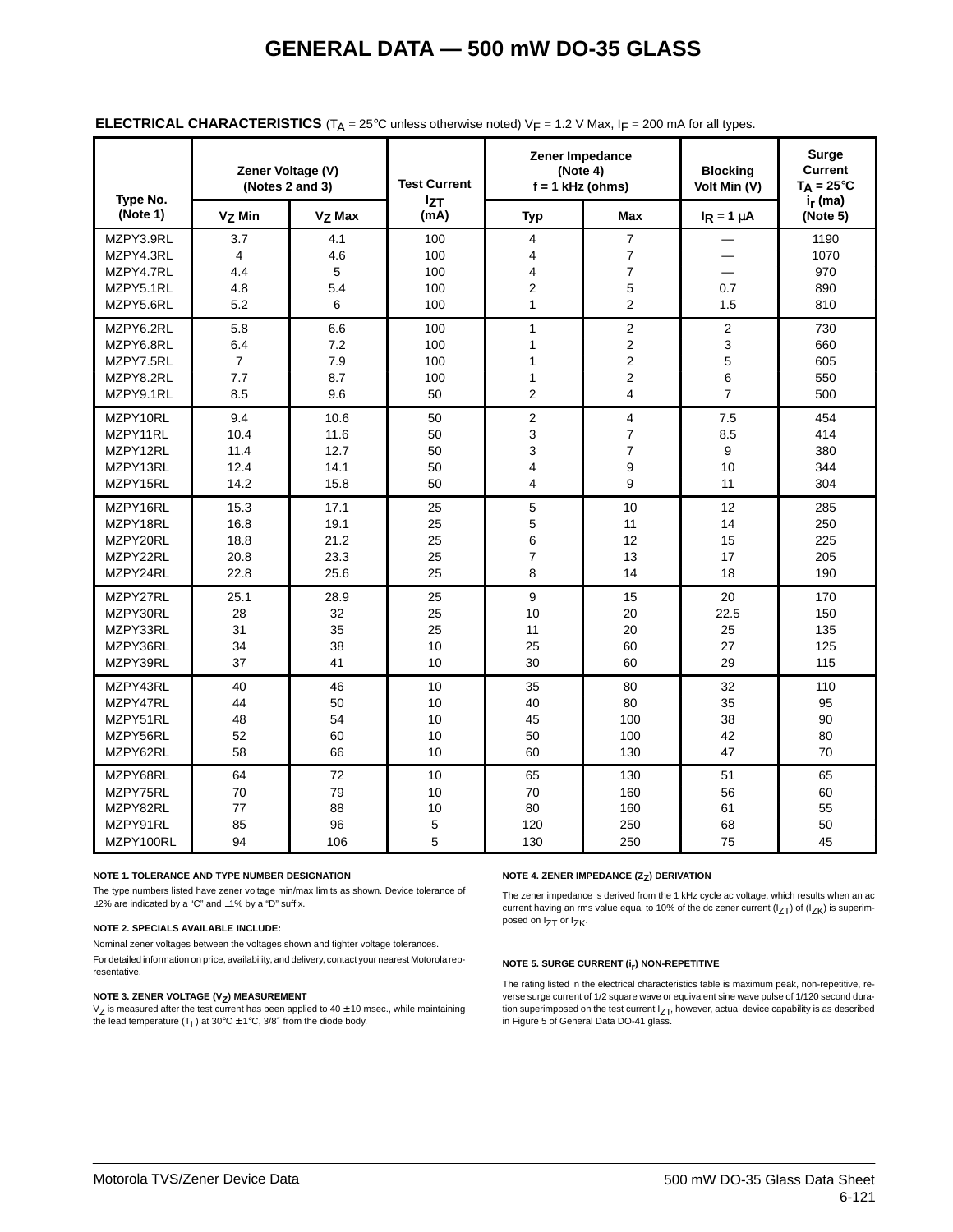## **Zener Voltage Regulator Diodes — Axial Leaded**

## **1–1.3 Watt DO-41 Glass**



(Refer to Section 10 for Surface Mount, Thermal Data and Footprint Information.)

#### **MULTIPLE PACKAGE QUANTITY (MPQ) REQUIREMENTS**

| <b>Package Option</b> | <b>Type No. Suffix</b> | <b>MPQ (Units)</b> |
|-----------------------|------------------------|--------------------|
| Tape and Reel         | RL. RL2                | 6K                 |
| Tape and Ammo         | TA. TA2                | 4K                 |

NOTE: 1. The "2" suffix refers to 26 mm tape spacing.

(Refer to Section 10 for more information on Packaging Specifications.)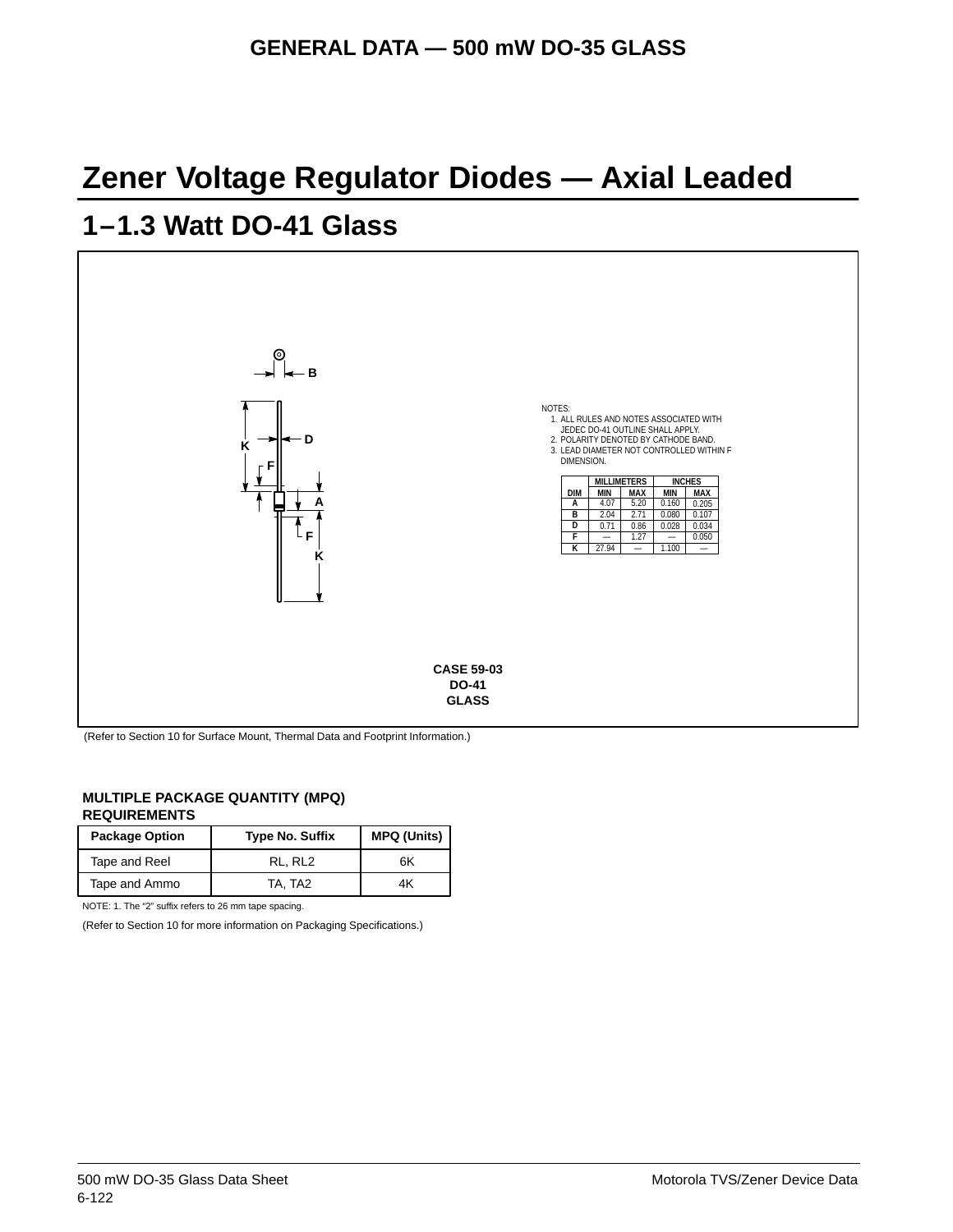## 1 to 3 Watt DO-41 Surmetic 30 Zener Voltage Regulator Diodes **GENERAL DATA APPLICABLE TO ALL SERIES IN THIS GROUP 1 to 3 Watt Surmetic 30**

**Silicon Zener Diodes**

. . . a complete series of 1 to 3 Watt Zener Diodes with limits and operating characteristics that reflect the superior capabilities of silicon-oxide-passivated junctions. All this in an axial-lead, transfer-molded plastic package offering protection in all common environmental conditions.

#### **Specification Features:**

- Surge Rating of 98 Watts @ 1 ms
- Maximum Limits Guaranteed On Up To Six Electrical Parameters
- Package No Larger Than the Conventional 1 Watt Package

#### **Mechanical Characteristics:**

**CASE:** Void-free, transfer-molded, thermosetting plastic **FINISH:** All external surfaces are corrosion resistant and leads are readily solderable **POLARITY:** Cathode indicated by color band. When operated in zener mode, cathode

will be positive with respect to anode **MOUNTING POSITION:** Any **WEIGHT:** 0.4 gram (approx) **WAFER FAB LOCATION:** Phoenix, Arizona **ASSEMBLY/TEST LOCATION:** Seoul, Korea

#### **MAXIMUM RATINGS**

| Rating                                                                                             | Symbol               | Value           | Unit               |
|----------------------------------------------------------------------------------------------------|----------------------|-----------------|--------------------|
| DC Power Dissipation $\textcircled{1}$ T <sub>1</sub> = 75 <sup>°</sup> C<br>Lead Length = $3/8''$ | P <sub>D</sub>       |                 | Watts              |
| Derate above 75°C                                                                                  |                      | 24              | $mW$ / $\degree$ C |
| DC Power Dissipation $@$ T <sub>A</sub> = 50°C<br>Derate above $50^{\circ}$ C                      | P <sub>D</sub>       | 6.67            | Watt<br>$mW$ /°C   |
| Operating and Storage Junction Temperature Range                                                   | T., T <sub>stq</sub> | $-65$ to $+200$ | $^{\circ}C$        |







**1 TO 3 WATT ZENER REGULATOR DIODES 3.3–400 VOLTS**

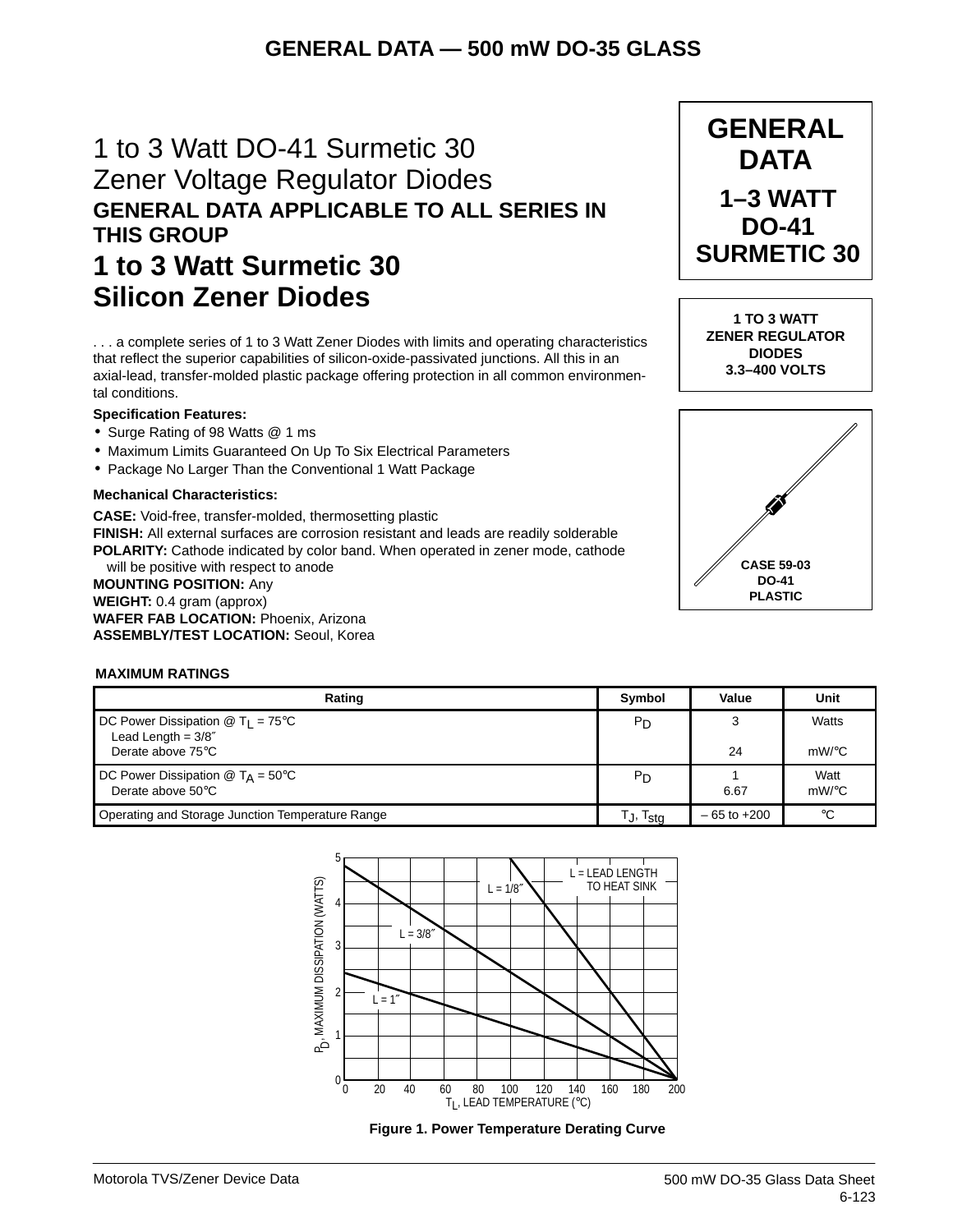

#### **APPLICATION NOTE**

Since the actual voltage available from a given zener diode is temperature dependent, it is necessary to determine junction temperature under any set of operating conditions in order to calculate its value. The following procedure is recommended:

Lead Temperature,  $T_L$ , should be determined from:

$$
T_L = \theta_{LA} P_D + T_A
$$

θLA is the lead-to-ambient thermal resistance (°C/W) and P<sub>D</sub> is the power dissipation. The value for  $\theta_{LA}$  will vary and depends on the device mounting method.  $\theta$ <sub>LA</sub> is generally 30–40°C/W for the various clips and tie points in common use and for printed circuit board wiring.

The temperature of the lead can also be measured using a thermocouple placed on the lead as close as possible to the tie point. The thermal mass connected to the tie point is normally large enough so that it will not significantly respond to heat surges generated in the diode as a result of pulsed operation once steady-state conditions are achieved. Using the measured value of  $T_L$ , the junction temperature may be determined by:

$$
T_J = T_L + \Delta T_{JL}
$$

6-124 500 mW DO-35 Glass Data Sheet ∆T<sub>JL</sub> is the increase in junction temperature above the lead temperature and may be found from Figure 2 for a train of power pulses (L = 3/8 inch) or from Figure 10 for dc power.

$$
\Delta T_{JL} = \theta_{JL} \, P_D
$$

For worst-case design, using expected limits of Iz, limits of P<sub>D</sub> and the extremes of T<sub>J</sub> ( $\Delta$ T<sub>J</sub>) may be estimated. Changes in voltage,  $V_Z$ , can then be found from:

$$
\Delta V = \theta_{VZ} \, \Delta T_J
$$

 $\theta$ <sub>V</sub> $Z$ , the zener voltage temperature coefficient, is found from Figures 5 and 6.

Under high power-pulse operation, the zener voltage will vary with time and may also be affected significantly by the zener resistance. For best regulation, keep current excursions as low as possible.

Data of Figure 2 should not be used to compute surge capability. Surge limitations are given in Figure 3. They are lower than would be expected by considering only junction temperature, as current crowding effects cause temperatures to be extremely high in small spots resulting in device degradation should the limits of Figure 3 be exceeded.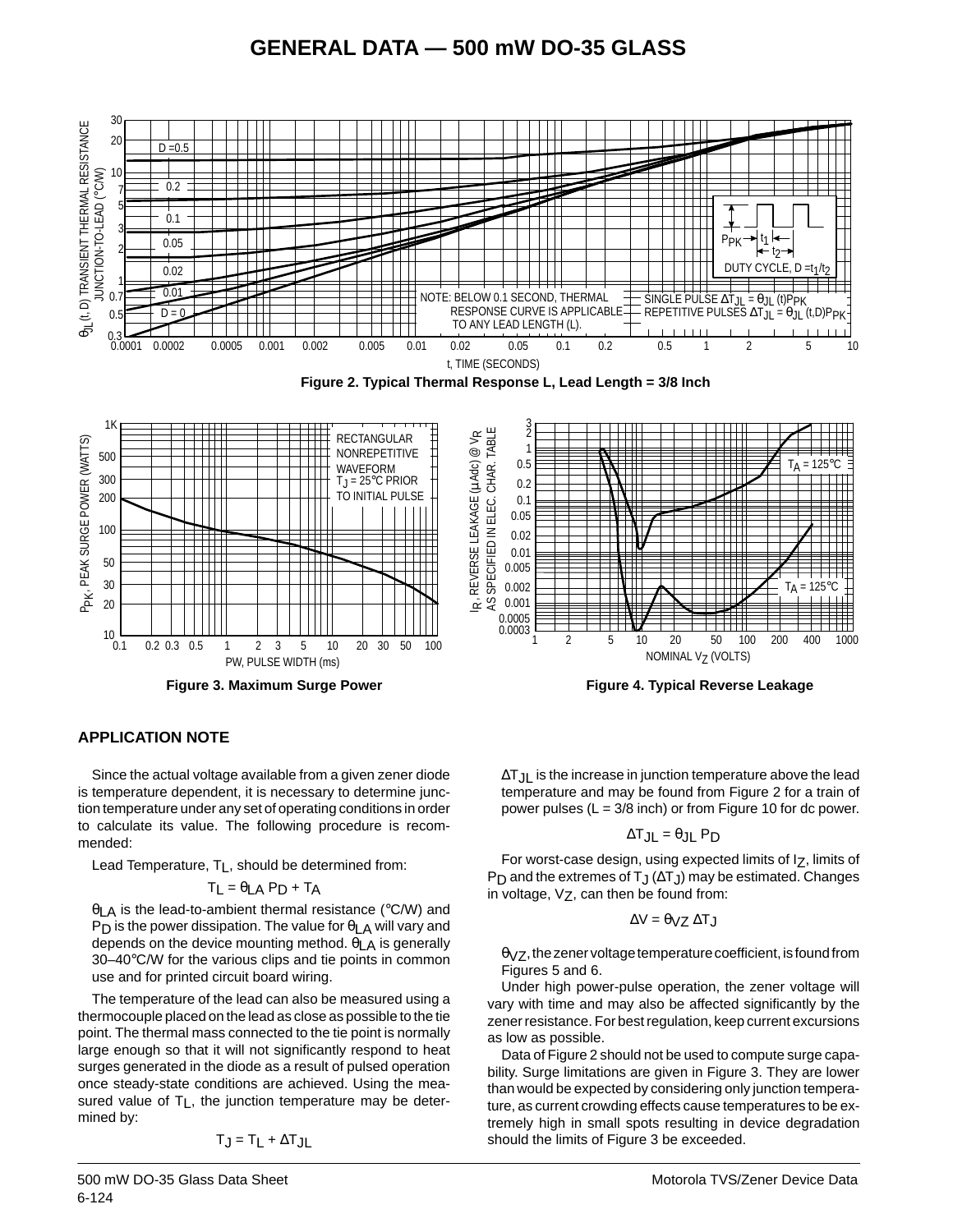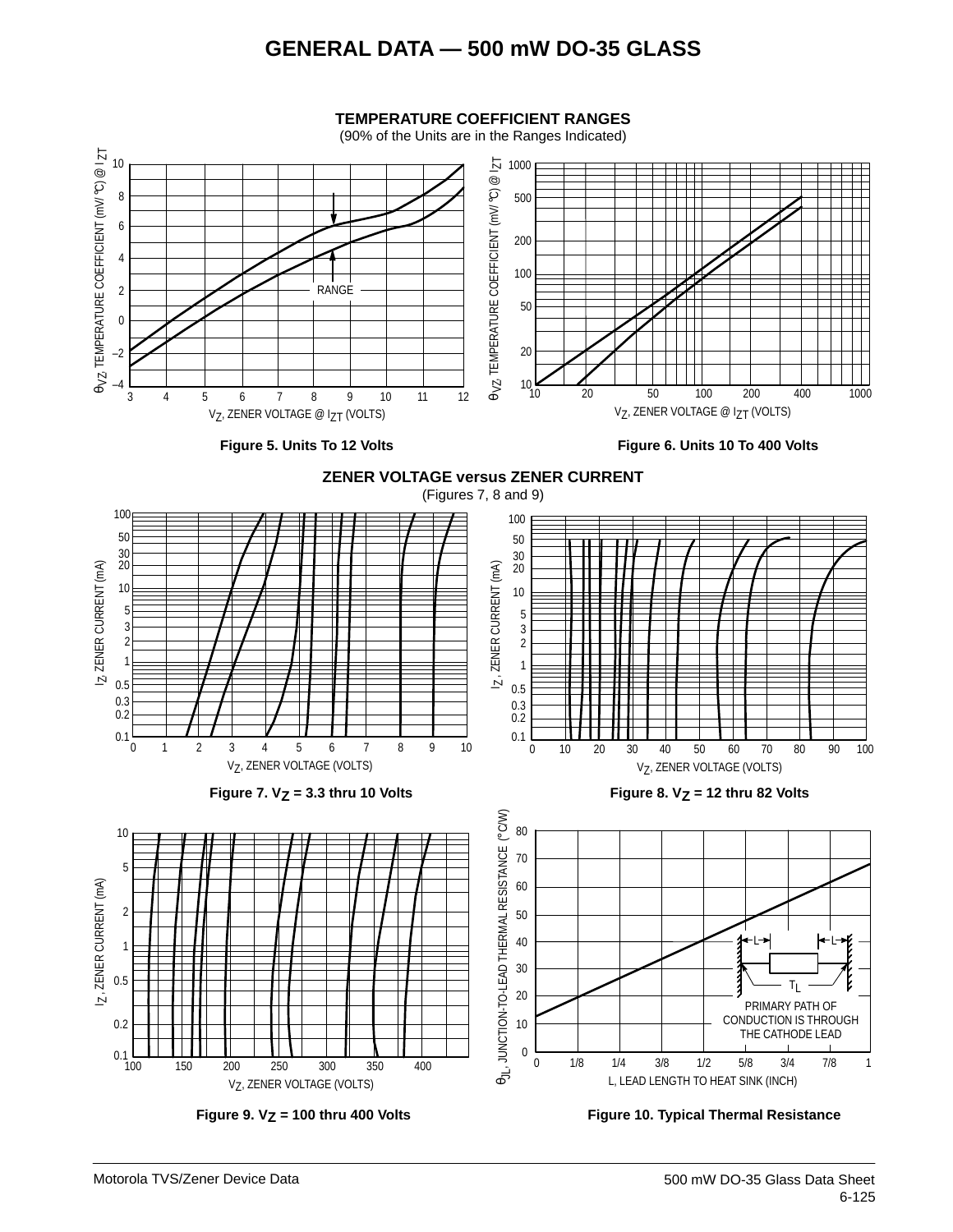#### **\*MAXIMUM RATINGS**

| Rating                                                                           | <b>Symbol</b> | Value | Unit     |
|----------------------------------------------------------------------------------|---------------|-------|----------|
| DC Power Dissipation $\textcircled{a}$ T <sub>1</sub> = 75°C, Lead Length = 3/8" | Pn            | 1.5   | Watts    |
| Derate above 75°C                                                                |               | 12    | $mW$ /°C |

### \*ELECTRICAL CHARACTERISTICS (T<sub>L</sub> = 30°C unless otherwise noted. V<sub>F</sub> = 1.5 Volts Max @ l<sub>F</sub> = 200 mAdc for all types.)

| <b>Motorola</b><br><b>Type</b> | <b>Nominal</b><br><b>Zener Voltage</b>                 | <b>Test</b><br><b>Current</b> | Max. Zener Impedance (Note 4) |                  |                  |                | Max. Reverse<br><b>Leakage Current</b>    | <b>Maximum DC</b><br>Zener<br><b>Current</b> |
|--------------------------------|--------------------------------------------------------|-------------------------------|-------------------------------|------------------|------------------|----------------|-------------------------------------------|----------------------------------------------|
| <b>Number</b><br>(Note 1)      | $V_Z \otimes I_{ZT}$<br><b>Volts</b><br>(Note 2 and 3) | <b>Izt</b><br>mA              | ZzT @ IzT<br>Ohms             | Zzk<br>@<br>Ohms | <b>Izk</b><br>mA | ΙŖ<br>μA       | <b>V<sub>R</sub></b><br>@<br><b>Volts</b> | <b>Izm</b><br>mAdc                           |
| 1N5913B                        | 3.3                                                    | 113.6                         | 10                            | 500              | 1                | 100            | $\mathbf{1}$                              | 454                                          |
| 1N5914B                        | 3.6                                                    | 104.2                         | 9                             | 500              | 1                | 75             | 1                                         | 416                                          |
| 1N5915B                        | 3.9                                                    | 96.1                          | 7.5                           | 500              | 1                | 25             | 1                                         | 384                                          |
| 1N5916B                        | 4.3                                                    | 87.2                          | 6                             | 500              | 1                | 5              | $\mathbf{1}$                              | 348                                          |
| 1N5917B                        | 4.7                                                    | 79.8                          | 5                             | 500              | 1                | 5              | 1.5                                       | 319                                          |
| 1N5918B                        | 5.1                                                    | 73.5                          | 4                             | 350              | $\mathbf{1}$     | 5              | $\overline{\mathbf{c}}$                   | 294                                          |
| 1N5919B                        | 5.6                                                    | 66.9                          | $\overline{2}$                | 250              | 1                | 5              | 3                                         | 267                                          |
| 1N5920B                        | 6.2                                                    | 60.5                          | 2                             | 200              | 1                | 5              | 4                                         | 241                                          |
| 1N5921B                        | 6.8                                                    | 55.1                          | 2.5                           | 200              | $\mathbf{1}$     | 5              | 5.2                                       | 220                                          |
| 1N5922B                        | 7.5                                                    | 50                            | 3                             | 400              | 0.5              | 5              | 6                                         | 200                                          |
| 1N5923B                        | 8.2                                                    | 45.7                          | 3.5                           | 400              | 0.5              | 5              | 6.5                                       | 182                                          |
| 1N5924B                        | 9.1                                                    | 41.2                          | $\overline{4}$                | 500              | 0.5              | 5              | $\overline{7}$                            | 164                                          |
| 1N5925B                        | 10                                                     | 37.5                          | 4.5                           | 500              | 0.25             | 5              | 8                                         | 150                                          |
| 1N5926B                        | 11                                                     | 34.1                          | 5.5                           | 550              | 0.25             | $\mathbf{1}$   | 8.4                                       | 136                                          |
| 1N5927B                        | 12                                                     | 31.2                          | 6.5                           | 550              | 0.25             | $\mathbf{1}$   | 9.1                                       | 125                                          |
| 1N5928B                        | 13                                                     | 28.8                          | $\overline{7}$                | 550              | 0.25             | $\mathbf{1}$   | 9.9                                       | 115                                          |
| 1N5929B                        | 15                                                     | 25                            | 9                             | 600              | 0.25             | 1              | 11.4                                      | 100                                          |
| 1N5930B                        | 16                                                     | 23.4                          | 10                            | 600              | 0.25             | $\mathbf{1}$   | 12.2                                      | 93                                           |
| 1N5931B                        | 18                                                     | 20.8                          | 12                            | 650              | 0.25             | $\mathbf{1}$   | 13.7                                      | 83                                           |
| 1N5932B                        | 20                                                     | 18.7                          | 14                            | 650              | 0.25             | $\mathbf{1}$   | 15.2                                      | 75                                           |
| 1N5933B                        | 22                                                     | 17                            | 17.5                          | 650              | 0.25             | 1              | 16.7                                      | 68                                           |
| 1N5934B                        | 24                                                     | 15.6                          | 19                            | 700              | 0.25             | $\mathbf{1}$   | 18.2                                      | 62                                           |
| 1N5935B                        | 27                                                     | 13.9                          | 23                            | 700              | 0.25             | $\mathbf{1}$   | 20.6                                      | 55                                           |
| 1N5936B                        | 30                                                     | 12.5                          | 26                            | 750              | 0.25             | 1              | 22.8                                      | 50                                           |
| 1N5937B                        | 33                                                     | 11.4                          | 33                            | 800              | 0.25             | $\mathbf{1}$   | 25.1                                      | 45                                           |
| 1N5938B                        | 36                                                     | 10.4                          | 38                            | 850              | 0.25             | $\mathbf{1}$   | 27.4                                      | 41                                           |
| 1N5939B                        | 39                                                     | 9.6                           | 45                            | 900              | 0.25             | $\mathbf{1}$   | 29.7                                      | 38                                           |
| 1N5940B                        | 43                                                     | 8.7                           | 53                            | 950              | 0.25             | $\mathbf{1}$   | 32.7                                      | 34                                           |
| 1N5941B                        | 47                                                     | 8                             | 67                            | 1000             | 0.25             | $\mathbf{1}$   | 35.8                                      | 31                                           |
| 1N5942B                        | 51                                                     | 7.3                           | 70                            | 1100             | 0.25             | $\overline{1}$ | 38.8                                      | 29                                           |
| 1N5943B                        | 56                                                     | 6.7                           | 86                            | 1300             | 0.25             | $\mathbf{1}$   | 42.6                                      | 26                                           |
| 1N5944B                        | 62                                                     | 6                             | 100                           | 1500             | 0.25             | $\mathbf{1}$   | 47.1                                      | 24                                           |
| 1N5945B                        | 68                                                     | 5.5                           | 120                           | 1700             | 0.25             | $\mathbf{1}$   | 51.7                                      | 22                                           |
| 1N5946B                        | 75                                                     | 5                             | 140                           | 2000             | 0.25             | $\mathbf{1}$   | 56                                        | 20                                           |
| 1N5947B                        | 82                                                     | 4.6                           | 160                           | 2500             | 0.25             | $\mathbf{1}$   | 62.2                                      | 18                                           |

\*Indicates JEDEC Registered Data.

(continued)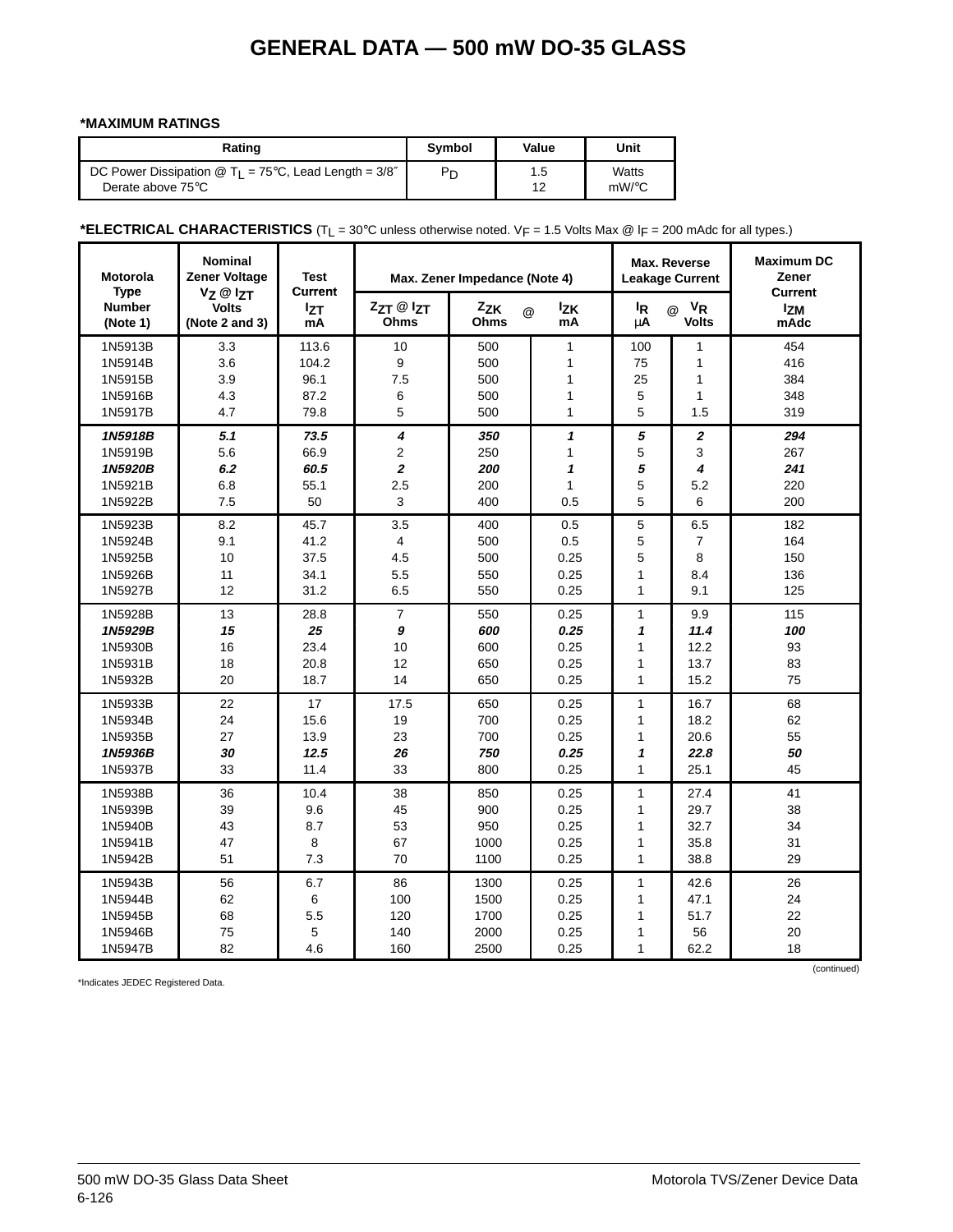**\*ELECTRICAL CHARACTERISTICS — continued** (TL = 30°C unless otherwise noted. VF = 1.5 Volts Max @ lF = 200 mAdc for all types.)

| <b>Motorola</b>                          | <b>Nominal</b><br><b>Zener Voltage</b>                 | <b>Test</b>          | Max. Zener Impedance (Note 4)     |                                |                  |                      | Max. Reverse<br><b>Leakage Current</b>            | <b>Maximum DC</b><br>Zener           |
|------------------------------------------|--------------------------------------------------------|----------------------|-----------------------------------|--------------------------------|------------------|----------------------|---------------------------------------------------|--------------------------------------|
| <b>Type</b><br><b>Number</b><br>(Note 1) | $V_Z \otimes I_{ZT}$<br><b>Volts</b><br>(Note 2 and 3) | Current<br>lzτ<br>mA | $Z_{ZT}$ @ $Z_{T}$<br><b>Ohms</b> | Zzk<br>$\omega$<br><b>Ohms</b> | <b>Izk</b><br>mA | <sup>I</sup> R<br>μA | V <sub>R</sub><br>$^{\copyright}$<br><b>Volts</b> | <b>Current</b><br><b>Izm</b><br>mAdc |
| 1N5948B                                  | 91                                                     | 4.1                  | 200                               | 3000                           | 0.25             |                      | 69.2                                              | 16                                   |
| 1N5949B                                  | 100                                                    | 3.7                  | 250                               | 3100                           | 0.25             |                      | 76                                                | 15                                   |
| 1N5950B                                  | 110                                                    | 3.4                  | 300                               | 4000                           | 0.25             |                      | 83.6                                              | 13                                   |
| 1N5951B                                  | 120                                                    | 3.1                  | 380                               | 4500                           | 0.25             |                      | 91.2                                              | 12                                   |
| 1N5952B                                  | 130                                                    | 2.9                  | 450                               | 5000                           | 0.25             |                      | 98.8                                              | 11                                   |
| 1N5953B                                  | 150                                                    | 2.5                  | 600                               | 6000                           | 0.25             |                      | 114                                               | 10                                   |
| 1N5954B                                  | 160                                                    | 2.3                  | 700                               | 6500                           | 0.25             |                      | 121.6                                             | 9                                    |
| 1N5955B                                  | 180                                                    | 2.1                  | 900                               | 7000                           | 0.25             |                      | 136.8                                             | 8                                    |
| 1N5956B                                  | 200                                                    | 1.9                  | 1200                              | 8000                           | 0.25             |                      | 152                                               |                                      |

\*Indicates JEDEC Registered Data.

**NOTE 1. TOLERANCE AND VOLTAGE DESIGNATION**

Tolerance designation — Device tolerances of ±5% are indicated by a "B" suffix.

#### **NOTE 2. SPECIAL SELECTIONS AVAILABLE INCLUDE:**

Nominal zener voltages between those shown and ±1% and ±2% tight voltage tolerances. Consult factory.

#### **NOTE 3. ZENER VOLTAGE (V<sub>Z</sub>) MEASUREMENT**

Motorola guarantees the zener voltage when meausred at 90 seconds while maintaining the lead temperature  $(T_L)$  at 30°C  $\pm$ 1°C, 3/8" from the diode body.

#### **NOTE 4. ZENER IMPEDANCE (Z<sub>Z</sub>) DERIVATION**

The zener impedance is derived from the 60 cycle ac voltage, which results when an ac current having an rms value equal to 10% of the dc zener current ( $I_{ZT}$  or  $I_{ZK}$ ) is superimposed on I<sub>ZT</sub> or I<sub>ZK</sub>.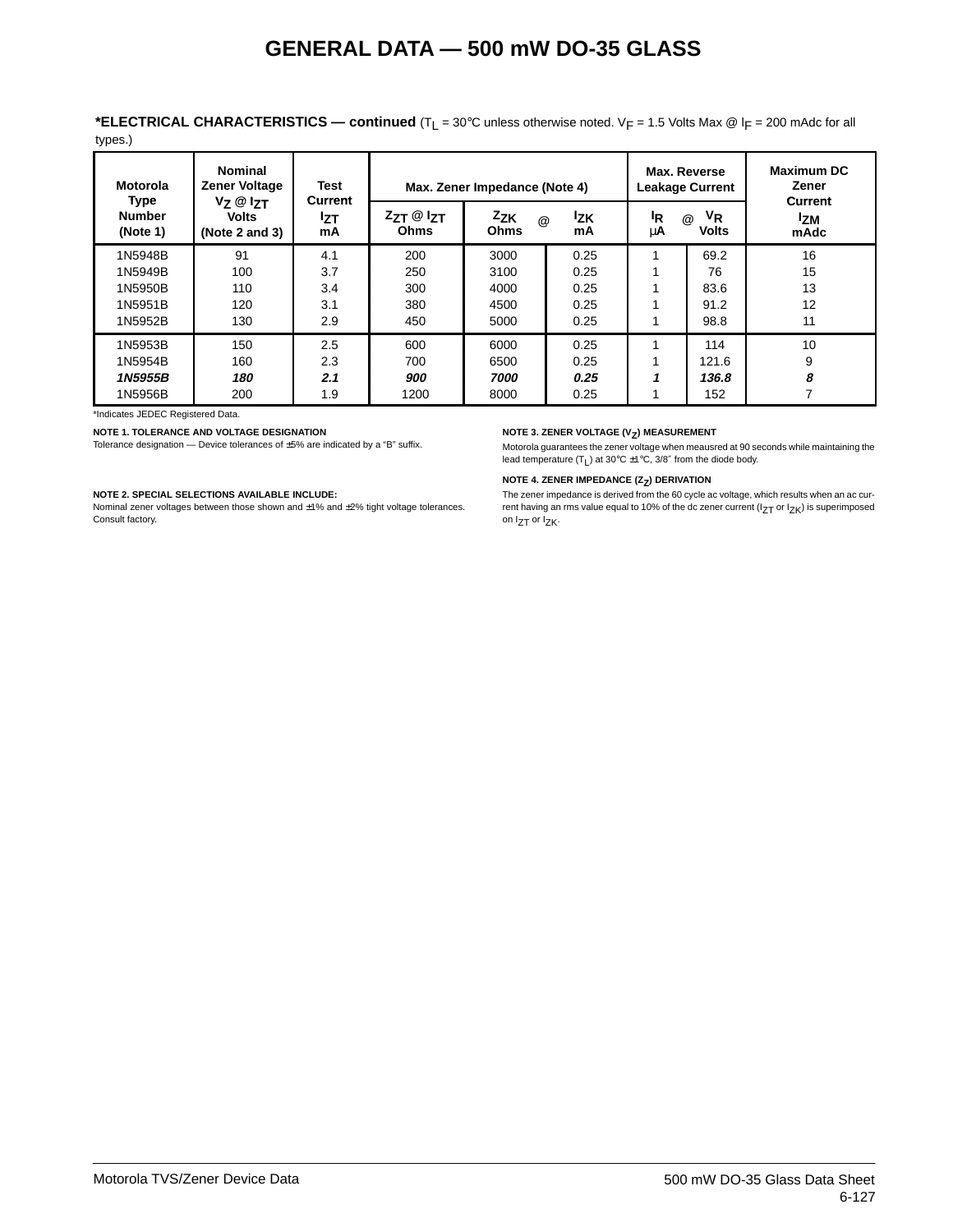| Motorola             | <b>Nominal</b><br><b>Zener Voltage</b>           | Test                               |                     | <b>Max Zener Impedance</b><br>(Note 3) |                  | Leakage<br><b>Current</b>                          |                                      | <b>Maximum</b><br>Zener<br><b>Current</b> |                                                          |
|----------------------|--------------------------------------------------|------------------------------------|---------------------|----------------------------------------|------------------|----------------------------------------------------|--------------------------------------|-------------------------------------------|----------------------------------------------------------|
| Type No.<br>(Note 1) | $V_Z \otimes I_{ZT}$<br><b>Volts</b><br>(Note 2) | <b>Current</b><br><b>Izt</b><br>mA | ZzT @ IzT<br>Ohms   | Zzk @ lzk<br>Ohms                      | <b>Izk</b><br>mA | l <sub>R</sub><br>$^{\circledR}$<br>μ <b>A</b> Max | <b>V<sub>R</sub></b><br><b>Volts</b> | <b>Izm</b><br>mA                          | @ $T_A = 25^{\circ}C$<br>i <sub>r</sub> – mA<br>(Note 4) |
| 3EZ3.9D5             | 3.9                                              | 192                                | 4.5                 | 400                                    | 1                | 80                                                 | 1                                    | 630                                       | 4.4                                                      |
| 3EZ4.3D5             | 4.3                                              | 174                                | 4.5                 | 400                                    | 1                | 30                                                 | 1                                    | 590                                       | 4.1                                                      |
| 3EZ4.7D5             | 4.7                                              | 160                                | 4                   | 500                                    | 1                | 20                                                 | 1                                    | 550                                       | 3.8                                                      |
| 3EZ5.1D5             | 5.1                                              | 147                                | 3.5                 | 550                                    | 1                | 5                                                  | 1                                    | 520                                       | 3.5                                                      |
| 3EZ5.6D5             | 5.6                                              | 134                                | 2.5                 | 600                                    | $\mathbf{1}$     | 5                                                  | $\overline{2}$                       | 480                                       | 3.3                                                      |
| 3EZ6.2D5             | 6.2                                              | 121                                | 1.5                 | 700                                    | 1                | 5                                                  | 3                                    | 435                                       | 3.1                                                      |
| 3EZ6.8D5             | 6.8                                              | 110                                | 2                   | 700                                    | $\mathbf{1}$     | 5                                                  | 4                                    | 393                                       | 2.9                                                      |
| 3EZ7.5D5             | 7.5                                              | 100                                | $\overline{2}$      | 700                                    | 0.5              | 5                                                  | 5                                    | 360                                       | 2.66                                                     |
| 3EZ8.2D5             | 8.2                                              | 91                                 | 2.3                 | 700                                    | 0.5              | 5                                                  | 6                                    | 330                                       | 2.44                                                     |
| 3EZ9.1D5             | 9.1                                              | 82                                 | 2.5                 | 700                                    | 0.5              | 3                                                  | 7                                    | 297                                       | 2.2                                                      |
| 3EZ10D5              | 10                                               | 75                                 | 3.5                 | 700                                    | 0.25             | 3                                                  | 7.6                                  | 270                                       | $\overline{2}$                                           |
| 3EZ11D5              | 11                                               | 68                                 | 4                   | 700                                    | 0.25             | 1                                                  | 8.4                                  | 245                                       | 1.82                                                     |
| 3EZ12D5              | 12                                               | 63                                 | 4.5                 | 700                                    | 0.25             | 1                                                  | 9.1                                  | 225                                       | 1.66                                                     |
| 3EZ13D5              | 13                                               | 58                                 | 4.5                 | 700                                    | 0.25             | 0.5                                                | 9.9                                  | 208                                       | 1.54                                                     |
| 3EZ14D5              | 14                                               | 53                                 | 5                   | 700                                    | 0.25             | 0.5                                                | 10.6                                 | 193                                       | 1.43                                                     |
| 3EZ15D5              | 15                                               | 50                                 | 5.5                 | 700                                    | 0.25             | 0.5                                                | 11.4                                 | 180                                       | 1.33                                                     |
| 3EZ16D5              | 16                                               | 47                                 | 5.5                 | 700                                    | 0.25             | 0.5                                                | 12.2                                 | 169                                       | 1.25                                                     |
| 3EZ17D5              | 17                                               | 44                                 | 6                   | 750                                    | 0.25             | 0.5                                                | 13                                   | 159                                       | 1.18                                                     |
| 3EZ18D5<br>3EZ19D5   | 18<br>19                                         | 42<br>40                           | 6<br>$\overline{7}$ | 750                                    | 0.25             | 0.5<br>0.5                                         | 13.7<br>14.4                         | 150                                       | 1.11                                                     |
|                      |                                                  |                                    |                     | 750                                    | 0.25             |                                                    |                                      | 142                                       | 1.05                                                     |
| 3EZ20D5              | 20                                               | 37                                 | 7                   | 750                                    | 0.25             | 0.5                                                | 15.2                                 | 135                                       | $\mathbf{1}$                                             |
| 3EZ22D5              | 22                                               | 34                                 | 8                   | 750                                    | 0.25             | 0.5                                                | 16.7                                 | 123                                       | 0.91                                                     |
| 3EZ24D5<br>3EZ27D5   | 24<br>27                                         | 31<br>28                           | 9<br>10             | 750<br>750                             | 0.25<br>0.25     | 0.5<br>0.5                                         | 18.2<br>20.6                         | 112<br>100                                | 0.83<br>0.74                                             |
|                      |                                                  |                                    |                     |                                        |                  |                                                    |                                      |                                           |                                                          |
| 3EZ28D5              | 28                                               | 27                                 | 12                  | 750                                    | 0.25             | 0.5                                                | 21                                   | 96                                        | 0.71                                                     |
| 3EZ30D5              | 30                                               | 25                                 | 16                  | 1000                                   | 0.25             | 0.5                                                | 22.5                                 | 90                                        | 0.67                                                     |
| 3EZ33D5<br>3EZ36D5   | 33<br>36                                         | 23<br>21                           | 20<br>22            | 1000<br>1000                           | 0.25<br>0.25     | 0.5<br>0.5                                         | 25.1<br>27.4                         | 82<br>75                                  | 0.61<br>0.56                                             |
|                      |                                                  |                                    |                     |                                        |                  |                                                    |                                      |                                           |                                                          |
| 3EZ39D5              | 39                                               | 19                                 | 28                  | 1000                                   | 0.25             | 0.5                                                | 29.7                                 | 69                                        | 0.51                                                     |
| 3EZ43D5<br>3EZ47D5   | 43<br>47                                         | 17<br>16                           | 33<br>38            | 1500<br>1500                           | 0.25<br>0.25     | 0.5<br>0.5                                         | 32.7<br>35.6                         | 63<br>57                                  | 0.45<br>0.42                                             |
| 3EZ51D5              | 51                                               | 15                                 | 45                  | 1500                                   | 0.25             | 0.5                                                | 38.8                                 | 53                                        | 0.39                                                     |
|                      |                                                  |                                    |                     |                                        |                  |                                                    |                                      |                                           |                                                          |
| 3EZ56D5              | 56                                               | 13                                 | 50                  | 2000                                   | 0.25             | 0.5                                                | 42.6                                 | 48                                        | 0.36                                                     |
| 3EZ62D5<br>3EZ68D5   | 62<br>68                                         | 12<br>11                           | 55<br>70            | 2000<br>2000                           | 0.25<br>0.25     | 0.5<br>0.5                                         | 47.1<br>51.7                         | 44<br>40                                  | 0.32<br>0.29                                             |
| 3EZ75D5              | 75                                               | 10                                 | 85                  | 2000                                   | 0.25             | 0.5                                                | 56                                   | 36                                        | 0.27                                                     |
|                      |                                                  |                                    |                     |                                        |                  |                                                    |                                      |                                           |                                                          |
| 3EZ82D5<br>3EZ91D5   | 82<br>91                                         | 9.1<br>8.2                         | 95<br>115           | 3000<br>3000                           | 0.25<br>0.25     | 0.5<br>0.5                                         | 62.2<br>69.2                         | 33<br>30                                  | 0.24<br>0.22                                             |
| 3EZ100D5             | 100                                              | 7.5                                | 160                 | 3000                                   | 0.25             | 0.5                                                | 76                                   | 27                                        | 0.2                                                      |
| 3EZ110D5             | 110                                              | 6.8                                | 225                 | 4000                                   | 0.25             | 0.5                                                | 83.6                                 | 25                                        | 0.18                                                     |
| 3EZ120D5             | 120                                              | 6.3                                | 300                 | 4500                                   | 0.25             | 0.5                                                | 91.2                                 | 22                                        | 0.16                                                     |
| 3EZ130D5             | 130                                              | 5.8                                | 375                 | 5000                                   | 0.25             | 0.5                                                | 98.8                                 | 21                                        | 0.15                                                     |
| 3EZ140D5             | 140                                              | 5.3                                | 475                 | 5000                                   | 0.25             | 0.5                                                | 106.4                                | 19                                        | 0.14                                                     |
| 3EZ150D5             | 150                                              | $\sqrt{5}$                         | 550                 | 6000                                   | 0.25             | 0.5                                                | 114                                  | 18                                        | 0.13                                                     |
| 3EZ160D5             | 160                                              | 4.7                                | 625                 | 6500                                   | 0.25             | 0.5                                                | 121.6                                | 17                                        | 0.12                                                     |
| 3EZ170D5             | 170                                              | 4.4                                | 650                 | 7000                                   | 0.25             | 0.5                                                | 130.4                                | 16                                        | 0.12                                                     |
| 3EZ180D5             | 180                                              | 4.2                                | 700                 | 7000                                   | 0.25             | 0.5                                                | 136.8                                | 15                                        | 0.11                                                     |
| 3EZ190D5             | 190                                              | $\overline{4}$                     | 800                 | 8000                                   | 0.25             | 0.5                                                | 144.8                                | 14                                        | 0.1                                                      |

### **ELECTRICAL CHARACTERISTICS** ( $T_A$  = 25°C unless otherwise noted)  $V_F$  = 1.5 V Max,  $I_F$  = 200 mA for all types)

(continued)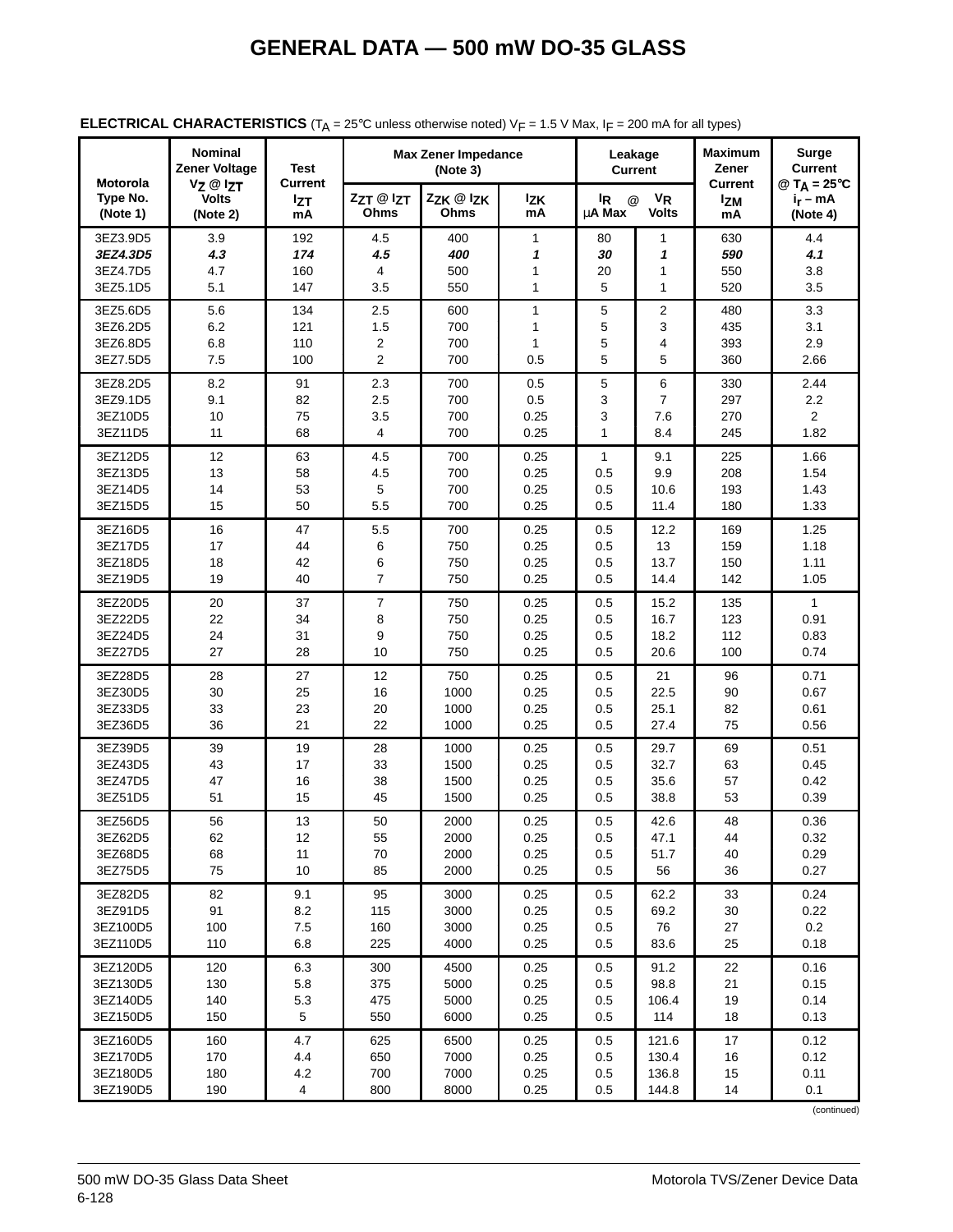| Motorola             | <b>Nominal</b><br><b>Zener Voltage</b>           | Test<br><b>Current</b> | <b>Max Zener Impedance</b> | Leakage<br>Current         |                  | <b>Maximum</b><br>Zener              | <b>Surge</b><br>Current |                                    |                                                              |
|----------------------|--------------------------------------------------|------------------------|----------------------------|----------------------------|------------------|--------------------------------------|-------------------------|------------------------------------|--------------------------------------------------------------|
| Type No.<br>(Note 1) | $V_Z \otimes I_{ZT}$<br><b>Volts</b><br>(Note 2) | <b>Izt</b><br>mA       | $ZZT \otimes IZT$<br>Ohms  | $Z_{ZK}$ @ $Z_{K}$<br>Ohms | <b>Izk</b><br>mA | $^{\textregistered}$<br>ΙR<br>uA Max | $V_{R}$<br><b>Volts</b> | <b>Current</b><br><b>Izm</b><br>mA | $\mathbb{Q}$ T <sub>A</sub> = 25°C<br>$i_r - mA$<br>(Note 4) |
| 3EZ200D5             | 200                                              | 3.7                    | 875                        | 8000                       | 0.25             | 0.5                                  | 152                     | 13                                 | 0.1                                                          |
| 3EZ220D5             | 220                                              | 3.4                    | 1600                       | 9000                       | 0.25             |                                      | 167                     | 12                                 | 0.09                                                         |
| 3EZ240D5             | 240                                              | 3.1                    | 1700                       | 9000                       | 0.25             |                                      | 182                     | 11                                 | 0.09                                                         |
| 3EZ270D5             | 270                                              | 2.8                    | 1800                       | 9000                       | 0.25             |                                      | 205                     | 10                                 | 0.08                                                         |
| 3EZ300D5             | 300                                              | 2.5                    | 1900                       | 9000                       | 0.25             |                                      | 228                     | 9                                  | 0.07                                                         |
| 3EZ330D5             | 330                                              | 2.3                    | 2200                       | 9000                       | 0.25             |                                      | 251                     | 8                                  | 0.06                                                         |
| 3EZ360D5             | 360                                              | 2.1                    | 2700                       | 9000                       | 0.25             |                                      | 274                     | 8                                  | 0.06                                                         |
| 3EZ400D5             | 400                                              | 1.9                    | 3500                       | 9000                       | 0.25             |                                      | 304                     |                                    | 0.06                                                         |

#### **ELECTRICAL CHARACTERISTICS — continued**  $(T_A = 25^\circ C$  unless otherwise noted)  $V_F = 1.5$  V Max,  $I_F = 200$  mA for all types)

#### **NOTE 1. TOLERANCES**

Suffix 5 indicates 5% tolerance. Any other tolerance will be considered as a special device.

#### **NOTE 2. ZENER VOLTAGE (V<sub>Z</sub>) MEASUREMENT**

Motorola guarantees the zener voltage when measured at 40 ms ±10 ms 3/8" from the diode body, and an ambient temperature of 25°C (+8°C, –2°C)

#### **NOTE 3. ZENER IMPEDANCE (Z<sub>Z</sub>) DERIVATION**

The zener impedance is derived from the 60 cycle ac voltage, which results when an ac current having an rms value equal to 10% of the dc zener current ( $I_{ZT}$  or  $I_{ZK}$ ) is superimposed on  $I_{ZT}$  or  $I_{ZK}$ .

#### **NOTE 4. SURGE CURRENT (ir) NON-REPETITIVE**

The rating listed in the electrical characteristics table is maximum peak, non-repetitive, reverse surge current of 1/2 square wave or equivalent sine wave pulse of 1/120 second duration superimposed on the test current,  $I_{ZT}$ , per JEDEC standards, however, actual device capability is as described in Figure 3 of General Data sheet for Surmetic 30s.

#### **NOTE 5. SPECIAL SELECTIONS AVAILABLE INCLUDE:**

Nominal zener voltages between those shown. Tight voltage tolerances such as ±1% and ±2%. Consult factory.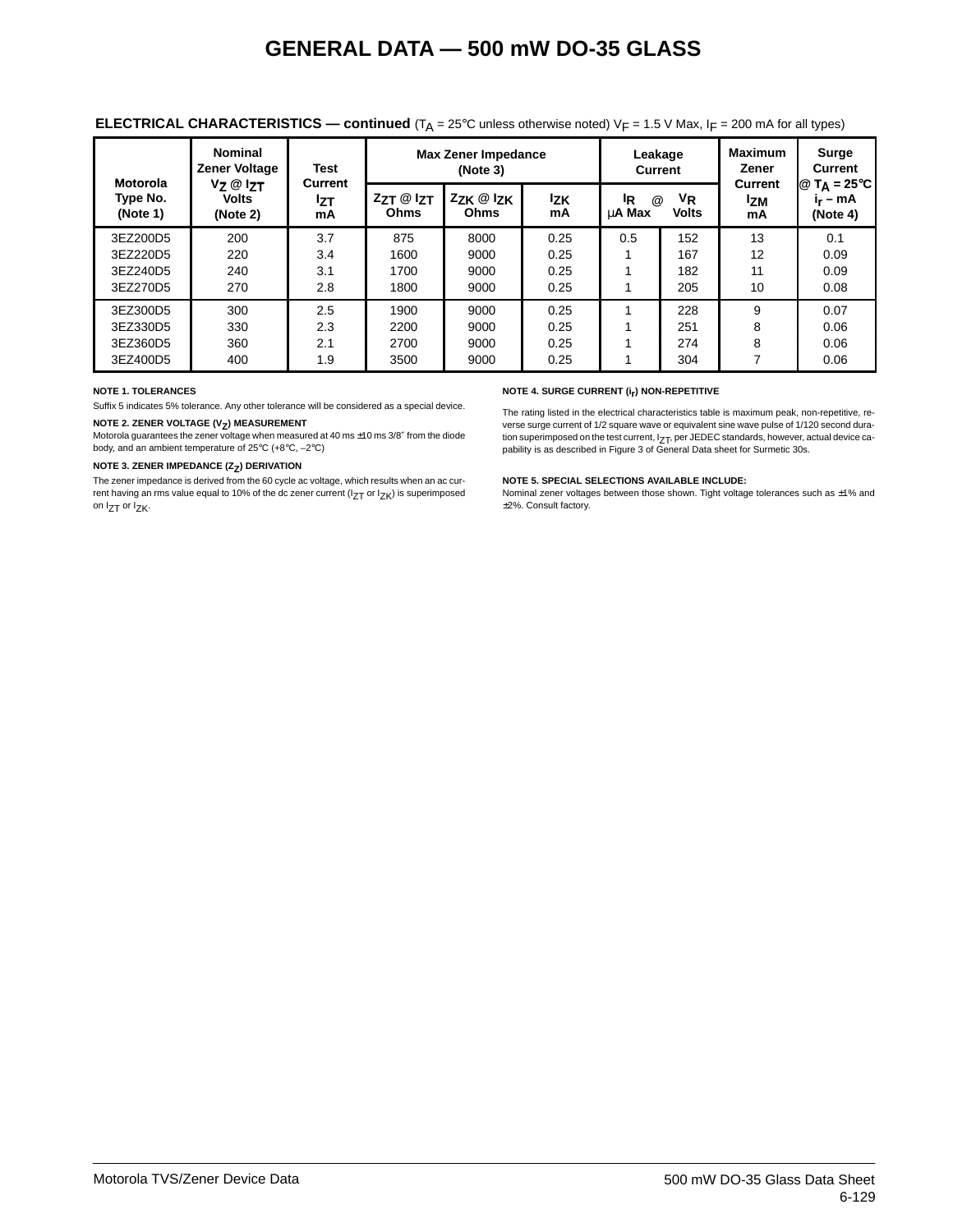| Type No.           |                | <b>Zener Voltage</b><br>(Note 2) | Test<br><b>Current</b><br><b>IzT</b> | Zener Impedance at IzT<br>$f = 1000$ Hz (Ohm) |                         | <b>Blocking Voltage</b> | <b>Typical</b><br>T <sub>C</sub> | <b>Surge Current</b><br>@ T <sub>L</sub> = 25 $\degree$ C<br>$i_r - mA$ |
|--------------------|----------------|----------------------------------|--------------------------------------|-----------------------------------------------|-------------------------|-------------------------|----------------------------------|-------------------------------------------------------------------------|
| (Note 1)           | Min            | Max                              | mA                                   | <b>Typ</b>                                    | Max                     | $I_R = 1 \mu A$         | %/°C                             | (Note 3)                                                                |
| MZD3.9             | 3.7            | 4.1                              | 100                                  | 3.8                                           | $\overline{7}$          |                         | $-0.06$                          | 1380                                                                    |
| MZD4.3             | 4              | 4.6                              | 100                                  | 3.8                                           | 7                       |                         | 0.055                            | 1260                                                                    |
| MZD4.7             | 4.4            | 5                                | 100                                  | 3.8                                           | $\overline{7}$          |                         | 0.03                             | 1190                                                                    |
| MZD5.1             | 4.8            | 5.4                              | 100                                  | 2                                             | 5                       |                         | 0.03                             | 1070                                                                    |
| MZD5.6             | 5.2            | 6                                | 100                                  | $\mathbf{1}$                                  | $\overline{2}$          | 1.5                     | $+0.038$                         | 970                                                                     |
| MZD6.2             | 5.8            | 6.6                              | 100                                  | $\mathbf{1}$                                  | $\overline{\mathbf{c}}$ | 1.5                     | $+0.045$                         | 890                                                                     |
| MZD6.8             | 6.4            | 7.2                              | 100                                  | 1                                             | $\overline{\mathbf{c}}$ | 2                       | $+0.05$                          | 810                                                                     |
| MZD7.5             | $\overline{7}$ | 7.9                              | 100                                  | 1                                             | $\overline{\mathbf{c}}$ | $\overline{c}$          | $+0.058$                         | 730                                                                     |
| MZD8.2             | 7.7            | 8.7                              | 100                                  | 1                                             | $\overline{\mathbf{c}}$ | 3.5                     | $+0.062$                         | 660                                                                     |
| MZD9.1             | 8.5            | 9.6                              | 50                                   | $\overline{2}$                                | $\overline{\mathbf{4}}$ | 3.5                     | $+0.068$                         | 605                                                                     |
| MZD <sub>10</sub>  | 9.4            | 10.6                             | 50                                   | $\overline{2}$                                | 4                       | 5                       | $+0.075$                         | 550                                                                     |
| MZD <sub>11</sub>  | 10.4           | 11.6                             | 50                                   | 4                                             | 7                       | 5                       | $+0.076$                         | 500                                                                     |
| MZD <sub>12</sub>  | 11.4           | 12.7                             | 50                                   | 4                                             | $\overline{7}$          | 7                       | $+0.077$                         | 454                                                                     |
| MZD <sub>13</sub>  | 12.4           | 14.1                             | 50                                   | 5                                             | 10                      | $\overline{7}$          | $+0.079$                         | 414                                                                     |
| MZD15              | 13.8           | 15.8                             | 50                                   | 5                                             | 10                      | 10                      | $+0.082$                         | 380                                                                     |
| MZD16              | 15.3           | 17.1                             | 25                                   | 6                                             | 15                      | 10                      | $+0.083$                         | 344                                                                     |
| MZD18              | 16.8           | 19.1                             | 25                                   | 6                                             | 15                      | 10                      | $+0.085$                         | 304                                                                     |
| MZD <sub>20</sub>  | 18.8           | 21.2                             | 25                                   | 6                                             | 15                      | 10                      | $+0.086$                         | 285                                                                     |
| MZD22              | 20.8           | 23.3                             | 25                                   | 6                                             | 15                      | 12                      | $+0.087$                         | 250                                                                     |
| MZD24              | 22.8           | 25.6                             | 25                                   | $\overline{7}$                                | 15                      | 12                      | $+0.088$                         | 225                                                                     |
| MZD27              | 25.1           | 28.9                             | 25                                   | 7                                             | 15                      | 14                      | $+0.09$                          | 205                                                                     |
| MZD30              | 28             | 32                               | 25                                   | 8                                             | 15                      | 14                      | $+0.091$                         | 190                                                                     |
| MZD33              | 31             | 35                               | 25                                   | 8                                             | 15                      | 17                      | $+0.092$                         | 170                                                                     |
| MZD36              | 34             | 38                               | 10                                   | 21                                            | 40                      | 17                      | $+0.093$                         | 150                                                                     |
| MZD39              | 37             | 41                               | 10                                   | 21                                            | 40                      | 20                      | $+0.094$                         | 135                                                                     |
| MZD43              | 40             | 46                               | 10                                   | 24                                            | 45                      | 20                      | $+0.095$                         | 125                                                                     |
| MZD47              | 44             | 50                               | 10                                   | 24                                            | 45                      | 24                      | $+0.095$                         | 115                                                                     |
| MZD51              | 48             | 54                               | 10                                   | 25                                            | 60                      | 24                      | $+0.096$                         | 110                                                                     |
| MZD56              | 52             | 60                               | 10                                   | 25                                            | 60                      | 28                      | $+0.096$                         | 95                                                                      |
| MZD62              | 58             | 66                               | 10                                   | 25                                            | 80                      | 28                      | $+0.097$                         | 90                                                                      |
| MZD68              | 64             | 72                               | 10                                   | 25                                            | 80                      | 34                      | $+0.097$                         | 80                                                                      |
| MZD75              | 70             | 79                               | 10                                   | 30                                            | 100                     | 34                      | $+0.098$                         | 70                                                                      |
| MZD82              | 77             | 88                               | 10                                   | 30                                            | 100                     | 41                      | $+0.098$                         | 65                                                                      |
| MZD91              | 85             | 96                               | 5                                    | 60                                            | 200                     | 41                      | $+0.099$                         | 60                                                                      |
| MZD100             | 94             | 106                              | 5                                    | 60                                            | 200                     | 50                      | $+0.11$                          | 55                                                                      |
| MZD110             | 104            | 116                              | 5                                    | 80                                            | 250                     | 50                      | $+0.11$                          | 50                                                                      |
| MZD120             | 114            | 127                              | 5                                    | 80                                            | 250                     | 60                      | $+0.11$                          | 45                                                                      |
| MZD130             | 124            | 141                              | 5                                    | 110                                           | 300                     | 60                      | $+0.11$                          |                                                                         |
| MZD150             | 138            | 156                              | 5                                    | 110                                           | 300                     | 75                      | $+0.11$                          |                                                                         |
| MZD160             | 153            | 171                              | 5                                    | 150                                           | 350                     | 75                      | $+0.11$                          |                                                                         |
| MZD <sub>180</sub> | 168            | 191                              | 5                                    | 150                                           | 350                     | 90                      | $+0.11$                          | —                                                                       |
| <b>MZD200</b>      | 188            | 212                              | 5                                    | 150                                           | 350                     | 90                      | $+0.11$                          |                                                                         |

#### **ELECTRICAL CHARACTERISTICS** ( $T_A$  = 25°C unless otherwise noted.)  $V_F$  = 1.5 V Max,  $I_F$  = 200 mA for all types.

#### **NOTE 1. TOLERANCE AND TYPE NUMBER DESIGNATION**

The type numbers listed have zener voltage min/max limits as shown.

#### **NOTE 2. ZENER VOLTAGE (V<sub>Z</sub>) MEASUREMENT**

The zener voltage is measured after the test current ( $I_{ZT}$ ) has been applied for 40±10 milliseconds, while maintaining a lead temperautre  $(T_L)$  of  $30^{\circ}$ C at a point of 10 mm from the diode body.

#### **NOTE 3. (i<sub>r</sub>) NON-REPETITIVE SURGE CURRENT**

Maximum peak, non-repetitive reverse surge current of half square wave or equivalent sine wave pulse of 50 ms duration, superimposed on the test current  $(1_{ZT})$ .

#### **NOTE 4. SPECIAL SELECTIONS AVAILABLE INCLUDE:**

Nominal zener voltages between those shown. Tight voltage tolerances such as  $\pm 1\%$  and ±2%. Consult factory.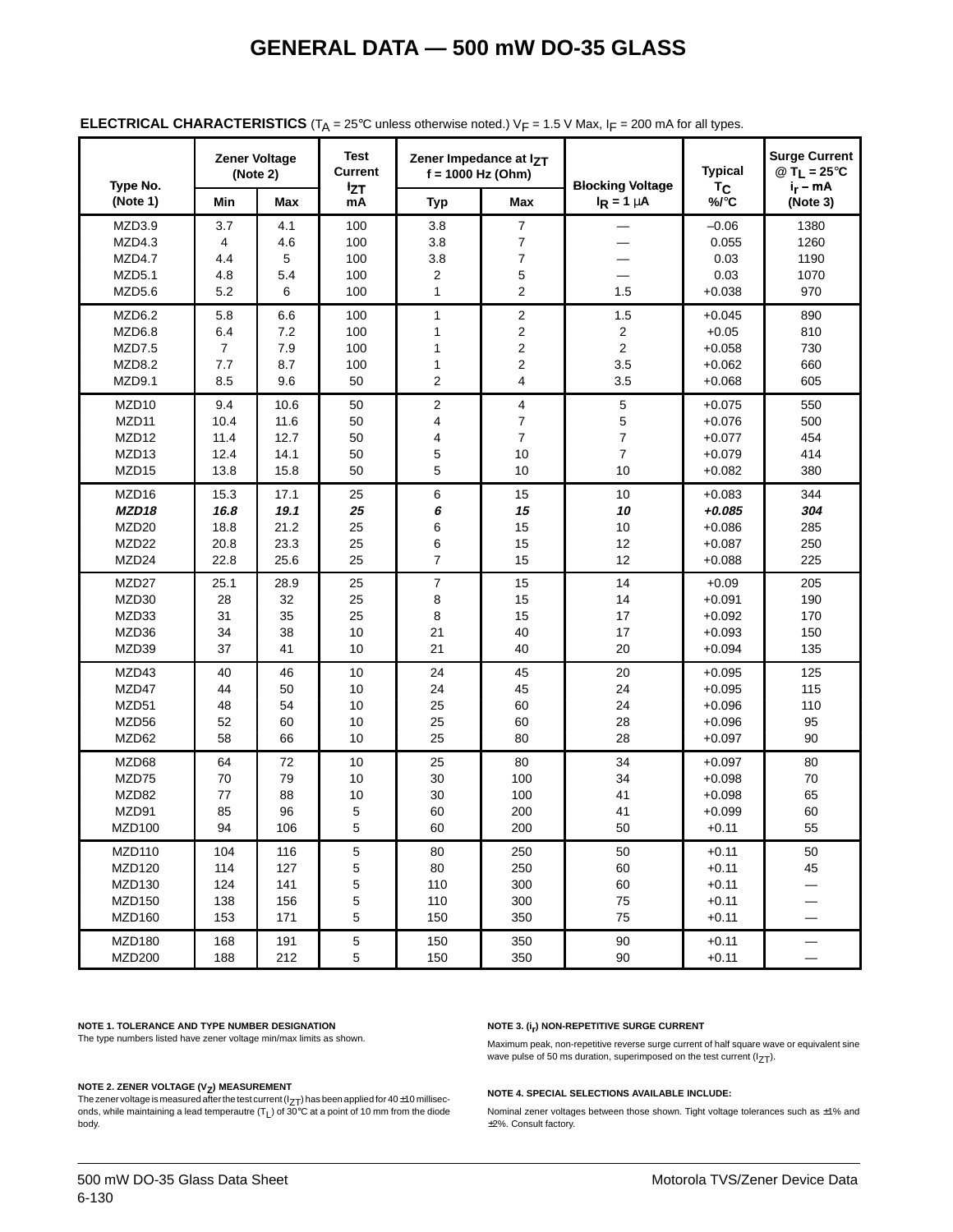| Motorola             | <b>Nominal</b><br><b>Zener Voltage</b> | <b>Test Current</b> |                   | <b>Max Zener Impedance</b><br>(Note 3) |                  | Leakage<br><b>Current</b>        | Surge<br>Current           |                                                          |
|----------------------|----------------------------------------|---------------------|-------------------|----------------------------------------|------------------|----------------------------------|----------------------------|----------------------------------------------------------|
| Type No.<br>(Note 1) | Vz @ IzT<br>Volts<br>(Note 2)          | <b>Izt</b><br>mA    | ZzT @ IzT<br>Ohms | ZZK @ IZK<br>Ohms                      | <b>Izk</b><br>mA | l <sub>R</sub><br>μ <b>A Max</b> | $V_R$<br>@<br><b>Volts</b> | @ $T_A = 25^{\circ}C$<br>i <sub>r</sub> – mA<br>(Note 4) |
| <b>MZP4728A</b>      | 3.3                                    | 76                  | 10                | 400                                    | 1                | 100                              | 1                          | 1380                                                     |
| <b>MZP4729A</b>      | 3.6                                    | 69                  | 10                | 400                                    | 1                | 100                              | 1                          | 1260                                                     |
| MZP4730A             | 3.9                                    | 64                  | 9                 | 400                                    | 1                | 50                               | 1                          | 1190                                                     |
| MZP4731A             | 4.3                                    | 58                  | 9                 | 400                                    | 1                | 10                               | 1                          | 1070                                                     |
| <b>MZP4732A</b>      | 4.7                                    | 53                  | 8                 | 500                                    | 1                | 10                               | $\mathbf{1}$               | 970                                                      |
| <b>MZP4733A</b>      | 5.1                                    | 49                  | $\overline{7}$    | 550                                    | $\mathbf{1}$     | 10                               | $\mathbf{1}$               | 890                                                      |
| <b>MZP4734A</b>      | 5.6                                    | 45                  | 5                 | 600                                    | 1                | 10                               | $\overline{\mathbf{c}}$    | 810                                                      |
| MZP4735A             | 6.2                                    | 41                  | 2                 | 700                                    | 1                | 10                               | 3                          | 730                                                      |
| <b>MZP4736A</b>      | 6.8                                    | 37                  | 3.5               | 700                                    | 1                | 10                               | $\overline{4}$             | 660                                                      |
| <b>MZP4737A</b>      | 7.5                                    | 34                  | 4                 | 700                                    | 0.5              | 10                               | 5                          | 605                                                      |
| <b>MZP4738A</b>      | 8.2                                    | 31                  | 4.5               | 700                                    | 0.5              | 10                               | 6                          | 550                                                      |
| MZP4739A             | 9.1                                    | 28                  | 5                 | 700                                    | 0.5              | 10                               | $\overline{7}$             | 500                                                      |
| <b>MZP4740A</b>      | 10                                     | 25                  | 7                 | 700                                    | 0.25             | 10                               | 7.6                        | 454                                                      |
| <b>MZP4741A</b>      | 11                                     | 23                  | 8                 | 700                                    | 0.25             | 5                                | 8.4                        | 414                                                      |
| <b>MZP4742A</b>      | 12                                     | 21                  | 9                 | 700                                    | 0.25             | 5                                | 9.1                        | 380                                                      |
| <b>MZP4743A</b>      | 13                                     | 19                  | 10                | 700                                    | 0.25             | $\mathbf 5$                      | 9.9                        | 344                                                      |
| <b>MZP4744A</b>      | 15                                     | 17                  | 14                | 700                                    | 0.25             | 5                                | 11.4                       | 304                                                      |
| <b>MZP4745A</b>      | 16                                     | 15.5                | 16                | 700                                    | 0.25             | 5                                | 12.2                       | 285                                                      |
| <b>MZP4746A</b>      | 18                                     | 14                  | 20                | 750                                    | 0.25             | 5                                | 13.7                       | 250                                                      |
| <b>MZP4747A</b>      | 20                                     | 12.5                | 22                | 750                                    | 0.25             | 5                                | 15.2                       | 225                                                      |
| <b>MZP4748A</b>      | 22                                     | 11.5                | 23                | 750                                    | 0.25             | 5                                | 16.7                       | 205                                                      |
| <b>MZP4749A</b>      | 24                                     | 10.5                | 25                | 750                                    | 0.25             | 5                                | 18.2                       | 190                                                      |
| <b>MZP4750A</b>      | 27                                     | 9.5                 | 35                | 750                                    | 0.25             | 5                                | 20.6                       | 170                                                      |
| <b>MZP4751A</b>      | 30                                     | 8.5                 | 40                | 1000                                   | 0.25             | 5                                | 22.8                       | 150                                                      |
| <b>MZP4752A</b>      | 33                                     | 7.5                 | 45                | 1000                                   | 0.25             | 5                                | 25.1                       | 135                                                      |
| <b>MZP4753A</b>      | 36                                     | $\overline{7}$      | 50                | 1000                                   | 0.25             | 5                                | 27.4                       | 125                                                      |
| <b>MZP4754A</b>      | 39                                     | 6.5                 | 60                | 1000                                   | 0.25             | 5                                | 29.7                       | 115                                                      |
| <b>MZP4755A</b>      | 43                                     | 6                   | 70                | 1500                                   | 0.25             | 5                                | 32.7                       | 110                                                      |
| <b>MZP4756A</b>      | 47                                     | 5.5                 | 80                | 1500                                   | 0.25             | 5                                | 35.8                       | 95                                                       |
| <b>MZP4757A</b>      | 51                                     | 5                   | 95                | 1500                                   | 0.25             | 5                                | 38.8                       | 90                                                       |
| <b>MZP4758A</b>      | 56                                     | 4.5                 | 110               | 2000                                   | 0.25             | 5                                | 42.6                       | 80                                                       |
| <b>MZP4759A</b>      | 62                                     | 4                   | 125               | 2000                                   | 0.25             | 5                                | 47.1                       | 70                                                       |
| <b>MZP4760A</b>      | 68                                     | 3.7                 | 150               | 2000                                   | 0.25             | 5                                | 51.7                       | 65                                                       |
| MZP4761A             | 75                                     | 3.3                 | 175               | 2000                                   | 0.25             | 5                                | 56                         | 60                                                       |
| MZP4762A             | 82                                     | 3                   | 200               | 3000                                   | 0.25             | 5                                | 62.2                       | 55                                                       |
| MZP4763A             | 91                                     | $2.8\,$             | 250               | 3000                                   | 0.25             | 5                                | 69.2                       | 50                                                       |
| <b>MZP4764A</b>      | 100                                    | 2.5                 | 350               | 3000                                   | 0.25             | 5                                | 76                         | 45                                                       |
| 1M110ZS5             | 110                                    | 2.3                 | 450               | 4000                                   | 0.25             | 5                                | 83.6                       |                                                          |
| 1M120ZS5             | 120                                    | $\mathbf{2}$        | 550               | 4500                                   | 0.25             | 5                                | 91.2                       |                                                          |
| 1M130ZS5             | 130                                    | 1.9                 | 700               | 5000                                   | 0.25             | 5                                | 98.8                       |                                                          |
| 1M150ZS5             | 150                                    | 1.7                 | 1000              | 6000                                   | 0.25             | $\mathbf 5$                      | 114                        |                                                          |
| 1M160ZS5             | 160                                    | 1.6                 | 1100              | 6500                                   | 0.25             | 5                                | 121.6                      |                                                          |
| 1M180ZS5             | 180                                    | 1.4                 | 1200              | 7000                                   | 0.25             | 5                                | 136.8                      |                                                          |
| 1M200ZS5             | 200                                    | 1.2                 | 1500              | 8000                                   | 0.25             | $\,$ 5 $\,$                      | 152                        |                                                          |

#### **ELECTRICAL CHARACTERISTICS** ( $T_A$  = 25°C unless otherwise noted)  $V_F$  = 1.5 V Max,  $I_F$  = 200 mA for all types

#### **NOTE 1. TOLERANCE AND TYPE NUMBER DESIGNATION**

The type numbers listed have a standard tolerance on the nominal zener voltage of ±5%. The tolerance on the 1M type numbers is indicated by the digits following ZS in the part number. "5" indicates a  $\pm$ 5% V<sub>7</sub> tolerance.

#### **NOTE 2. ZENER VOLTAGE (V<sub>Z</sub>) MEASUREMENT**

Motorola guarantees the zener voltage when measured at 90 seconds while maintaining the lead temperature  $(T_L)$  at 30°C  $\pm 1$ °C, 3/8″ from the diode body.

#### **NOTE 3. ZENER IMPEDANCE (Z<sub>Z</sub>) DERIVATION**

The zener impedance is derived from the 60 cycle ac voltage, which results when an ac

current having an rms value equal to 10% of the dc zener current ( $I_{ZT}$  or  $I_{ZK}$ ) is superimposed on I<sub>ZT</sub> or I<sub>ZK</sub>.

#### **NOTE 4. SURGE CURRENT (ir) NON-REPETITIVE**

The rating listed in the electrical characteristics table is maximum peak, non-repetitive, reverse surge current of 1/2 square wave or equivalent sine wave pulse of 1/120 second duration superimposed on the test current,  $I_{ZT}$ , however, actual device capability is as described in Figure 3 of General Data — Surmetic 30.

#### **NOTE 5. SPECIAL SELECTIONS AVAILABLE INCLUDE:**

Nominal zener voltages between those shown. Tight voltage tolerances such as ±1% and ±2%. Consult factory.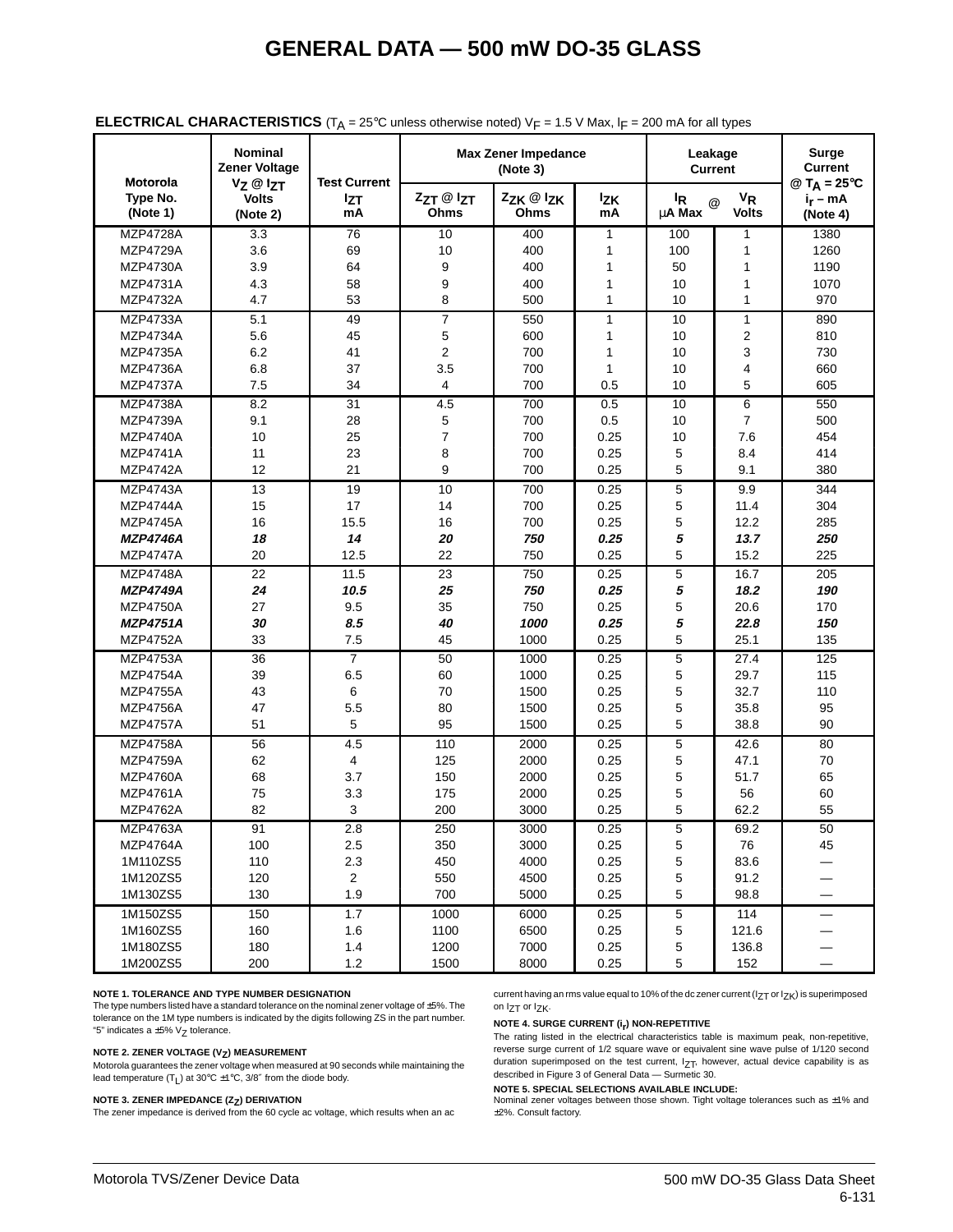## **Zener Voltage Regulator Diodes — Axial Leaded**

## **1–3 Watt DO-41 Surmetic 30**



(Refer to Section 10 for Surface Mount, Thermal Data and Footprint Information.)

#### **MULTIPLE PACKAGE QUANTITY (MPQ) REQUIREMENTS**

| <b>Package Option</b> | <b>Type No. Suffix</b> | <b>MPQ (Units)</b> |
|-----------------------|------------------------|--------------------|
| Tape and Reel         |                        | 6K                 |
| Tape and Ammo         | ГA                     | 4K                 |

(Refer to Section 10 for more information on Packaging Specifications.)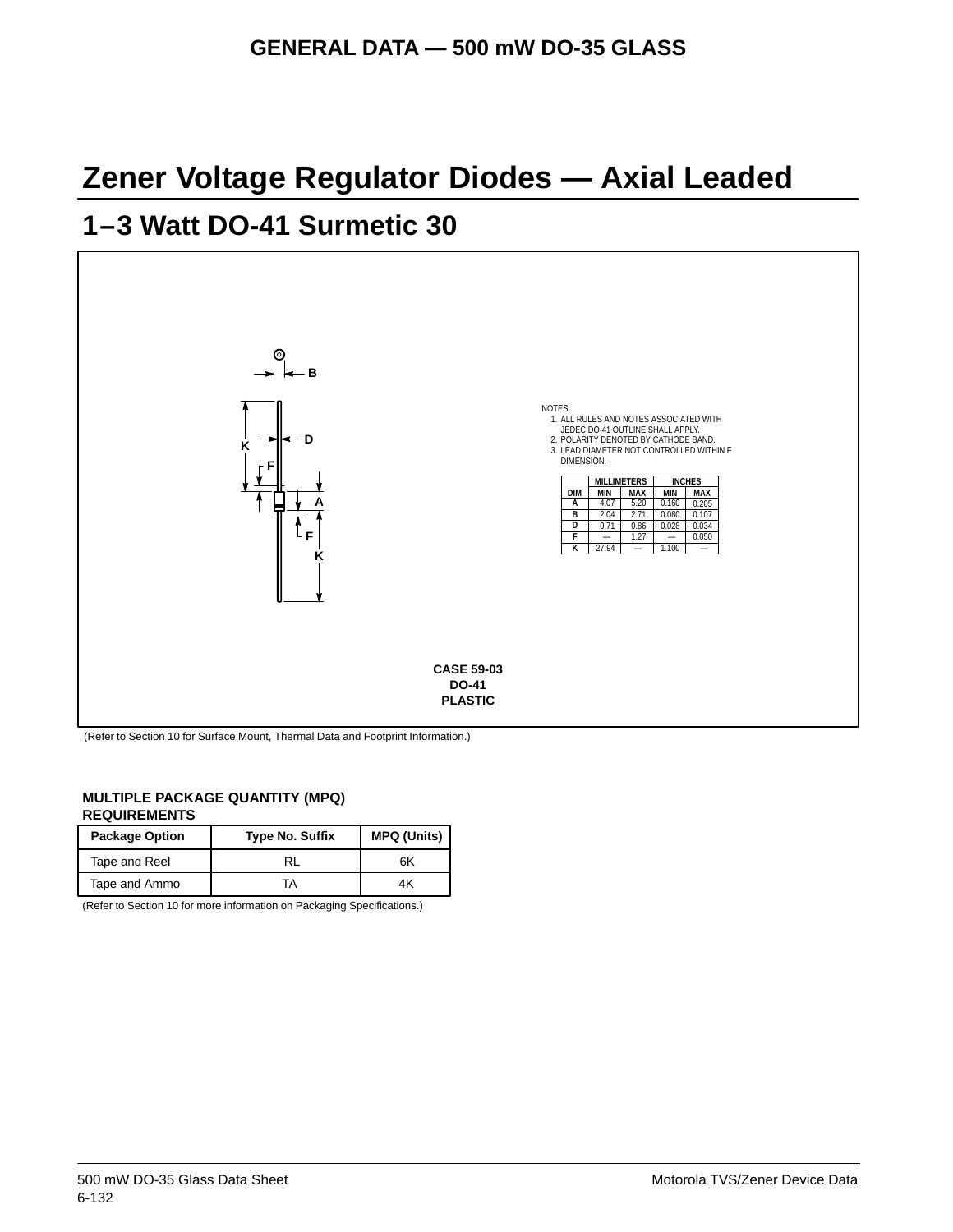## **MOTOROLA SEMICONDUCTOR TECHNICAL DATA**

## **5 Watt Surmetic 40 Silicon Zener Diodes**

This is a complete series of 5 Watt Zener Diodes with tight limits and better operating characteristics that reflect the superior capabilities of silicon-oxide-passivated junctions. All this is in an axial-lead, transfer-molded plastic package that offers protection in all common environmental conditions.

#### **Specification Features:**

- Up to 180 Watt Surge Rating @ 8.3 ms
- Maximum Limits Guaranteed on Seven Electrical Parameters

#### **Mechanical Characteristics:**

**CASE:** Void-free, transfer-molded, thermosetting plastic **FINISH:** All external surfaces are corrosion resistant and leads are readily solderable **POLARITY:** Cathode indicated by color band. When operated in zener mode, cathode will be positive with respect to anode

**MOUNTING POSITION:** Any **WEIGHT:** 0.7 gram (approx) **WAFER FAB LOCATION:** Phoenix, Arizona **ASSEMBLY/TEST LOCATION:** Seoul, Korea

## **1N5333B through 1N5388B**





#### **MAXIMUM RATINGS**

| Rating                                                                       | Symbol         | Value           | Unit        |
|------------------------------------------------------------------------------|----------------|-----------------|-------------|
| <b>DC Power Dissipation @ T<sub>1</sub> = 75 °C</b><br>Lead Length = $3/8''$ | P <sub>D</sub> |                 | Watts       |
| Derate above 75°C                                                            |                | 40              | $mW$ /°C    |
| Operating and Storage Junction Temperature Range                             | Г.,<br>Ista    | $-65$ to $+200$ | $^{\circ}C$ |



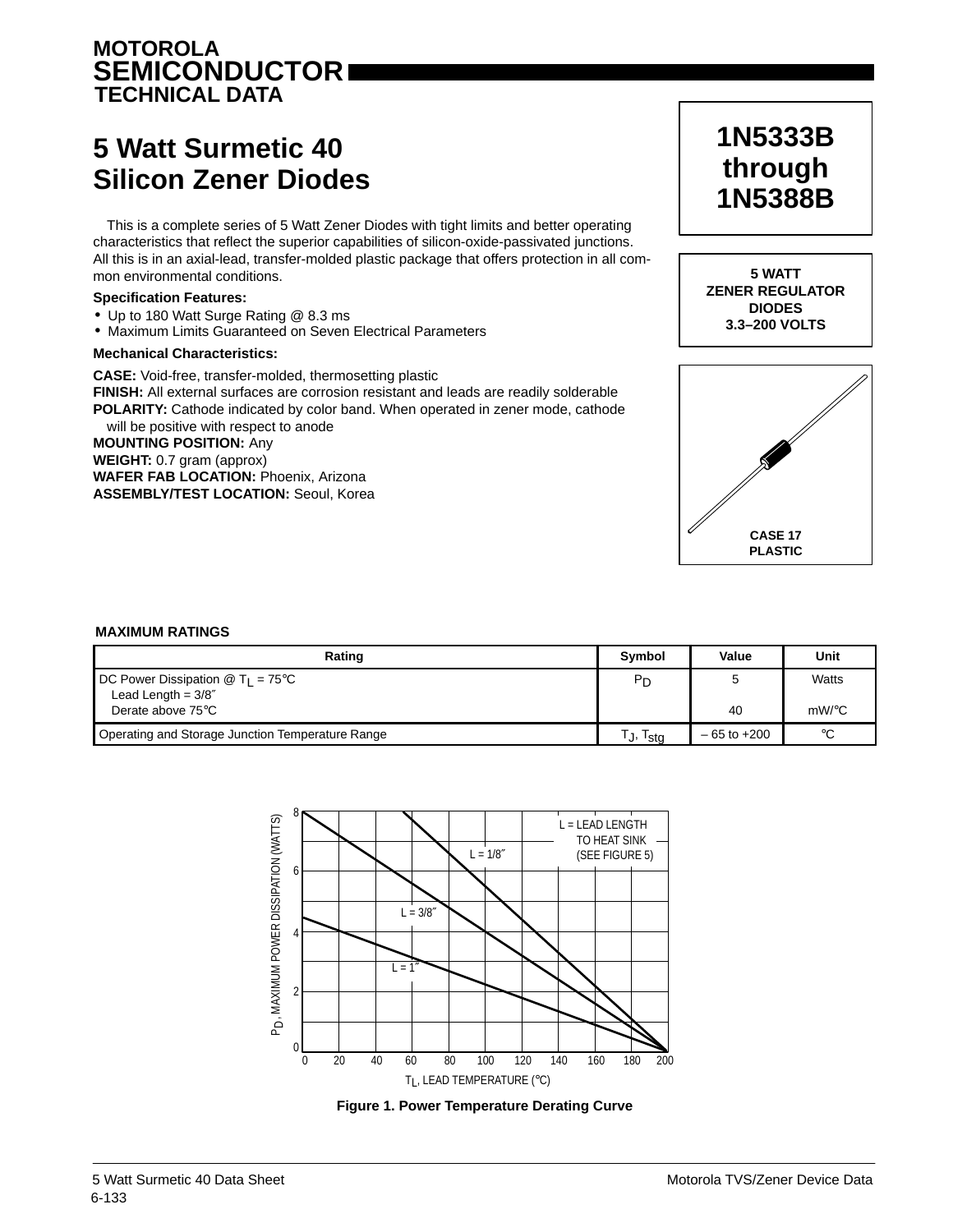|                                      | <b>Nominal</b><br>Zener                         |                                                   |                              | <b>Max Zener Impedance</b>                         | <b>Max Reverse</b><br><b>Leakage Current</b> |                                      | Max                                                                 |                                                                          | <b>Maximum</b><br>Regulator             |
|--------------------------------------|-------------------------------------------------|---------------------------------------------------|------------------------------|----------------------------------------------------|----------------------------------------------|--------------------------------------|---------------------------------------------------------------------|--------------------------------------------------------------------------|-----------------------------------------|
| <b>JEDEC</b><br>Type No.<br>(Note 1) | Voltage<br>Vz @ Izt<br><b>Volts</b><br>(Note 2) | <b>Test</b><br><b>Current</b><br><b>Izt</b><br>mA | ZzT @lzT<br>Ohms<br>(Note 2) | $Z_{ZK} \otimes I_{ZK} = 1$ mA<br>Ohms<br>(Note 2) | <sup>I</sup> R<br>μA                         | $V_R$<br>$\circleda$<br><b>Volts</b> | <b>Surge</b><br><b>Current</b><br>i <sub>r</sub> , Amps<br>(Note 3) | <b>Max Voltage</b><br><b>Regulation</b><br>$\Delta$ Vz, Volt<br>(Note 4) | Current<br><b>Izm</b><br>mA<br>(Note 5) |
| 1N5333B                              | 3.3                                             | 380                                               | 3                            | 400                                                | 300                                          | 1                                    | 20                                                                  | 0.85                                                                     | 1440                                    |
| 1N5334B                              | 3.6                                             | 350                                               | 2.5                          | 500                                                | 150                                          | 1                                    | 18.7                                                                | 0.8                                                                      | 1320                                    |
| 1N5335B                              | 3.9                                             | 320                                               | 2                            | 500                                                | 50                                           | 1                                    | 17.6                                                                | 0.54                                                                     | 1220                                    |
| 1N5336B                              | 4.3                                             | 290                                               | 2                            | 500                                                | 10                                           | 1                                    | 16.4                                                                | 0.49                                                                     | 1100                                    |
| 1N5337B                              | 4.7                                             | 260                                               | $\boldsymbol{2}$             | 450                                                | 5                                            | 1                                    | 15.3                                                                | 0.44                                                                     | 1010                                    |
| 1N5338B                              | 5.1                                             | 240                                               | 1.5                          | 400                                                | 1                                            | $\boldsymbol{\mathcal{L}}$           | 14.4                                                                | 0.39                                                                     | 930                                     |
| 1N5339B                              | 5.6                                             | 220                                               | 1                            | 400                                                | 1                                            | $\pmb{2}$                            | 13.4                                                                | 0.25                                                                     | 865                                     |
| 1N5340B                              | 6                                               | 200                                               | $\mathbf{1}$                 | 300                                                | 1                                            | 3                                    | 12.7                                                                | 0.19                                                                     | 790                                     |
| 1N5341B                              | 6.2                                             | 200                                               | 1                            | 200                                                | 1                                            | 3                                    | 12.4                                                                | 0.1                                                                      | 765                                     |
| 1N5342B                              | 6.8                                             | 175                                               | $\boldsymbol{\mathcal{L}}$   | 200                                                | 10                                           | 5.2                                  | 11.5                                                                | 0.15                                                                     | 700                                     |
| 1N5343B                              | 7.5                                             | 175                                               | 1.5                          | 200                                                | 10                                           | 5.7                                  | 10.7                                                                | 0.15                                                                     | 630                                     |
| 1N5344B                              | 8.2                                             | 150                                               | 1.5                          | 200                                                | 10                                           | 6.2                                  | 10                                                                  | 0.2                                                                      | 580                                     |
| 1N5345B                              | 8.7                                             | 150                                               | 2                            | 200                                                | 10                                           | 6.6                                  | 9.5                                                                 | 0.2                                                                      | 545                                     |
| 1N5346B                              | 9.1                                             | 150                                               | $\overline{c}$               | 150                                                | 7.5                                          | 6.9                                  | 9.2                                                                 | 0.22                                                                     | 520                                     |
| 1N5347B                              | 10                                              | 125                                               | $\boldsymbol{2}$             | 125                                                | 5                                            | 7.6                                  | 8.6                                                                 | 0.22                                                                     | 475                                     |
| 1N5348B                              | 11                                              | 125                                               | 2.5                          | 125                                                | 5                                            | 8.4                                  | 8                                                                   | 0.25                                                                     | 430                                     |
| 1N5349B                              | 12                                              | 100                                               | 2.5                          | 125                                                | 2                                            | 9.1                                  | 7.5                                                                 | 0.25                                                                     | 395                                     |
| 1N5350B                              | 13                                              | 100                                               | 2.5                          | 100                                                | 1                                            | 9.9                                  | $\overline{7}$                                                      | 0.25                                                                     | 365                                     |
| 1N5351B                              | 14                                              | 100                                               | 2.5                          | 75                                                 | 1                                            | 10.6                                 | 6.7                                                                 | 0.25                                                                     | 340                                     |
| 1N5352B                              | 15                                              | 75                                                | 2.5                          | 75                                                 | 1                                            | 11.5                                 | 6.3                                                                 | 0.25                                                                     | 315                                     |
| 1N5353B                              | 16                                              | 75                                                | 2.5                          | 75                                                 | 1                                            | 12.2                                 | 6                                                                   | $0.3\,$                                                                  | 295                                     |
| 1N5354B                              | 17                                              | 70                                                | 2.5                          | 75                                                 | 0.5                                          | 12.9                                 | 5.8                                                                 | 0.35                                                                     | 280                                     |
| 1N5355B                              | 18                                              | 65                                                | 2.5                          | 75                                                 | 0.5                                          | 13.7                                 | 5.5                                                                 | 0.4                                                                      | 265                                     |
| 1N5356B                              | 19                                              | 65                                                | 3                            | 75                                                 | 0.5                                          | 14.4                                 | 5.3                                                                 | 0.4                                                                      | 250                                     |
| 1N5357B                              | 20                                              | 65                                                | 3                            | 75                                                 | 0.5                                          | 15.2                                 | 5.1                                                                 | 0.4                                                                      | 237                                     |
| 1N5358B                              | 22                                              | 50                                                | 3.5                          | 75                                                 | 0.5                                          | 16.7                                 | 4.7                                                                 | 0.45                                                                     | 216                                     |
| 1N5359B                              | 24                                              | 50                                                | 3.5                          | 100                                                | 0.5                                          | 18.2                                 | 4.4                                                                 | 0.55                                                                     | 198                                     |
| 1N5360B                              | 25                                              | 50                                                | 4                            | 110                                                | 0.5                                          | 19                                   | 4.3                                                                 | 0.55                                                                     | 190                                     |
| 1N5361B                              | 27                                              | 50                                                | 5                            | 120                                                | 0.5                                          | 20.6                                 | 4.1                                                                 | 0.6                                                                      | 176                                     |
| 1N5362B                              | 28                                              | 50                                                | 6                            | 130                                                | 0.5                                          | 21.2                                 | 3.9                                                                 | 0.6                                                                      | 170                                     |
| 1N5363B                              | 30                                              | 40                                                | 8                            | 140                                                | 0.5                                          | 22.8                                 | 3.7                                                                 | 0.6                                                                      | 158                                     |
| 1N5364B                              | 33                                              | 40                                                | 10                           | 150                                                | 0.5                                          | 25.1                                 | 3.5                                                                 | 0.6                                                                      | 144                                     |
| 1N5365B                              | 36                                              | 30                                                | 11                           | 160                                                | 0.5                                          | 27.4                                 | 3.3                                                                 | 0.65                                                                     | 132                                     |
| 1N5366B                              | 39                                              | 30                                                | 14                           | 170                                                | 0.5                                          | 29.7                                 | 3.1                                                                 | 0.65                                                                     | 122                                     |
| 1N5367B                              | 43                                              | 30                                                | 20                           | 190                                                | 0.5                                          | 32.7                                 | 2.8                                                                 | 0.7                                                                      | 110                                     |
| 1N5368B                              | 47                                              | 25                                                | 25                           | 210                                                | 0.5                                          | 35.8                                 | 2.7                                                                 | 0.8                                                                      | 100                                     |
| 1N5369B                              | 51                                              | 25                                                | 27                           | 230                                                | 0.5                                          | 38.8                                 | 2.5                                                                 | 0.9                                                                      | 93                                      |
| 1N5370B                              | 56                                              | 20                                                | 35                           | 280                                                | 0.5                                          | 42.6                                 | 2.3                                                                 | $\mathbf{1}$                                                             | 86                                      |
| 1N5371B                              | 60                                              | 20                                                | 40                           | 350                                                | 0.5                                          | 42.5                                 | 2.2                                                                 | $1.2$                                                                    | 79                                      |
| 1N5372B                              | 62                                              | 20                                                | 42                           | 400                                                | 0.5                                          | 47.1                                 | 2.1                                                                 | 1.35                                                                     | 76                                      |
| 1N5373B                              | 68                                              | 20                                                | 44                           | 500                                                | 0.5                                          | 51.7                                 | $\overline{2}$                                                      | 1.5                                                                      | $70\,$                                  |
| 1N5374B                              | 75                                              | 20                                                | 45                           | 620                                                | 0.5                                          | 56                                   | 1.9                                                                 | 1.6                                                                      | 63                                      |
| 1N5375B                              | 82                                              | 15                                                | 65                           | 720                                                | 0.5                                          | 62.2                                 | $1.8$                                                               | 1.8                                                                      | 58                                      |
| 1N5376B                              | 87                                              | 15                                                | 75                           | 760                                                | 0.5                                          | 66                                   | 1.7                                                                 | $\overline{a}$                                                           | 54.5                                    |
| 1N5377B                              | 91                                              | 15                                                | 75                           | 760                                                | 0.5                                          | 69.2                                 | 1.6                                                                 | $2.2\,$                                                                  | 52.5                                    |
| 1N5378B                              | 100                                             | 12                                                | 90                           | 800                                                | 0.5                                          | 76                                   | 1.5                                                                 | $2.5\,$                                                                  | 47.5                                    |
| 1N5379B                              | 110                                             | 12                                                | 125                          | 1000                                               | $0.5\,$                                      | 83.6                                 | 1.4                                                                 | $2.5\,$                                                                  | 43                                      |
| 1N5380B                              | 120                                             | 10                                                | 170                          | 1150                                               | 0.5                                          | 91.2                                 | 1.3                                                                 | $2.5\,$                                                                  | 39.5                                    |
| 1N5381B                              | 130                                             | 10                                                | 190                          | 1250                                               | 0.5                                          | 98.8                                 | $1.2$                                                               | 2.5                                                                      | 36.6                                    |
| 1N5382B                              | 140                                             | 8                                                 | 230                          | 1500                                               | 0.5                                          | 106                                  | 1.2                                                                 | 2.5                                                                      | 34                                      |

#### **ELECTRICAL CHARACTERISTICS**  $(T_A = 25^\circ C$  unless otherwise noted,  $V_F = 1.2$  Max  $@$  I<sub>F</sub> = 1 A for all types)

(continued)

Devices listed in bold, italic are Motorola preferred devices.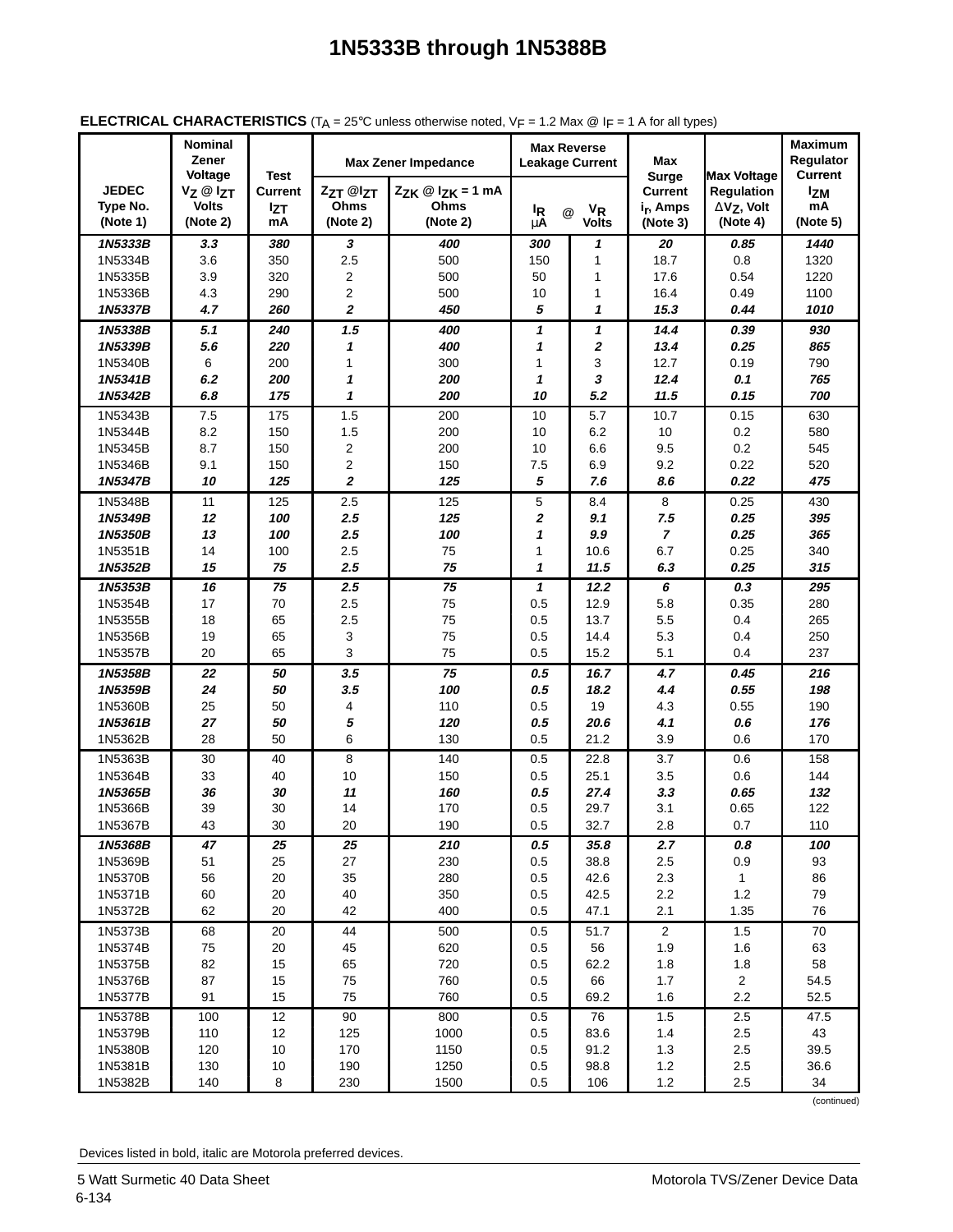|                                      | <b>Nominal</b><br>Zener<br>Voltage         | <b>Test</b>          |                              | <b>Max Zener Impedance</b>                         |          | <b>Max Reverse</b><br><b>Leakage Current</b> | Max<br><b>Surge</b>                                 | <b>IMax Voltage</b>                                             | <b>Maximum</b><br><b>Regulator</b><br><b>Current</b> |
|--------------------------------------|--------------------------------------------|----------------------|------------------------------|----------------------------------------------------|----------|----------------------------------------------|-----------------------------------------------------|-----------------------------------------------------------------|------------------------------------------------------|
| <b>JEDEC</b><br>Type No.<br>(Note 1) | $V_Z @ V_{ZT}$<br><b>Volts</b><br>(Note 2) | Current<br>Izt<br>mA | ZzT @IzT<br>Ohms<br>(Note 2) | $Z_{ZK} \otimes I_{ZK} = 1$ mA<br>Ohms<br>(Note 2) | ΙŖ<br>μA | VR<br>@<br><b>Volts</b>                      | <b>Current</b><br>i <sub>r</sub> , Amps<br>(Note 3) | <b>Regulation</b><br>$\Delta$ V <sub>7</sub> , Volt<br>(Note 4) | <sup>1</sup> ZM<br>mA<br>(Note 5)                    |
| 1N5383B                              | 150                                        | 8                    | 330                          | 1500                                               | 0.5      | 114                                          | 1.1                                                 | 3                                                               | 31.6                                                 |
| 1N5384B                              | 160                                        | 8                    | 350                          | 1650                                               | 0.5      | 122                                          | 1.1                                                 | 3                                                               | 29.4                                                 |
| 1N5385B                              | 170                                        | 8                    | 380                          | 1750                                               | 0.5      | 129                                          |                                                     | 3                                                               | 28                                                   |
| 1N5386B                              | 180                                        | 5                    | 430                          | 1750                                               | 0.5      | 137                                          |                                                     | 4                                                               | 26.4                                                 |
| 1N5387B                              | 190                                        | 5                    | 450                          | 1850                                               | 0.5      | 144                                          | 0.9                                                 | 5                                                               | 25                                                   |
| 1N5388B                              | 200                                        | 5                    | 480                          | 1850                                               | 0.5      | 152                                          | 0.9                                                 | 5                                                               | 23.6                                                 |

#### **ELECTRICAL CHARACTERISTICS — continued**  $(T_A = 25^\circ C$  unless otherwise noted,  $V_F = 1.2$  Max @ I<sub>F</sub> = 1 A for all types)

**NOTE 1. TOLERANCE AND TYPE NUMBER DESIGNATION**

The JEDEC type numbers shown indicate a tolerance of ±5%.

#### **NOTE 2. ZENER VOLTAGE (V<sub>Z</sub>) AND IMPEDANCE (Z<sub>ZT</sub> & Z<sub>ZK</sub>)**

Test conditions for zener voltage and impedance are as follows:  $I$ <sub>7</sub> is applied 40  $\pm$  10 ms prior to reading. Mounting contacts are located 3/8″ to 1/2″ from the inside edge of mounting clips to the body of the diode.  $(T_A = 25^{\circ}C + 8, -2^{\circ}C)$ .

#### **NOTE 3. SURGE CURRENT (ir)**

Surge current is specified as the maximum allowable peak, non-recurrent square-wave current with a pulse width, PW, of 8.3 ms. The data given in Figure 6 may be used to find the maximum surge current for a square wave of any pulse width between 1ms and 1000 ms by plotting the applicable points on logarithmic paper. Examples of this, using the 3.3 V and 200 V zeners, are shown in Figure 7. Mounting contact located as specified in Note 3. ( $T_A$  = 25°C +8, –2°C.)

#### **NOTE 4. VOLTAGE REGULATION (∆V<sub>Z</sub>)**

Test conditions for voltage regulation are as follows:  $V_Z$  measurements are made at 10% and then at 50% of the  $I_z$  max value listed in the electrical characteristics table. The test current time duration for each V<sub>Z</sub> measurement is 40  $\pm$  10 ms. (T<sub>A</sub> = 25°C +8, -2°C). Mounting contact located as specified in Note 2.

#### **NOTE 5. MAXIMUM REGULATOR CURRENT (IZM)**

The maximum current shown is based on the maximum voltage of a 5% type unit, therefore, it applies only to the B-suffix device. The actual  $I_{ZM}$  for any device may not exceed the value of 5 watts divided by the actual V<sub>Z</sub> of the device.  $T_{L} = 75^{\circ}$ C at 3/8" maximum from the device body.

#### **NOTE 6. SPECIALS AVAILABLE INCLUDE:**

Nominal zener voltages between the voltages shown and tighter voltage tolerance such as ±1% and ±2%. Consult factory.



#### **TEMPERATURE COEFFICIENTS**



Devices listed in bold, italic are Motorola preferred devices.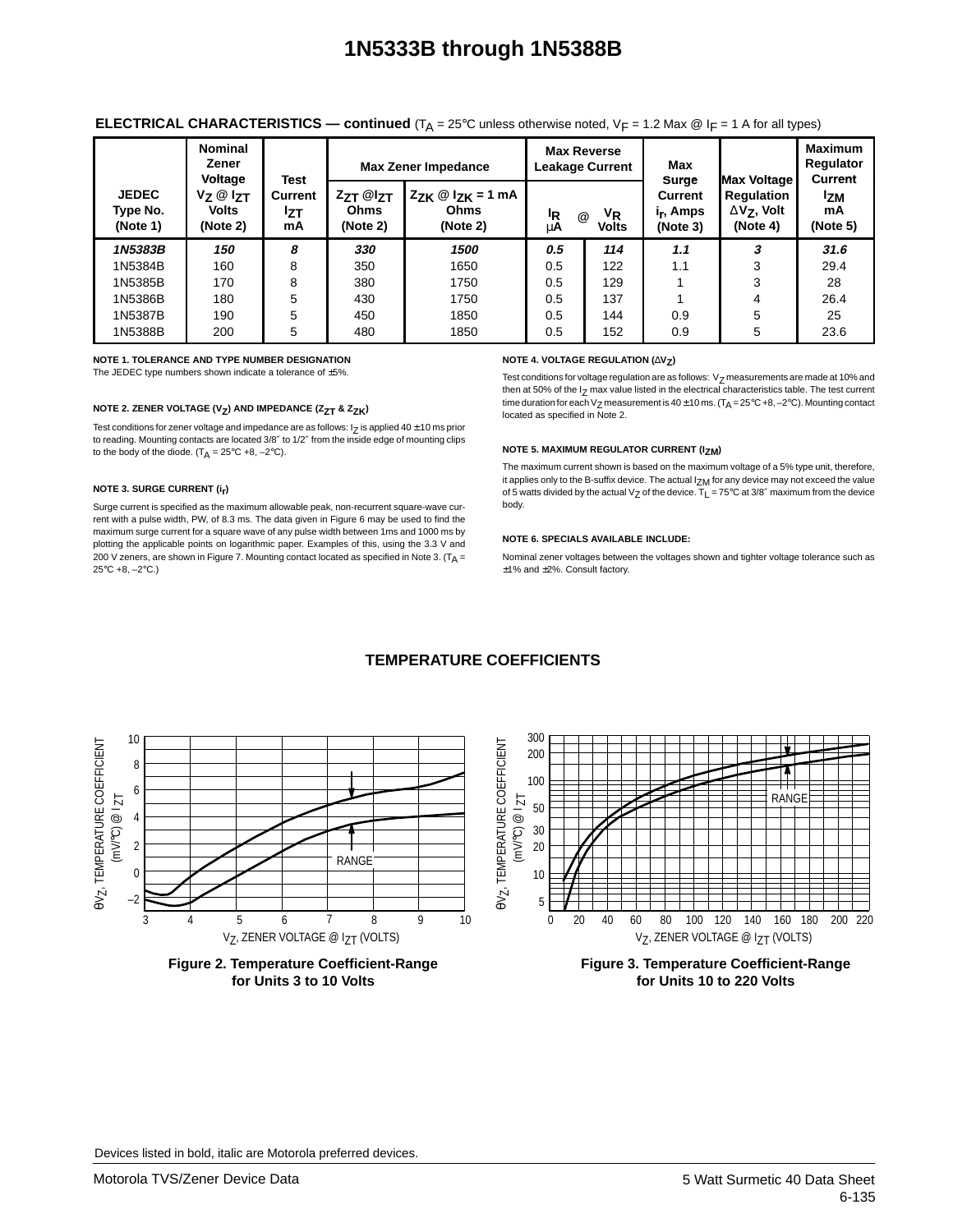

**VZ = 3.3 thru 10 Volts**

**(See Note 3)**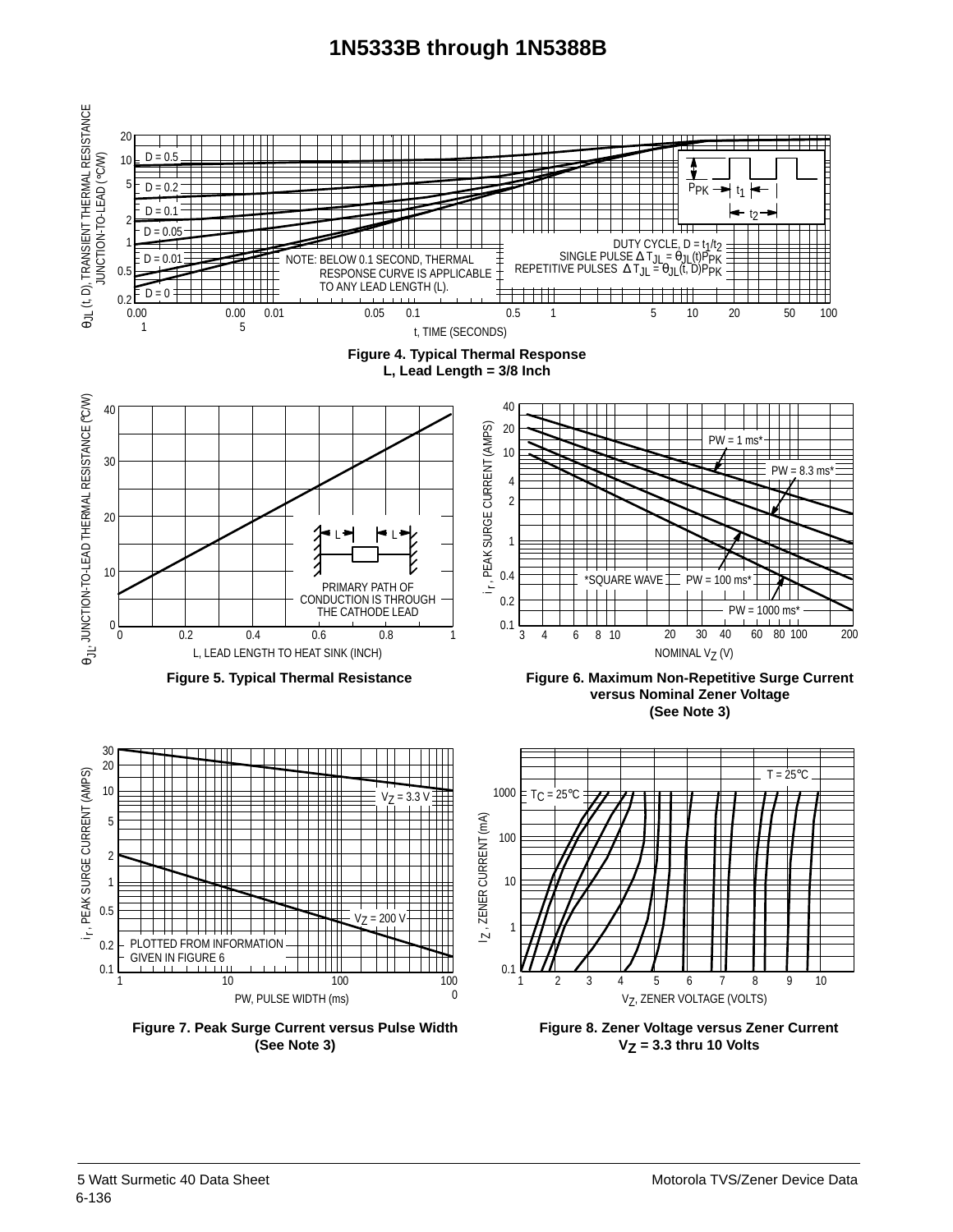

**Figure 9. Zener Voltage versus Zener Current VZ = 11 thru 75 Volts**



**Figure 10. Zener Voltage versus Zener Current VZ = 82 thru 200 Volts**

### **APPLICATION NOTE**

Since the actual voltage available from a given zener diode is temperature dependent, it is necessary to determine junction temperature under any set of operating conditions in order to calculate its value. The following procedure is recommended:

Lead Temperature,  $T_L$ , should be determined from:

$$
T_L = \theta_{LA} P_D + T_A
$$

θLA is the lead-to-ambient thermal resistance and P<sub>D</sub> is the power dissipation.

Junction Temperature, TJ, may be found from:

$$
T_J = T_L + \Delta T_{JL}
$$

∆T<sub>JL</sub> is the increase in junction temperature above the lead temperature and may be found from Figure 4 for a train of power pulses or from Figure 5 for dc power.

$$
\Delta T_{JL} = \theta_{JL} P_D
$$

For worst-case design, using expected limits of  $I_Z$ , limits of P<sub>D</sub> and the extremes of T<sub>J</sub> ( $\Delta$ T<sub>J</sub>) may be estimated. Changes in voltage,  $V_Z$ , can then be found from:

$$
\Delta V = \theta_{VZ} \, \Delta T_J
$$

 $\theta$ <sub>VZ</sub>, the zener voltage temperature coefficient, is found from Figures 2 and 3.

Under high power-pulse operation, the zener voltage will vary with time and may also be affected significantly by the zener resistance. For best regulation, keep current excursions as low as possible.

Data of Figure 4 should not be used to compute surge capability. Surge limitations are given in Figure 6. They are lower than would be expected by considering only junction temperature, as current crowding effects cause temperatures to be extremely high in small spots resulting in device degradation should the limits of Figure 6 be exceeded.

Devices listed in bold, italic are Motorola preferred devices.